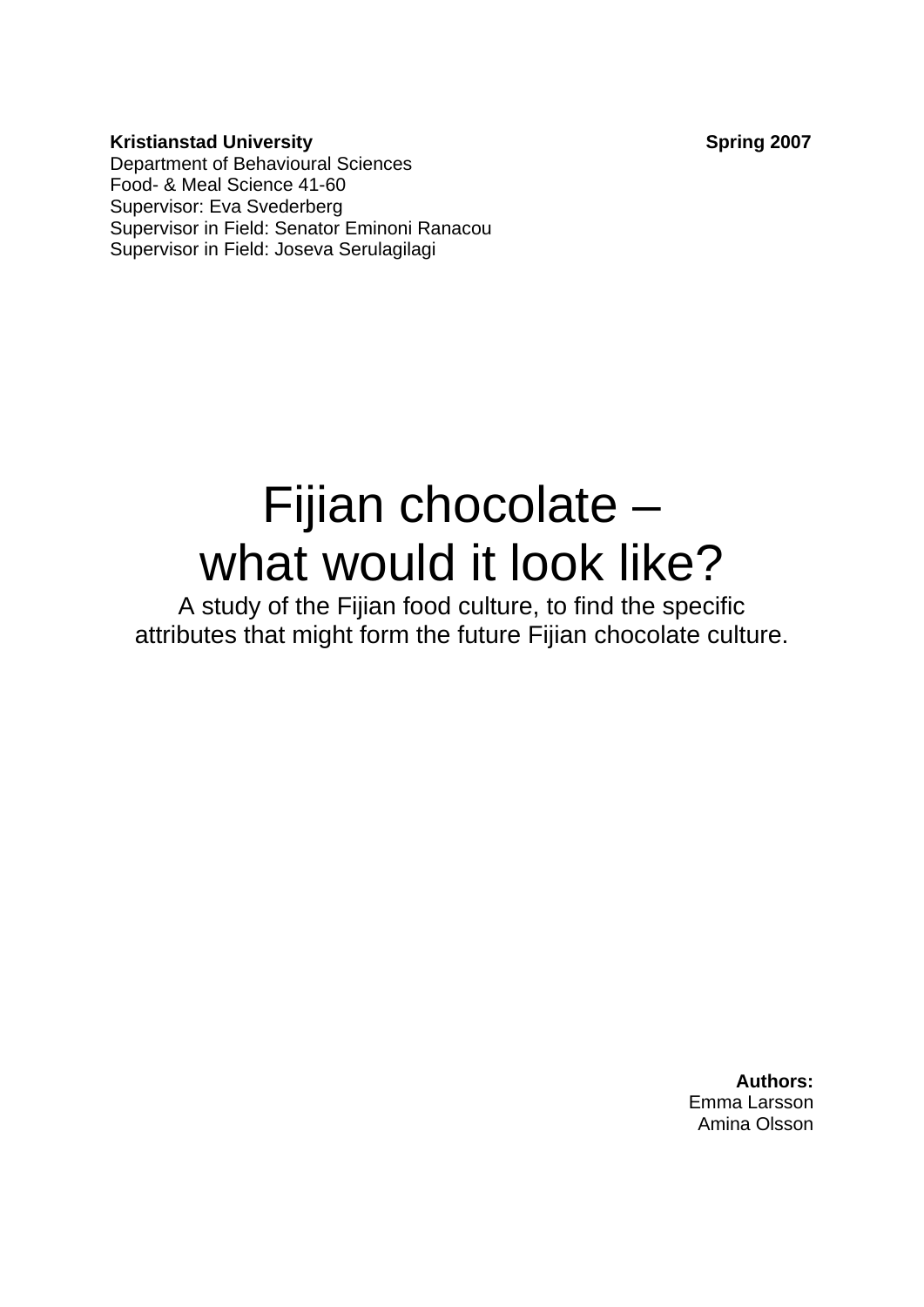Larsson, Emma and Olsson, Amina (2007). Fijian chocolate – what would it look like? A study of the Fijian food culture, to find the specific attributes that might form the future Fijian chocolate culture. Kristianstad: Department of Behavioural Sciences, University of Kristianstad.

# **Abstract**

The cocoa produced in Fiji is exported to industrialized countries for processing of the raw material. The Swedish organization Cocoa Bello is involved in a project to provide the Fijian cocoa farmers with knowledge as well as resources to enable local processing and to attain added value of the cocoa crop. The purpose of this study is to discover a field of application for the Fijian cocoa among the rural population, using an ethnographic design. We spent one week in Namau Settlement, Fiji, where we applied in-depth interviews and participant observations in six families. We found a number of aspects affecting food choices, such as social, economical and cultural beliefs. The participants were to a great extent self-sufficient in food and because of the farm work they valued food rich in energy, especially the starchy plants grown on the farm. The crops grown on the farm are considered to be the real food. Hence it is important that the Fijian chocolate get the identity of the farm. The cocoa is among other things likely to be used in a beverage. Since the technology is limited, the Fijian cocoa should be underlined as being different from the commercial varieties of cocoa and chocolate, bringing out the properties unique to the local chocolate, such as the high content of nutrients and energy.

#### **Key words**

culture, ethnography, Fiji, food, meals, cocoa, identity, values, beliefs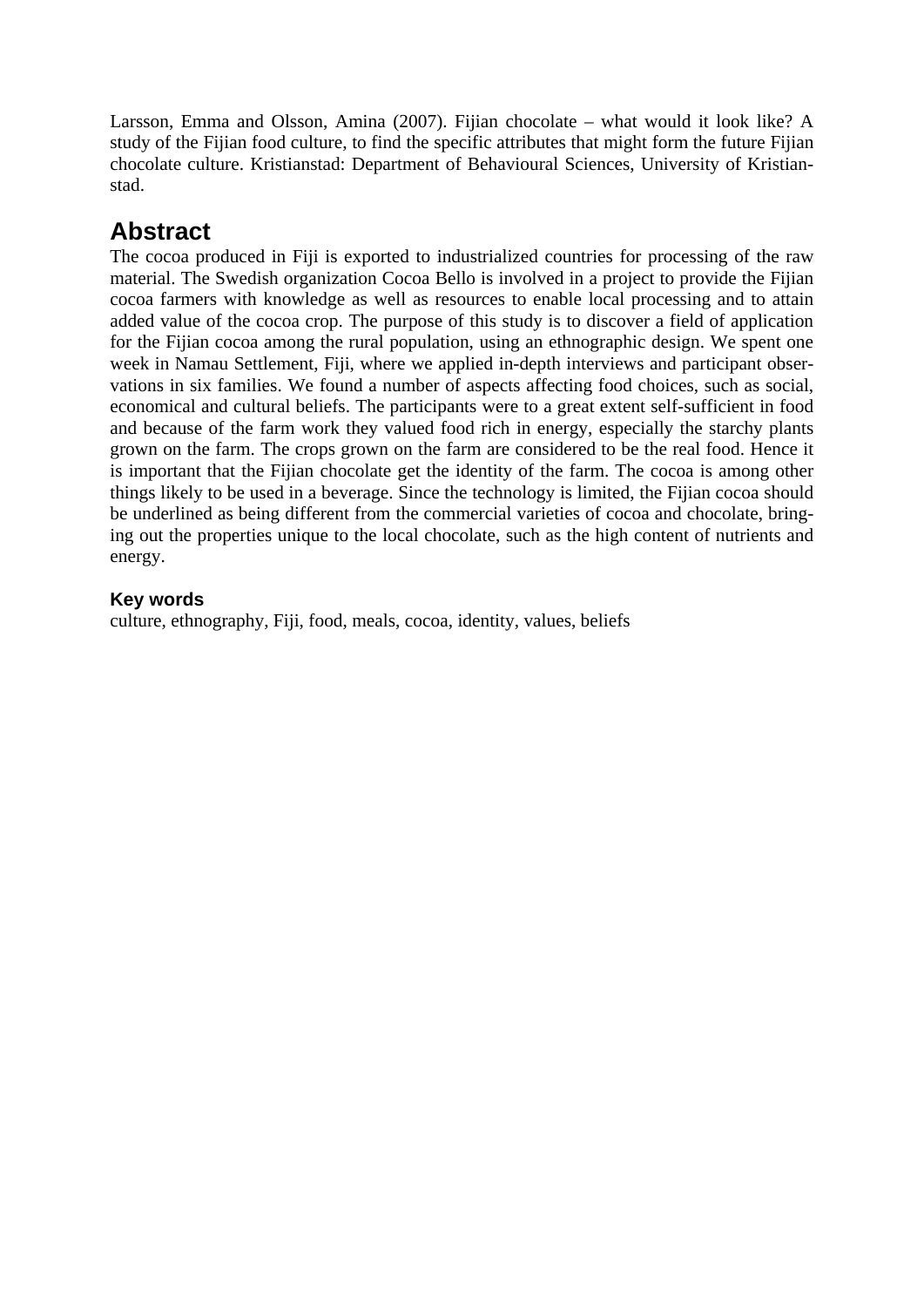# **Index**

| <b>PREFACE</b>                              | $\overline{\mathbf{4}}$ |
|---------------------------------------------|-------------------------|
| <b>INTRODUCTION</b>                         | 5                       |
|                                             |                         |
| PRESENTATION OF THE PROJECT IN PROGRESS     | 6                       |
| BACKGROUND TO THE RESEARCH AREA             | 6<br>$\overline{7}$     |
| <b>DEFINITION OF CONCEPTS</b>               | $\overline{7}$          |
| LITERATURE                                  |                         |
| <b>LITERATURE</b>                           | 8                       |
| <b>HUMAN AND FOOD CULTURE</b>               | 8                       |
| THE DEVELOPMENT OF A FOOD CULTURE           | 8                       |
| THE DEFINITION OF FOOD AND MEALS            | 9                       |
| FOOD AS A DEFINITION OF IDENTITY            | 10                      |
| COMMUNICATION OF A FOOD CULTURE             | 10                      |
| FOOD AS A SYMBOL OF FEELINGS                | 11                      |
| <b>RULES OF A FOOD CULTURE</b>              | 11                      |
| <b>SENSORY ATTRIBUTES OF A FOOD CULTURE</b> | 12                      |
| TRADEMARK AND TARGET GROUP                  | 12                      |
| TO BUILD A TRADEMARK                        | 12                      |
| A TARGET GROUP                              | 13                      |
| <b>DEFINING A TARGET GROUP</b>              | 13                      |
| THE FIJIAN COMMUNITY                        | 13                      |
| THE FIJIAN FOOD CULTURE                     | 14                      |
| FIJIAN FOOD                                 | 14                      |
| <b>TRADITIONAL DISHES</b>                   | 14                      |
| A FESTIVE OCCASION                          | 15                      |
| FIJI DRINKING                               | 15                      |
| THE NATIONAL DRINK OF FIJI                  | 15                      |
| <b>COCOA</b>                                | 16                      |
| COCOA FARMING IN FIJI IN RETROSPECT         | 17                      |
| COCOA FARMING TODAY                         | 17                      |
| <b>PURPOSE</b>                              | 17                      |
| <b>RESEARCH QUESTIONS</b>                   | 18                      |
| <b>DELIMITATIONS</b>                        | 18                      |
| <b>DESIGN</b>                               | 18                      |
|                                             |                         |
| <b>METHODOLOGY</b>                          | 18                      |
| <b>POPULATION - SELECTION</b>               | 19                      |
| <b>INDIGENOUS FIJIANS - RURAL</b>           | 19                      |
| <b>COLLECTION OF DATA IN THE FIELD</b>      | 19                      |
| PARTICIPANT OBSERVATION                     | 19                      |
| <b>INTERVIEWS</b>                           | 20                      |
| PROCEDURE AND RESULT PROCESSING             | 21                      |
| VALIDITY AND RELIABILITY                    | 21                      |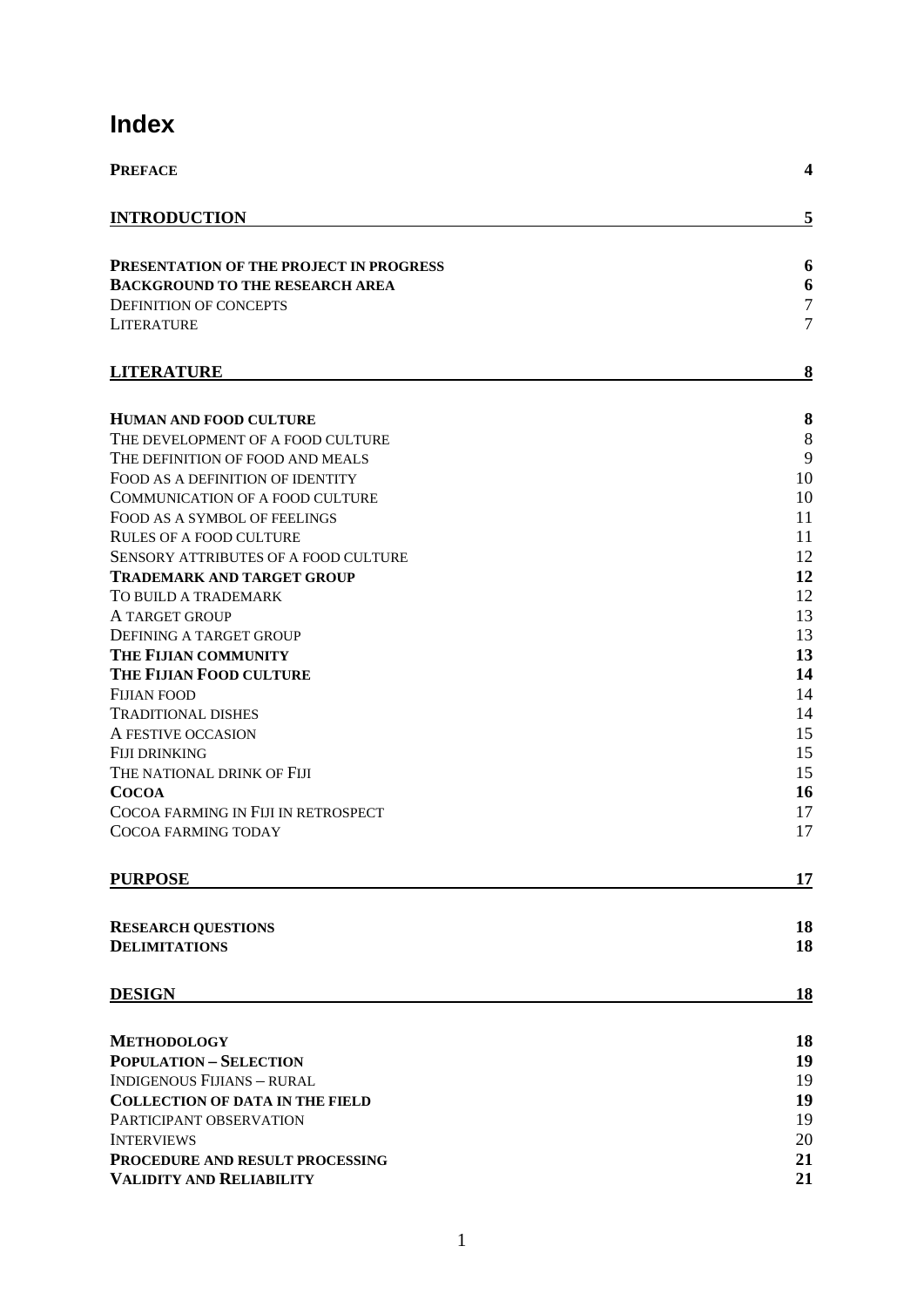| <b>ETHICAL CONSIDERATIONS</b><br><b>ETHICS - RESEARCH</b><br>ETHICS - BEHAVIOUR<br><b>RELEVANCE</b> | 22<br>22<br>22<br>22 |                          |    |
|-----------------------------------------------------------------------------------------------------|----------------------|--------------------------|----|
|                                                                                                     |                      | <b>GOAL OF THE ESSAY</b> | 22 |
|                                                                                                     |                      | USE OF SURVEY RESULT     | 23 |
|                                                                                                     |                      | <b>RESULT</b>            | 24 |
| <b>FOOD IN NAMAU</b>                                                                                | 24                   |                          |    |
| <b>STARCHY FOOD</b>                                                                                 | 24                   |                          |    |
| <b>MEAT</b>                                                                                         | 25                   |                          |    |
| <b>FRUIT</b>                                                                                        | 25                   |                          |    |
| <b>SPICE</b>                                                                                        | 25                   |                          |    |
| EVERYDAY FOOD                                                                                       | 25                   |                          |    |
| <b>BEVERAGES IN NAMAU</b>                                                                           | 26                   |                          |    |
| <b>HOT DRINKS</b>                                                                                   | 26                   |                          |    |
| <b>FRUIT JUICE</b>                                                                                  | 26                   |                          |    |
| <b>KAVA</b>                                                                                         | 26                   |                          |    |
| <b>COCOA</b>                                                                                        | 27                   |                          |    |
| <b>MEAL SITUATIONS</b>                                                                              | 27                   |                          |    |
| <b>BREAKFAST</b>                                                                                    | 27                   |                          |    |
| <b>LUNCH</b>                                                                                        | 28                   |                          |    |
| <b>DINNER</b>                                                                                       | 28                   |                          |    |
| A FESTIVE MEAL                                                                                      | 28                   |                          |    |
| <b>FOOD CHOICE</b>                                                                                  | 29                   |                          |    |
| PRACTICAL MATTERS                                                                                   | 29                   |                          |    |
| FINANCIAL                                                                                           | 29                   |                          |    |
| <b>HERITAGE AND BELIEFS</b>                                                                         | 29                   |                          |    |
| THE IDEA OF HEALTHY FOOD                                                                            | 30                   |                          |    |
| THE IDEA OF TASTE                                                                                   | 30                   |                          |    |
| RULES OF FOOD AND INGREDIENTS                                                                       | 31                   |                          |    |
| THE SITUATION OF COCOA IN NAMAU                                                                     | 31                   |                          |    |
| BACKGROUND TO NAMAU COCOA                                                                           | 31                   |                          |    |
| THE DEVELOPMENT OF THE COCOA INDUSTRY                                                               | 32                   |                          |    |
| <b>DISCUSSION</b>                                                                                   | 33                   |                          |    |
|                                                                                                     |                      |                          |    |
| <b>RESEARCH AND METHODOLOGY</b>                                                                     | 33<br>33             |                          |    |
| THE FIELD STUDY                                                                                     | 33                   |                          |    |
| LITERATURE                                                                                          | 33                   |                          |    |
| PROCESSING OF DATA<br>THE FOOD CULTURE IN NAMAU                                                     | 33                   |                          |    |
| CHOOSING THE FOOD FROM THE FARM                                                                     | 34                   |                          |    |
| FOREIGN FOOD INFLUENCES                                                                             | 35                   |                          |    |
| THE MEANING OF FOOD AND MEALS                                                                       | 36                   |                          |    |
| <b>COMPONENTS OF A MEAL</b>                                                                         | 36                   |                          |    |
| FOOD AS A TIMETABLE                                                                                 | 37                   |                          |    |
| FOOD - MASCULINE AND FEMININE                                                                       | 37                   |                          |    |
| FOOD AND SOCIALIZATION                                                                              | 38                   |                          |    |
| FOOD FOR GIVING                                                                                     | 38                   |                          |    |
| FOOD AND COCOA                                                                                      | 38                   |                          |    |
| THE SENSORY ATTRIBUTES OF THE FOOD CULTURE                                                          | 39                   |                          |    |
|                                                                                                     |                      |                          |    |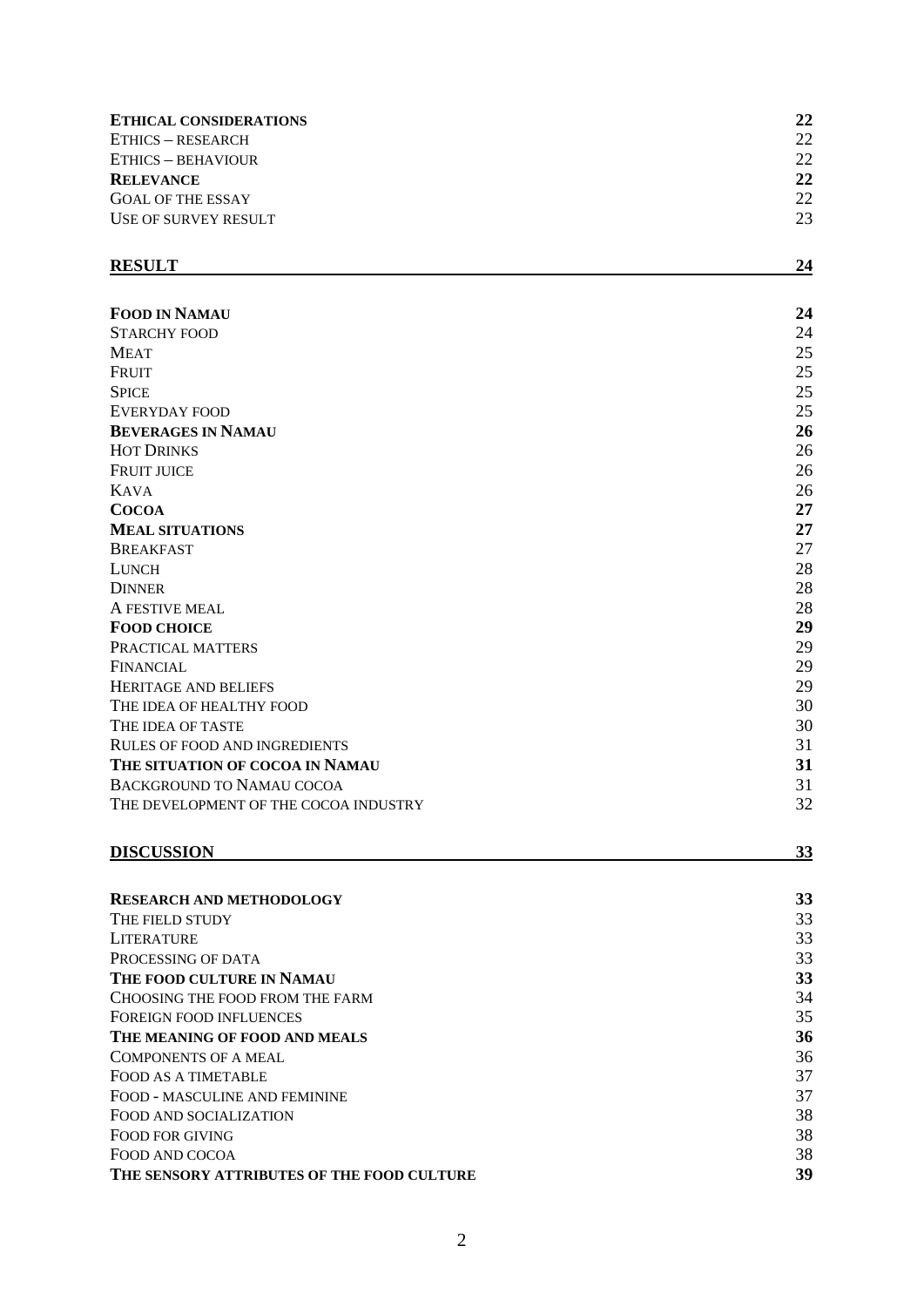| THE CONCEPTION OF TASTE                  | 40 |
|------------------------------------------|----|
| <b>FOOD PURCHASE</b>                     | 40 |
| THE SHOPPING LIST                        | 40 |
| <b>BUILDING A TRADEMARK</b>              | 41 |
| FRESH FROM THE FARM                      | 41 |
| THE HEALTHY COCOA PRODUCT                | 41 |
| <b>CONCLUSION</b>                        | 43 |
| THE IMPORTANCE OF A FIJIAN IDENTITY      | 43 |
| <b>DEVELOPING A TASTE</b>                | 43 |
| <b>HOW TO USE THE COCOA?</b>             | 44 |
| <b>HOW TO PRESENT THE COCOA PRODUCT?</b> | 44 |
| <b>CONCLUDING WORDS</b>                  | 45 |
| <b>CHOICE OF LITERATURE</b>              | 46 |
| <b>APPENDIX</b>                          | 50 |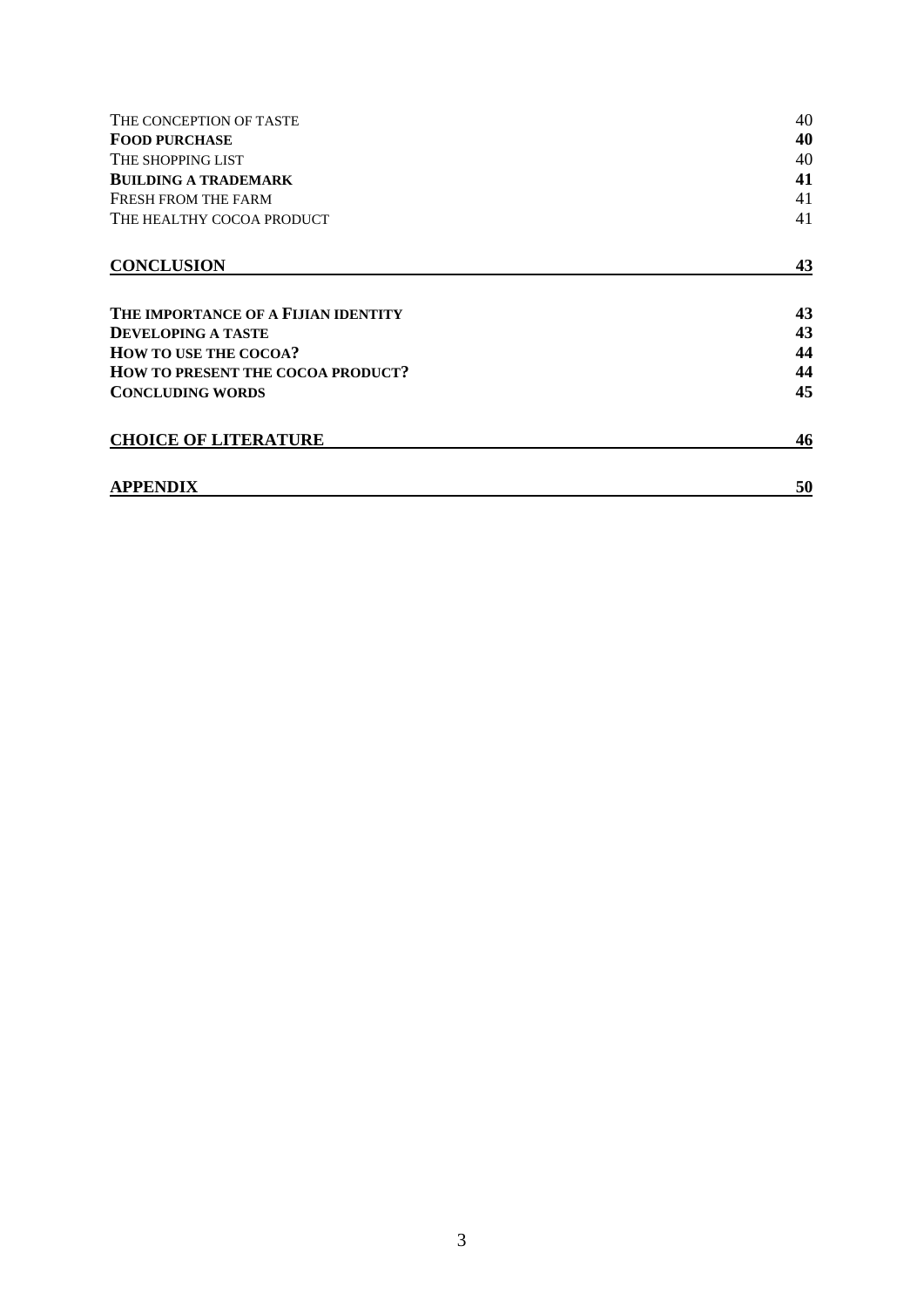# <span id="page-5-0"></span>**Preface**

Our stay in Fiji was a great experience and we learned and experienced so much, from how to process the cocoa through the harvest, fermentation and drying stages to learning about the Fijian food culture and how to prepare and cook Fijian dishes. Further we found the task of developing a Fijian chocolate highly interesting. The great enthusiasm of the cocoa farmers was truly inspiring to us, as well as the fact that there are no existing traditions in Fiji of locally transforming cocoa beans into a refined product. For this reason we believe the Fijian chocolate will be unique.

We would like to show our appreciation of those who helped us in different ways to realize this study. Eva Svederberg, our supervisor at the University of Kristianstad, for the support, encouragement and invaluable advice of how to conduct this research. Senator Eminoni Ranacou and Mr. Joseva Serulagilagi, our field supervisors, for providing information, arranging contacts as well as helping with practical matters. The board of the organization Cocoa Bello for involving us in this project and providing invaluable information and contacts. While in Fiji we received a lot of help from the Tailevu Province Cocoa Growers and Producers Co-operative Association Ltd. Further we are very grateful to the cocoa farmers and their families in Namau. A special thanks to the family Niuvou, who invited us to stay with them and for sharing precious information with us, by letting us participate in their daily life and helping us arrange the interviews.

We are very thankful for the scholarship awarded by the local Minor Field Study committee at the University of Kristianstad and to the organization SIDA for the opportunity they are offering students by proving scholarships such as the Minor Field Study.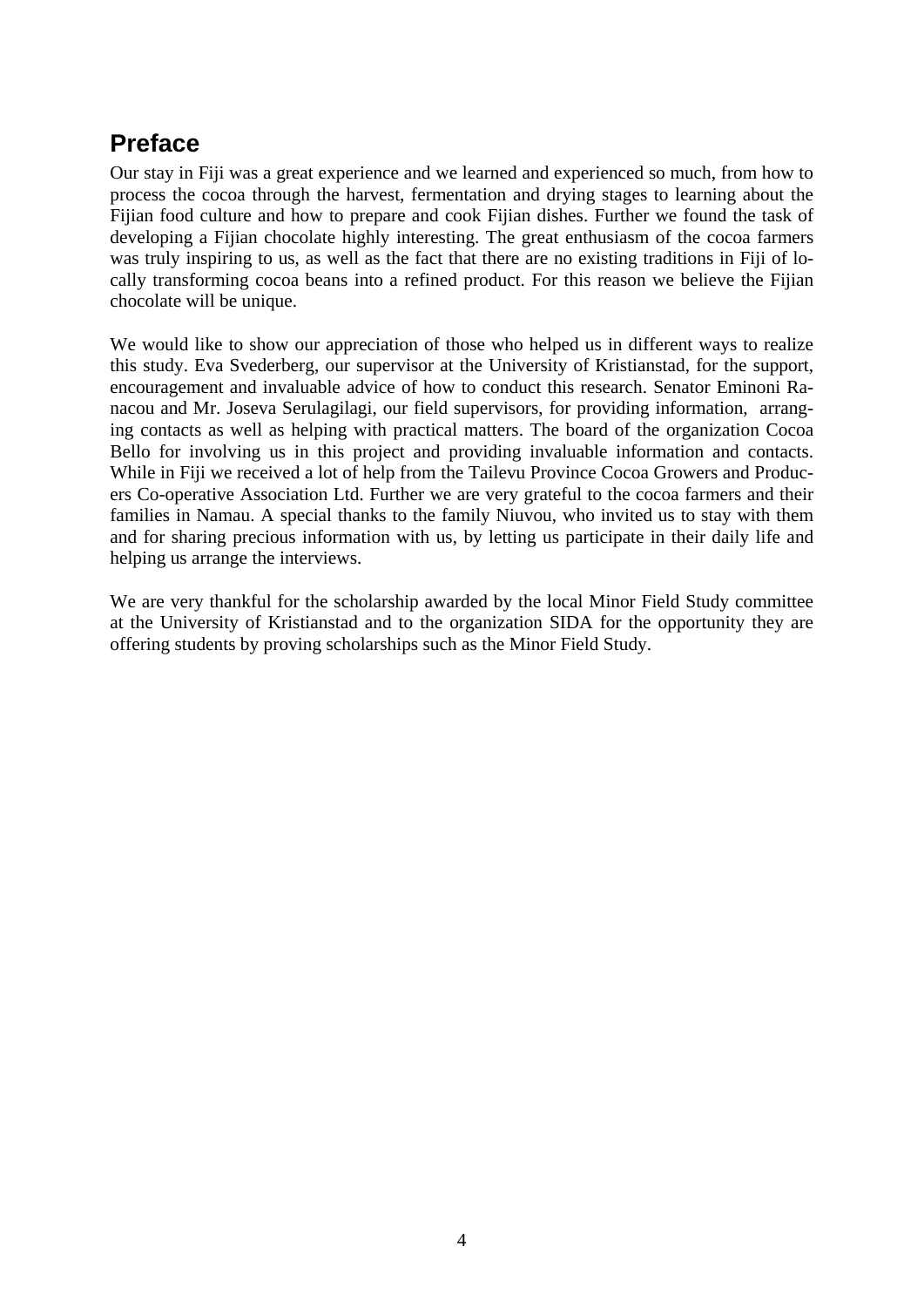# <span id="page-6-0"></span>**Introduction**

During our studies in the study programme Culinary Arts and Food Sciences, we have learned about food from a variety of perspectives, for example chemistry, microbiology, nutrition, and last but not least about the cultural aspects of food. In the main subject Food and Meal Science we have developed new food products by screening the market for consumer demands as well as consumer-oriented sensory analysis. During the development process we have learned that the social and cultural aspects of food are important subjects. Through studying the consumers and their culture and social setting, it is possible to discover new opportunities for product development. According to Kvale (2006, p. 71), when developing a product, it is important to uncover the concealed and symbolic meanings a product might have to potential customers. Unfortunately these aspects are sometimes forgotten and the developers are just so "sure" about the customer demands that they do not bother about studying the "voice of the customer". This happens to be one of many reasons for product failure (Cooper 2001, p. 23).

Some time ago, we established contact with the Swedish organization Cocoa Bello. They are working with a project called, *Cocoa - from farming to retailing,* which involves an exchange programme through which representatives from Sweden and Fiji visit each other to learn more about the cocoa industry and related industries. The project is sponsored by SIDA (the Swedish International Development Co-operation Agency) and Ungdomsstyrelsen (the National Board for Youth Affairs). The aim of the project is to develop the cocoa industry in the Fiji Islands.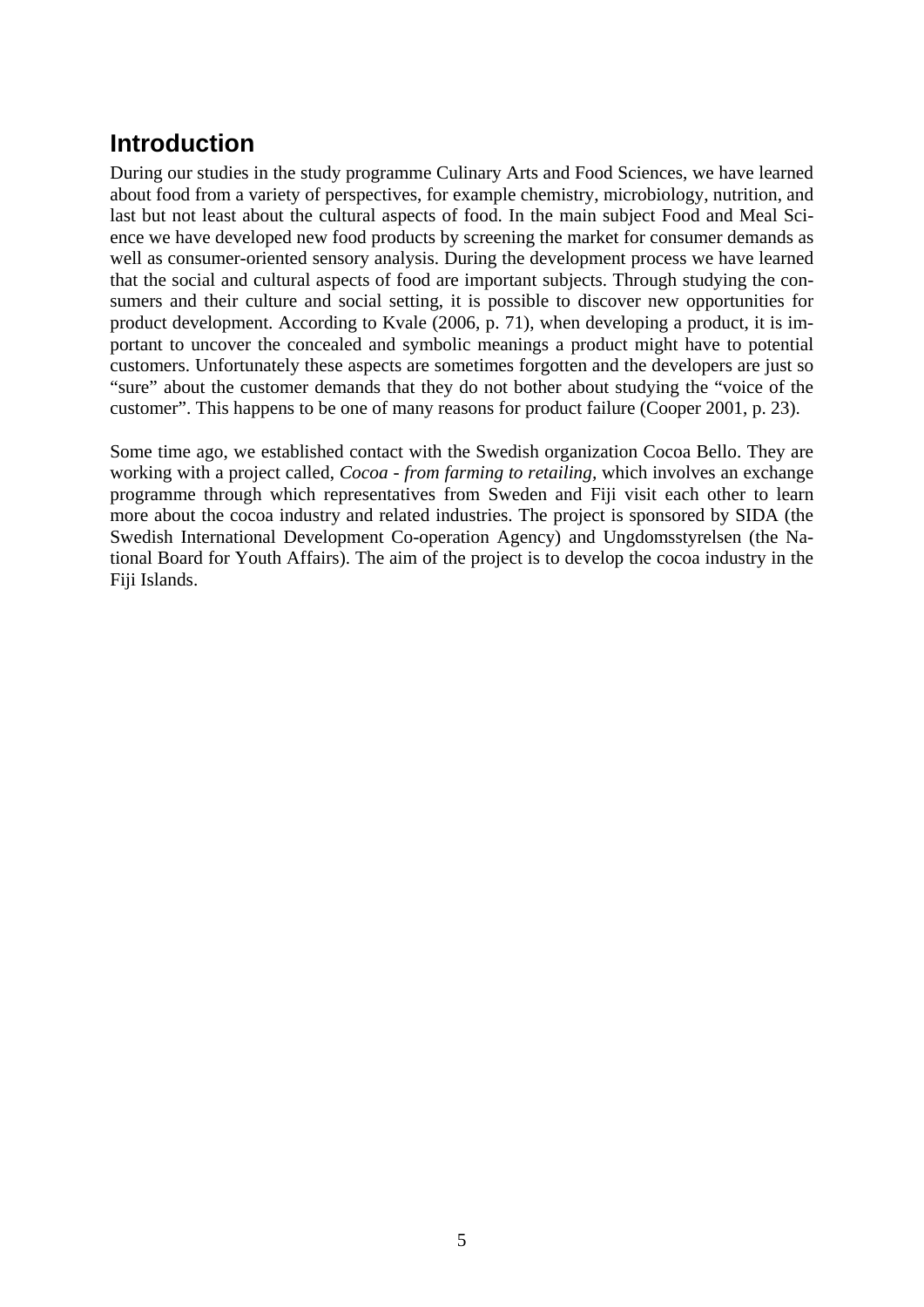#### <span id="page-7-0"></span>*Presentation of the project in progress*

The organization, Cocoa Bello was founded in the spring of 2006, when Mr. Fabian Rimfors, the chairman of the organization, came back to Sweden from a vacation in the Fiji Islands. Before visiting Fiji, Mr. Rimfors spent some time working as a volunteer in Mexico, where he had the opportunity to learn about the Mexican chocolate culture. In Mexico cocoa and chocolate are common ingredients in ordinary dishes and beverages. For example, Mexicans use cocoa in a savoury sauce called, mole. The sauce is used as a condiment for many of their dishes. Chocolate as a beverage is used for breakfast, lunch or supper mixed with ingredients like oats or corn, water or milk and can be served hot or chilled. People in the Mexican countryside make their own chocolate out of cocoa beans grown in their gardens or bought in the market place. For preparing the chocolate a public mill is commonly used, where the citizens bring the cocoa beans for grinding. In some places they even grind cocoa beans into chocolate by hand on a mortar made out of volcano stone  $(Rimfors<sup>1</sup>; Johansson 2006, p. 24-25)$  $(Rimfors<sup>1</sup>; Johansson 2006, p. 24-25)$  $(Rimfors<sup>1</sup>; Johansson 2006, p. 24-25)$ .

Samoa is a neighbouring island to Fiji. In Samoa they have a developed culture surrounding the cocoa and their national drink is "koko Samoa", a chocolate drink prepared principally in the same manner as in Mexico (Rimfors 2006, p. 10).

During the vacation in the Fiji Islands, Mr. Rimfors visited some of the cocoa plantations and discovered that no one made their own chocolate, not even the cocoa farmers. After doing some research, he found out that the cocoa and chocolate-making knowledge had been forgotten over the years. He returned to Sweden and founded the organization, Cocoa Bello. He returned to Fiji in September 2006 to prepare the exchange and establish contacts for a Fijian "sister" group. During spring, 2007, Cocoa Bello went to Fiji to introduce the cocoa mill. They also arranged workshops with the cocoa farmers to teach them how to process the cocoa beans. If the project could re-establish the know-how among the cocoa farmers and make it possible to start producing organic quality chocolate, they could economize by not importing chocolate (Rimfors<sup>[2](#page-7-2)</sup>) The exchange project between Sweden and Fiji aims to "promote and encourage a whole new culture surrounding cocoa and chocolate, and not only the products deriving from it". (Rimfors 2006, p. 16)

#### *Background to the research area*

There has been little research concerning what kinds of cocoa products might be suitable for the Fijian market, i.e. the field of application. Instead the Samoan and Mexican cocoa cultures have been studied. To define a field of application of cocoa products and to distinguish sensory preferences, it is necessary to screen the market for possible target groups in order to study the targeted group's food culture such as eating and drinking habits, the meaning of food and meals, the values and beliefs shaping their food choices. According to  $R$ imfors<sup>[3](#page-7-3)</sup>, we also have to consider the limited resources of knowledge and technology. In the present situation it is not possible to produce chocolate involving complex processing of the raw material. Since there is no such technology available for extracting the cocoa butter, it is not possible to make a cocoa powder similar to the commercial varieties. The cocoa product will also have a coarse texture due to the grinder. A positive aspect is that the cocoa will contain more nutrients then the commercial cocoa and chocolate.

 1 Fabian Rimfors, chairman of Cocoa Bello, interview January 29, 2007.

<span id="page-7-2"></span><span id="page-7-1"></span><sup>&</sup>lt;sup>2</sup> Fabian Rimfors, chairman of Cocoa Bello, interview January 29, 2007.

<span id="page-7-3"></span><sup>&</sup>lt;sup>3</sup> Fabian Rimfors, chairman of Cocoa Bello, interview January 29, 2007.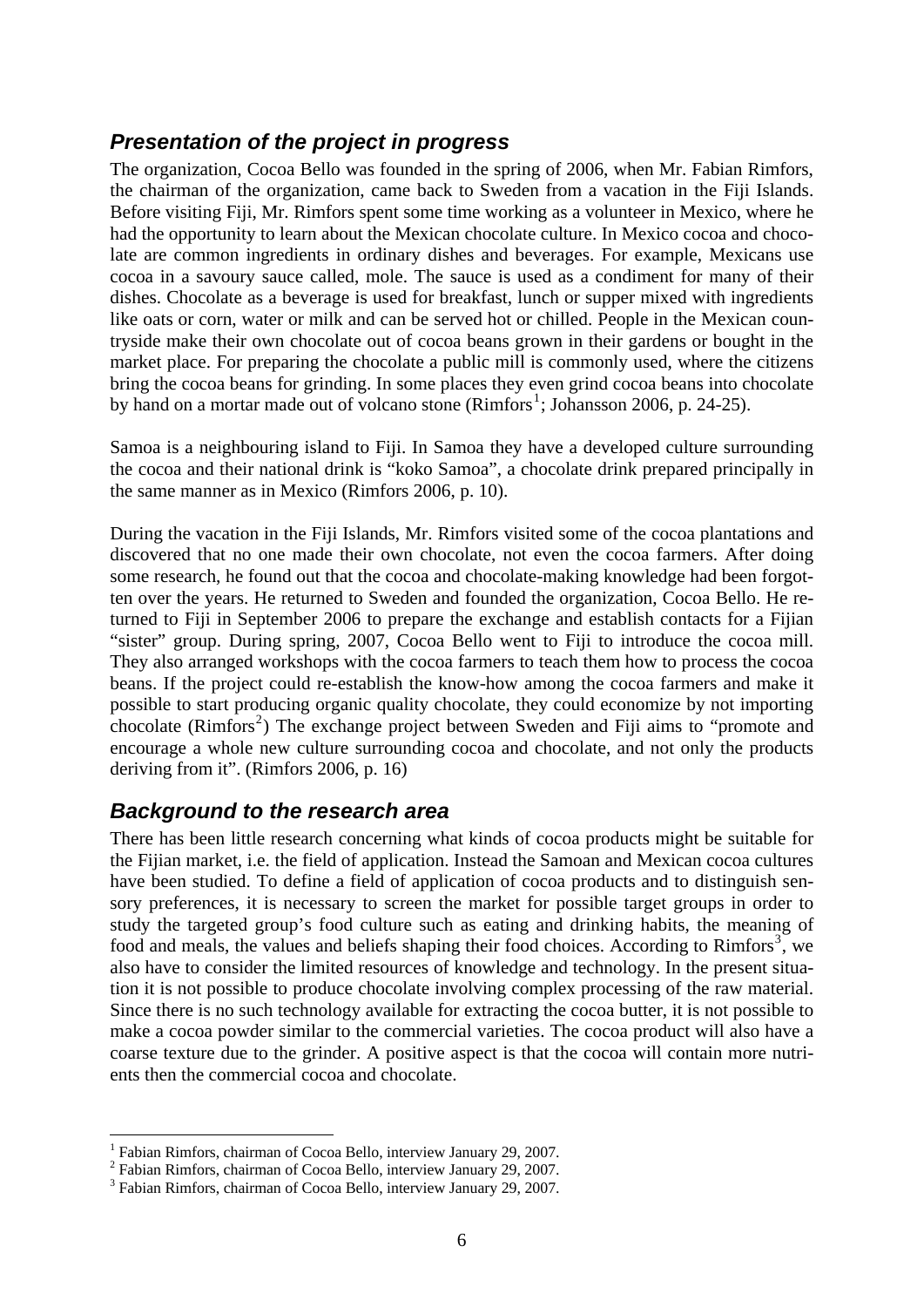#### <span id="page-8-0"></span>**Definition of concepts**

*Culture* – In social anthropology, culture is the scholarly study of cultures and societies as well as of humans as cultural and social beings (Nationalencyklopedin 2007c). In SAOL (2006), culture is defined as human activity within a certain area and a certain time. Furthermore Györki and Sjögren (2002a) describe the human activity in detail, emphasizing the humans' lifestyle, thinking as well as their actions.

*Identity –* Ottoson (2007) defines identity as an awareness of oneself as a unique individual. He claims that identity is primarily consciousness of one's true nature, the existence of a sharp boundary to others, the ability to decide one's own thoughts and actions. In Nationalencyklopedin (2007b) there is a further definition of identity as in social anthropology, where the identity is the individual's or group of individuals' own identification as belonging to a certain culture, ethnic group or nation. Thus one speaks of cultural identity, ethnic identity or national identity.

*Belief* – Györki and Sjögren (2002b) define the concept belief among other things as a person's tendency to have an opinion about something. Furthermore, in Nationalencyklopedin (2007d) a belief is also defined as holding something probable, a conviction.

*Value* – In Nationalencyklopedin (2007e) a value is defined as the action of valuing something, with the intention of attributing a negative or a positive value to that thing. Moreover, the result of doing this action, the result (value) is usually a judgement, an opinion or a conception. A conception is not seldom described as a value to indicate that it is a subjective or personal impression.

#### **Literature**

We chose literature through reviewing the source, the origin, the interpretations and the usefulness (Holme & Solvang 1997, p. 130-138). The literature derives from the library at the University of Kristianstad and Libris. To find scientific articles, we searched the databases FSTA, Landguiden and Nationalencyklopedin at the library of Kristianstad University and the Internet at Google Scholar and CIA - The World Fact Book. We also used articles and literature belonging to the course literature in our study programme. In Fiji we did research in the Pacific Collection, at the library of the University of the South Pacific, in Suva, where we found literature concerning the Fijian food culture and cocoa.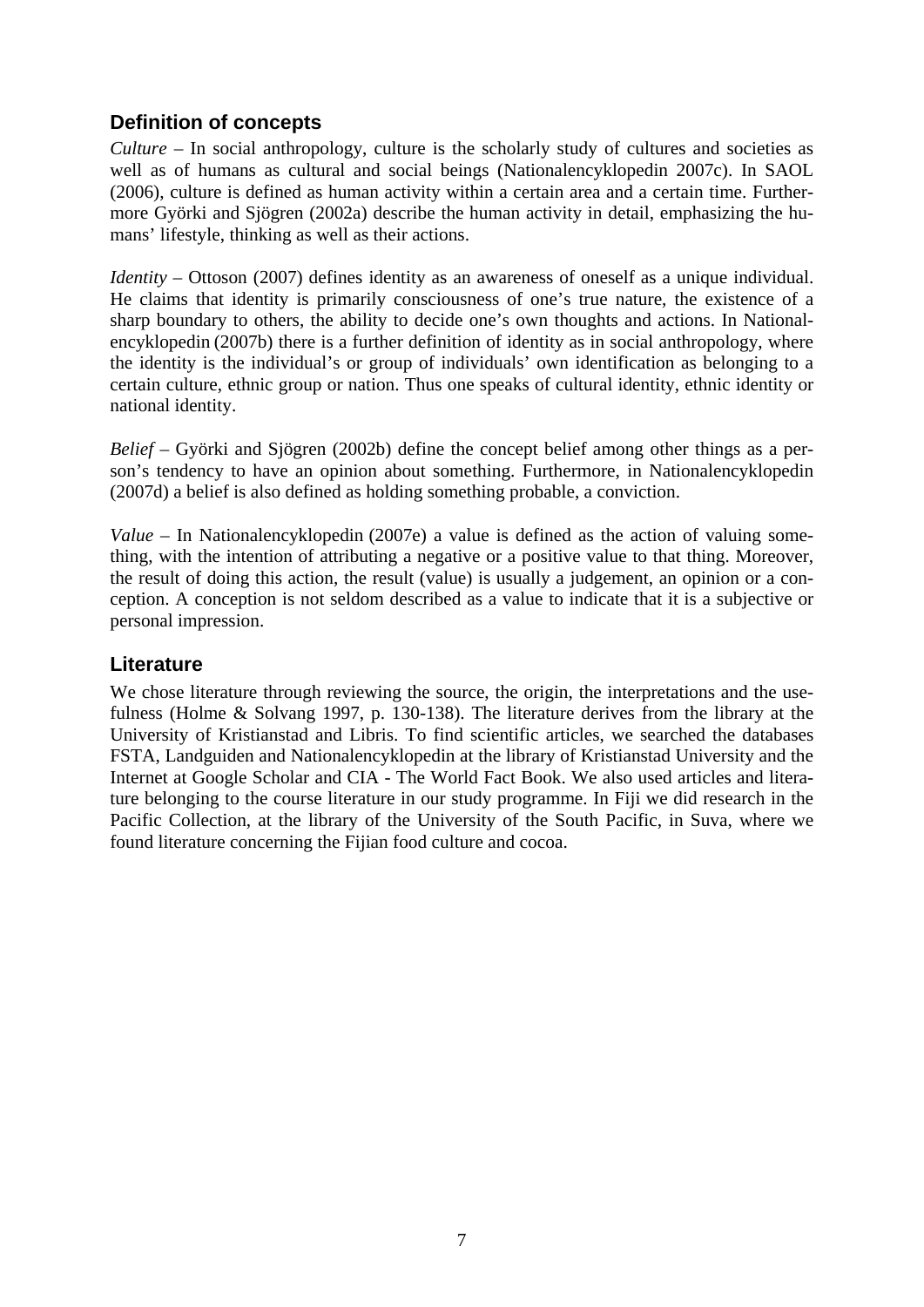# <span id="page-9-0"></span>**Literature**

## *Human and food culture*

#### **The development of a food culture**

According to Bringéus (1988, p. 11-23), it is important to examine the overall picture to see *why* we eat as we do. Caplan (1997), Svederberg (2002, p. 21) and Meigs (1997, p. 104) discuss how eating habits are formed by an interplay of parameters, for example where we live, the people we meet, economy, availability, historical moments, environment and technology. Rozin (2000, p. 153) and Kittler and Sucher (2004, chapter 1 p. 8) state the texture and taste of the food depends on the way of cooking and the ingredients available, which shape the specific flavour of the culture. These are just a few of many factors affecting a food culture. As the parameters develop and change, the food culture adapts to the circumstances and becomes a part of our history and cultural identity (Caplan 1997; Svederberg 2002, p. 21; Mäkelä 2002, p. 14). Bringéus (1988 p. 11-23) writes that new influences on a food culture do not change the old traditions. Instead the food culture expands and the new food is adapted to the traditional pattern. For example it is common to add a part of one's own cultural taste to another food culture to make it fit in with one's values, like the hamburgers in South America spiced up with salsa instead of ketchup (Long 2004, p. 26; Kittler & Sucher 2004, chapter 1 p. 6).

Meigs (1997, p.104) claims our food is the strongest of all cultural matters, because it is the only matter one can experience with all one's senses. One can feel the food, see and smell it, and while tasting it, the food becomes part of oneself. In some cultures where people live closely together in small communities and the food is brought home by "blood, sweat and tears", the food improves the family spirit. This makes the food culture strong and hard to influence. Kittler and Sucher (2004, chapter 1 p. 6) mention another contributory cause of preventing influences, which is when the meals are eaten in a "protected atmosphere*",* one's home, and has been cooked by the family.

In certain areas there is a marked difference in food culture between rural and urban areas. The urban population is usually more influenced by the surrounding world, while in rural areas people often grow their own food and are more isolated from the outer world. They do not for example get as much influences from restaurants, supermarkets and commercial organisations as the urban population (Bringéus 1988, p. 11-23). It also takes a rather long time for us human beings to adapt to another food culture. This is due to the long process of developing a personal identity, a process that takes a long time for most of us but is a little bit faster for others (Svederberg 2002, p. 19; Wilk 2002, p. 68).

Kittler and Sucher (2004, chapter 1 p. 3) argue that some people believe our food habits are just about our personal taste, while in fact our food habits are influenced by our role models, for example teachers or older brothers and sisters. Bringéus (1988 p. 11-23) and Caplan (1997, p. 1) claim that we are shaped by our family eating habits, the eating habits common to the area we come from or live in, especially the food we eat at traditional events like Christmas. We *have to* eat a certain food on this special occasion every year even though we might not even like the taste of the food. Mäkelä (2000, p. 11) claims that food can prove one's belonging; for example one's group is verified by the way of using old family recipes.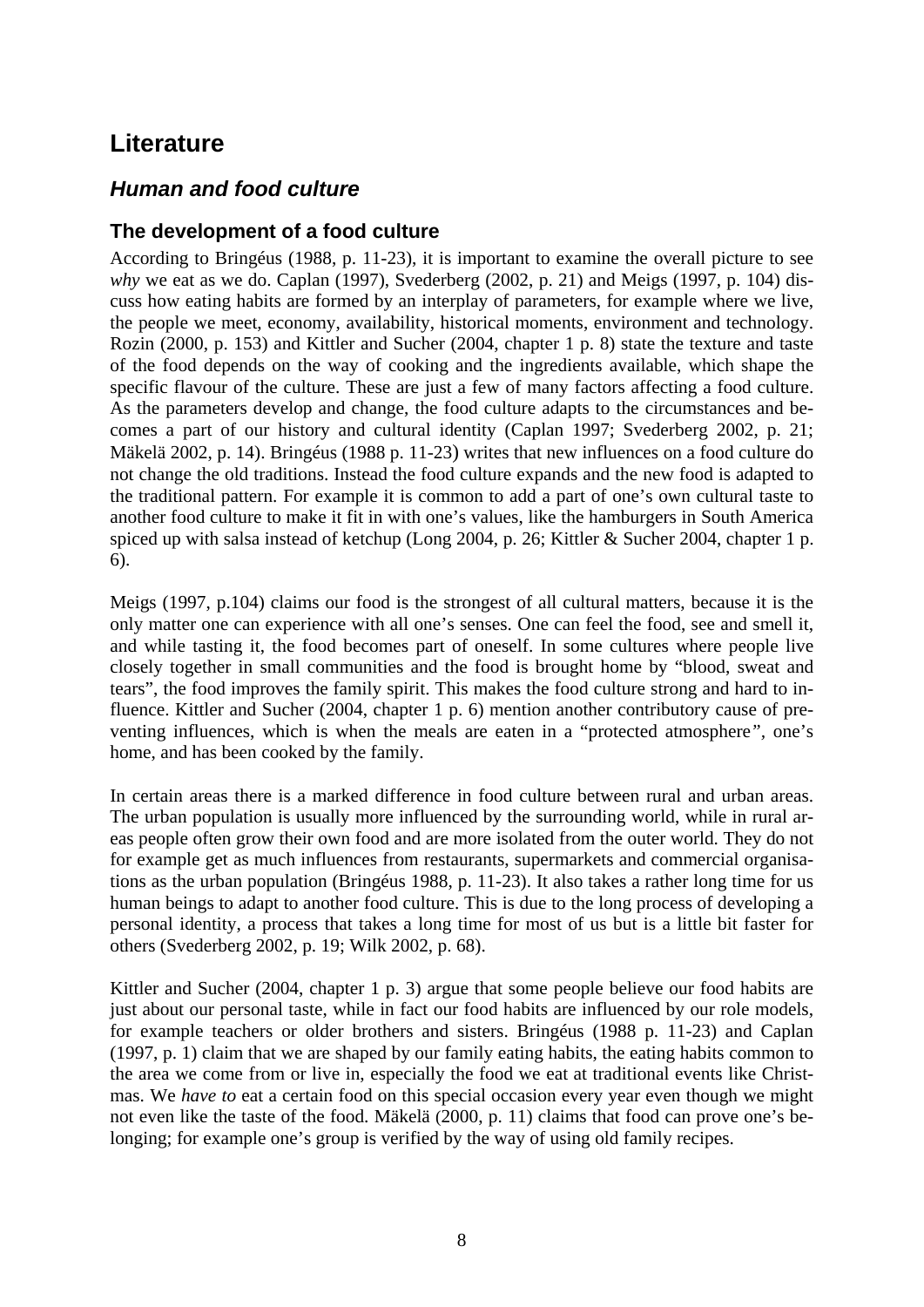<span id="page-10-0"></span>Mennell (1992, p. 75-80) writes about the impact on food of colonialism and migration, how colonization caused people to move bringing their food preferences with them. In this way they made contributions to the diffusion of cuisines, as migrant groups established food shops and restaurant with their own native food. Bringéus (1988, p. 11-23) says it has been proved that Swedish immigrants in the United States still held on to certain food traditions long after they had forgotten how to speak Swedish. Mennell (1992, p. 79) states that a general conclusion is that immigrants and ethnic minorities try to maintain their own cooking and eating habits as long as possible.

Svederberg (2002, p. 19-21) carried out a survey about what kinds of food items make up the phenomenon of people not changing their original food habits in a healthy way when moving to a new country. By participating in daily cooking at the houses of the participants, Svederberg could investigate what kinds of factors influenced their food choices and made them hold on to their own food values. Svederberg found that the influence of a food culture depends on the level of importance of the food or the ingredients used in cooking. She calls it the "atomistic way", which means that the way of thinking of food is not related to health. If a specific food or ingredient in people's own culture has a high level of importance for them, it is harder to change the food habits. They also believe that their own food culture is the superior way to eat.

The meaning of health can also be different among communities and groups. In Nationalencyklopedin (2007a) the meaning of health is defined, among other things, according to a medical anthropological perspective, where health both involves an absence of disease in a strictly medical sense and a more extensive meaning, depending of the cultural tradition. For example, in Sweden a single day does not pass without hearing or reading something about health or how to live a healthy life. When searching for the Swedish word for healthy at Google Scholar, the first article was about glycemic index and the following articles about overweight and diabetes (Google Scholar 2007). One of the articles was written by Schäfer Elinder and von Haartman (2007) in a web version of a Swedish medical magazine. In this article, healthy living is defined by eating the right healthy food and doing physical activities. They propose a decrease in consuming fat and sugar as necessary in the Swedish diet to reach this *healthy living*.

#### **The definition of food and meals**

Food is defined in different ways depending on who is making the description. The meaning of food is always more than just nutrients (Kittler & Sucher 2004, chapter 1, p. 5). For some of us food is the tinned goods bought in the supermarket. For someone else food is the rabbit leaping over the meadow or the green leaves in the forest. Food can also be defined as something that is sold to make money. The meaning of the concept of food can be such things as feelings, fears, economy and solidarity. The food culture will be affected as soon as the meaning of one of the parameters changes (Meigs 1997, p. 104; Mäkelä 2000, p. 15; Beardsworth & Keil 1997, p. 51; Pollock 1985, p. 145-203).

Pliner and Rozin (2000, p. 24) claim that for most of us the meal is used telling stories as well as giving information about the happenings of a day. Sobal (2000, p.119, 128) points out that a meal is only a meal if you eat it with someone else. He thinks that there is such a strong connection between eating and the socialization of the group, that if the social part of the meal is taken away it is no longer a meal. In Kittler and Sucher (2004, chapter 1 p. 10) a meal is depicted to be formed of certain elements, for example specific ingredients without which there is no meal.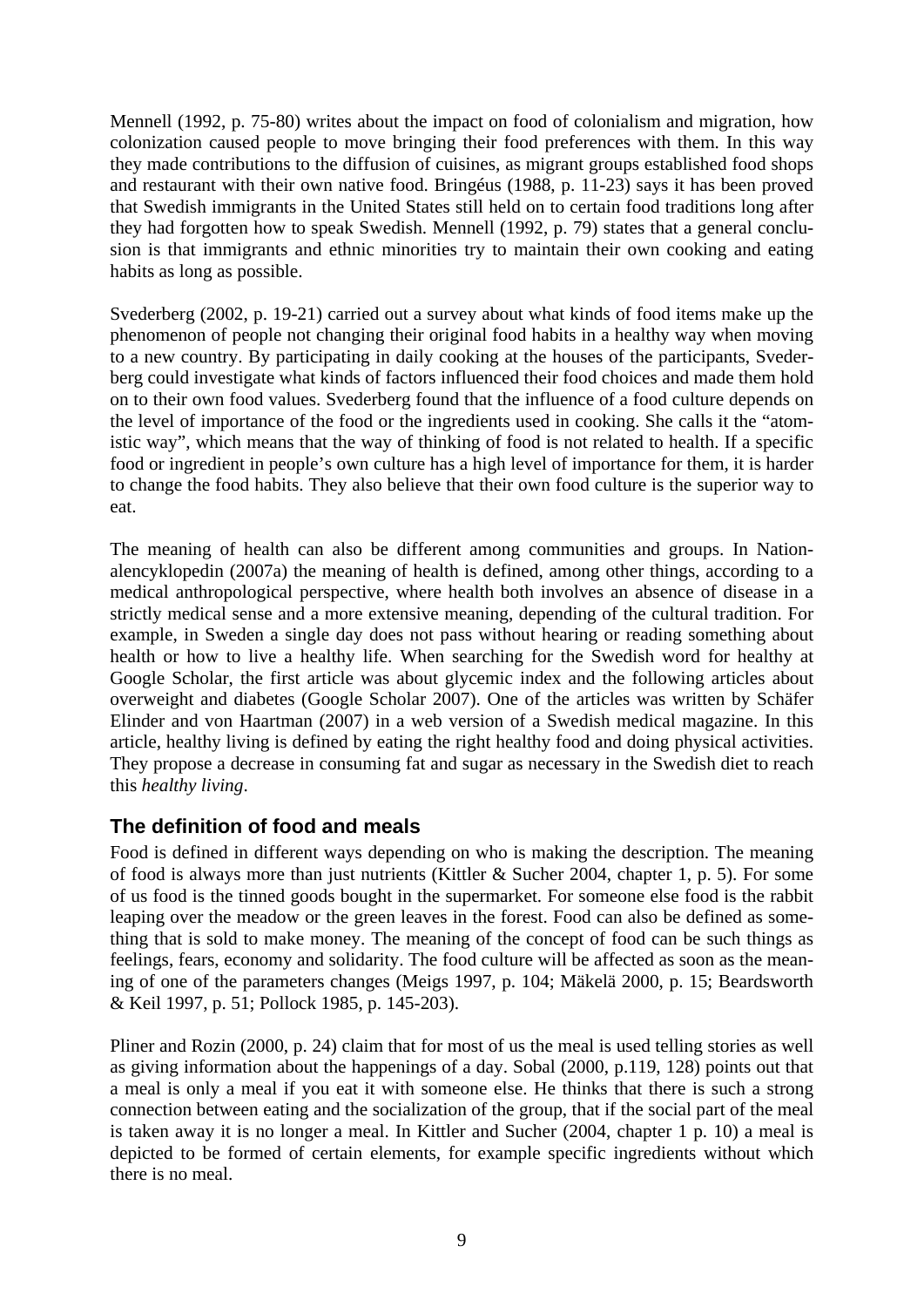<span id="page-11-0"></span>In Fiji the meaning of the word food is a starchy crop, like dalo (taro root), vudi (cooking banana), yam (sweet potato), cassava (tapioca) and ota (breadfruit), compared to the English definition of food, which is related to meat (Pollock 1985, p. 145-203). Further the Fijian concept of food is defined as the produce of staple subsistence plants and includes only starchy food, while condiments comprise all other foodstuff as well as produce obtained from supplementary subsistence plants (Barrau 1958, p. 35; Pollock 1985, p. 199). The supplementary food is not supposed to be served on its own, because it is not considered sufficient as a meal (Pollock 1985, p. 199). Most of the starchy plants have been used for a long time in Fijian cooking. It is crops locally produced, usually deriving from peoples' own land, which is the food considered as the "real food" (Pollock 1985, p. 198) also mentioned as the "true food" (Turner 1984, p. 134).

#### **Food as a definition of identity**

Food gives people an identity and through food we can distinguish certain rules and behaviour, such as "I belong to this group of people and we do it this way" (Rozin 2000, p. 137; Belasco 2002, p. 2; Kittler & Sucher 2004, chapter 1 p. 5). The identity becomes apparent particularly when investigating the rituals of a food culture, rituals such as what, where, when and how to eat (Mäkelä 2000, p. 7, 15; Meigs 1997, p. 95-96, 104; Wilk 2002, p. 69). Beardsworth and Keil (1997 p. 54) claim that "you are what you eat", and according to Long (2004, p. 24) and Kittler and Sucher (2004, chapter 1 p. 3) food functions as a description of our ethnicity. That food has such a strong value in a culture is emphasized by Caplan (1997, p. 1-25) when talking about food culture in Britain. One of the headings is "Food as a language, food as a system" (Caplan 1997, p. 2).

Wilk (2002, p. 76-86) spent a couple of years in Belize to learn more about historical moments that he thought might have influenced the Belizean food culture. He discovered that food considered typically Belizean was in fact international and had been shaped over the years. According to Wilk (2002), a new era is coming over the world. There is no such thing as one's own food culture, since different cultures shape the ethnic food cultures.

"How come you can state that a dish belongs to a typical ethnic group when the same ingredients are used in other cultures all over the world?" (Burstedt 2002, p.12 our translation)

It is the way in which different ingredients are combined and the effect of the earlier mentioned parameters in the surrounding area that make the food "typical". The typical food acts like a representative of the culture. It makes the food we eat a way of telling what group we belong to and where we come from. It is one of a few things to show one's origin and nationality in a legitimate way. It is from the food habits one can distinguish the differences between cultures (Burstedt 2002, p. 12-13). Through a food culture, stereotypes of persons develop, as one expects typical food to be eaten by people with typical attributes, like their way of dressing and behaving (Kittler & Sucher 2004, chapter 1 p. 3).

#### **Communication of a food culture**

Mäkelä (2000, p. 15) believes the food eaten in our time is rather communication than social solidarity, due to the development of cooking to save time, for example microwaves. Svederberg (2002, p. 19) and James (1997, p. 74) discuss how the old food habits are disappearing and food and meals are turning individualised. Family meals, eating together, are becoming uncommon, because members of the family choose different kinds of food according to their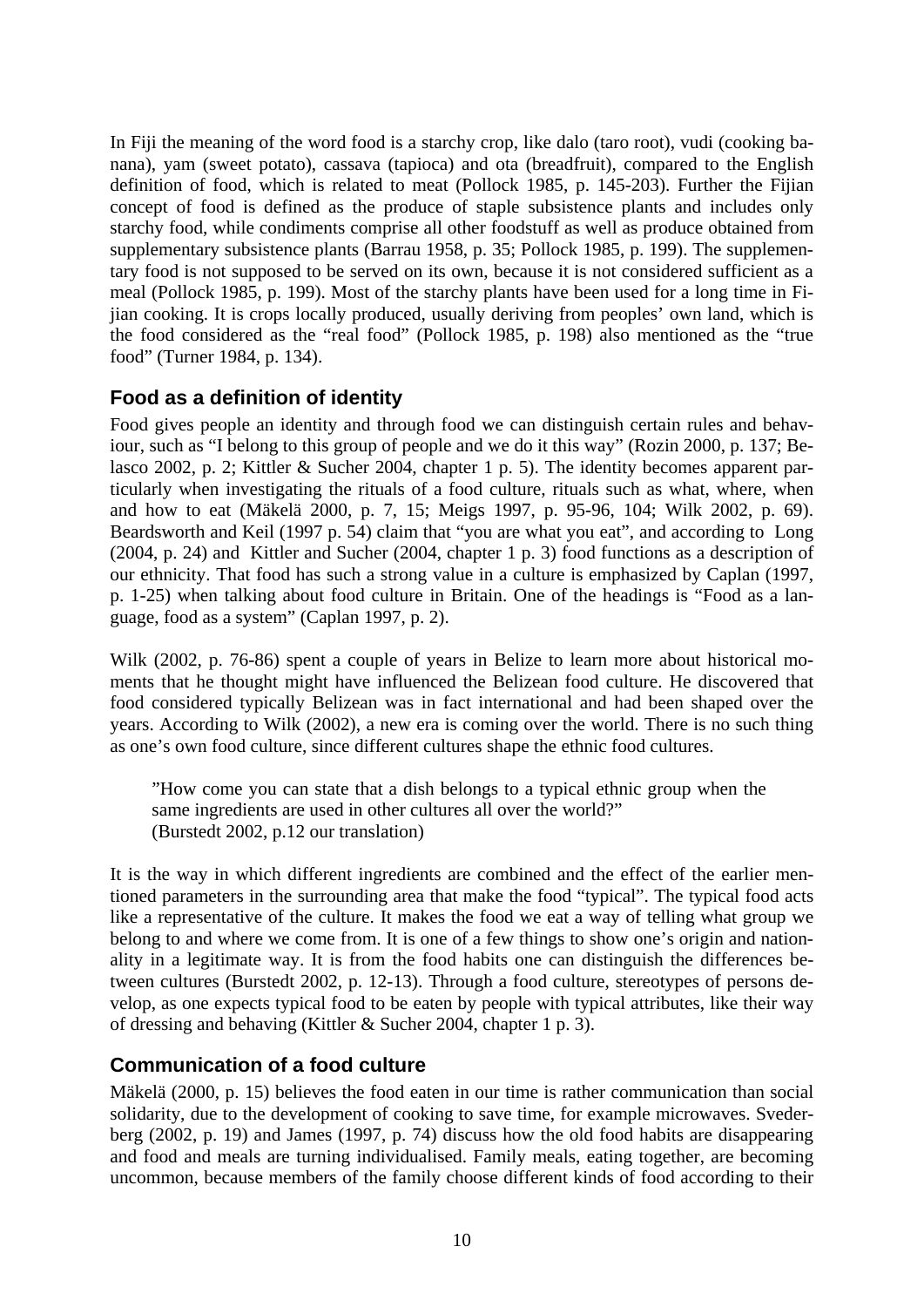<span id="page-12-0"></span>new habits, like ethical evaluations or reasons of health. In this way, food is becoming a tool for expressing a person's values. Mäkelä (2000, p. 10) claims that through the ingredients and the size of the meal one can figure out what time of the day and what season of the year it is, or if it is a special occasion. Pliner and Rozin (2000, p. 24) think that meals are a way of giving structure to a day. Sometimes a certain meal as lunch represents a specific time, as in "see you after lunch".

According to James (1997, p.74), the food one eats tells people around one things such as one's age, nationality and sex. Beardsworth and Keil (1997, p. 53) talk about "strong food" and "weak food", and to eat this strong type of food is a way for men to consume strength and to get power, while the weak food satisfies the women. The same way of describing food is found when it comes to food suitable for children or food suitable for old people.

People use food to communicate by inviting friends at home for dinner as well as giving someone a taste of their packed food at work. In this way they give their friends an opportunity to taste their own culture and to learn about their values (Mäkelä 2000, p. 14; Long 2004, p. 21).

#### **Food as a symbol of feelings**

Food as a gift can be a symbol of a reward and as proof of someone's appreciation. If food is given from only one of two persons, it may also be taken as a sign of dominance. Moreover, food can be a sign of consideration, for example, the mother making dinner for her family (Beardsworth & Keil 1997, p. 52).

As food is a part of one's soul, one's values and the taste in one's mouth, the gift of food possesses diverse meanings depending on the situation. It makes different food suitable for different purposes. One gives chocolate and red roses to one's love, but not to the unfamiliar neighbour, because what one gives is to be interpreted by the receiver. Some people regard food as luxury, while others relate food to health or morality (Beardsworth, & Keil 1997, p. 52).

#### **Rules of a food culture**

One can find specific rules for what to eat, when to eat and how to eat in all cultures of the world. The meal is like a language with rules telling one in what order to serve different kinds of food. For example, when to eat the salad, is it before the meat and potatoes or after? Maybe one can eat it all at the same time or maybe in one's culture people do not eat salad (Mäkelä 2000, p. 7-99; Beardsworth & Keil 1997, p. 52, 55; Pliner & Rozin 2000, p. 36, 40). According to Pliner and Rozin (2000, p. 19, 39), there are surveys showing that people eat twice as much in a restaurant as in a café even though the café serves food. One's food culture tells one what kind of food is proper to eat at different meals during a day and how big the portion should be. The food culture one belongs to also has specific eating times during a day and one can only eat if it is the right time.

"In many cultures, feasting means simply more of the food consumed daily and is considered a time of plenty when even the poor have enough to eat". (Kittler & Sucher 2004, chapter 1 p. 11)

Rules show the difference between people in different cultures, for example the fact that we eat horse meat and others do not. Food that is unusual in one's own culture is strange and sometimes considered abnormal and even inedible (James 1997, p. 72; Beardsworth & Keil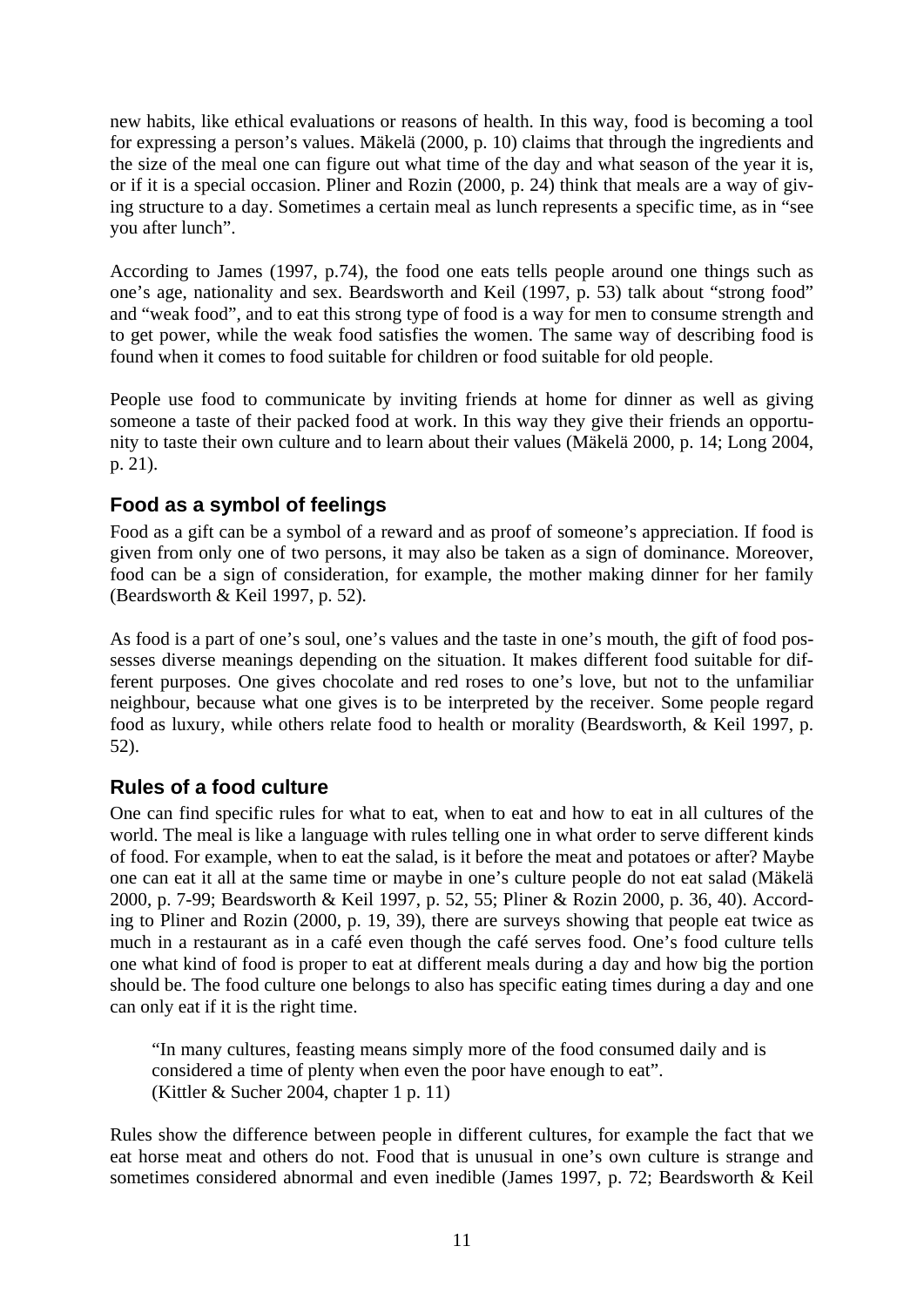<span id="page-13-0"></span>1997, p. 51; Burstedt 2002, p. 13; Kittler & Sucher 2004, chapter 1 p. 13). Beardsworth and Keil (1997, p. 52) even claim that some people will rather starve than eat a food item that is "forbidden" within their group.

Cultural understandings of food are defined by the *National Research Council* in Kittler and Sucher (2004, chapter 1 p. 13).

- "Inedible food", this is the poisonous food or food connected to strong taboos, often meat/animals.
- "Edible by animals", but not by me.
- "Edible by humans", but not by my kind.
- "Edible by humans but not by me", food accepted in one's own cultural group, but not by oneself due to preferences or health reasons, even religious restrictions.
- "Edible by me", accepted as a part of the dietary domain.

Among Fijians it is common to use the term edible instead of the term food, since food only denotes starchy plants (Pollock 1985, p. 198-199). Concepts of food and meals usually include rules for what, how, when and where to consume. For example, the Fijian concept "gunu ti", refers to a beverage accompanying a starch usually made out of flour. It is not considered a meal, though "gunu ti" can be consumed on its own in the morning, in the afternoon and in the evening. Other edibles considered non-meal are food eaten without processing, such as fruit and salad*.* This is one of the reasons why Fijians never serve fruits like papaya for breakfast, as raw fruit does not belong in a meal (Pollock 1985, p. 200). Also sweet foods, similar to our desserts, are never served as a part of a meal for the reason that they are considered non-meal eatables (Pollock 1985, p. 199).

#### **Sensory attributes of a food culture**

According to Rozin (2000, p. 142) there are cultural rules deciding what taste suits a certain dish or meal. For example, in some dishes the taste of sweetness is considered more suitable then the taste of saltiness. According to Kittler and Sucher (2004, chapter 1 p. 14-15) the rules of sensory properties are connected to people's expectations established in their first contact with a food item or a dish. They also claim that the term taste is commonly used instead of other sensory properties such as colour, aroma and texture. Further they investigated what attribute is crucial to food choices. According to them the first motive is the *taste*, and number two is the *cost* of the food. This is proved to be true in poor communities where it is common to eat more starchy food then protein food. Further, the *convenience* of the food is the third motive.

Mäkelä (2000, p.13) mentions two ways of defining taste. The first is the taste of luxury, the "good taste"*.* She claims that "good taste" is connected to a higher social class. The second taste is the sensory feeling when one puts something in one's mouth, the "taste of necessity".

# *Trademark and target group*

#### **To build a trademark**

To build a trademark is to build stories about a product. The stories become the identity of the product and this is the way people are going to recognize the product in the marketing and sales points (Mossberg & Nissen Johansen 2006; Holger & Holmberg 2002, p. 9). The value of a trademark is to some companies about 20% of the product value (Holger & Holmberg 2002, p. 9; Holmberg 2002, p. 83). Every time one meets a product, valuations and meanings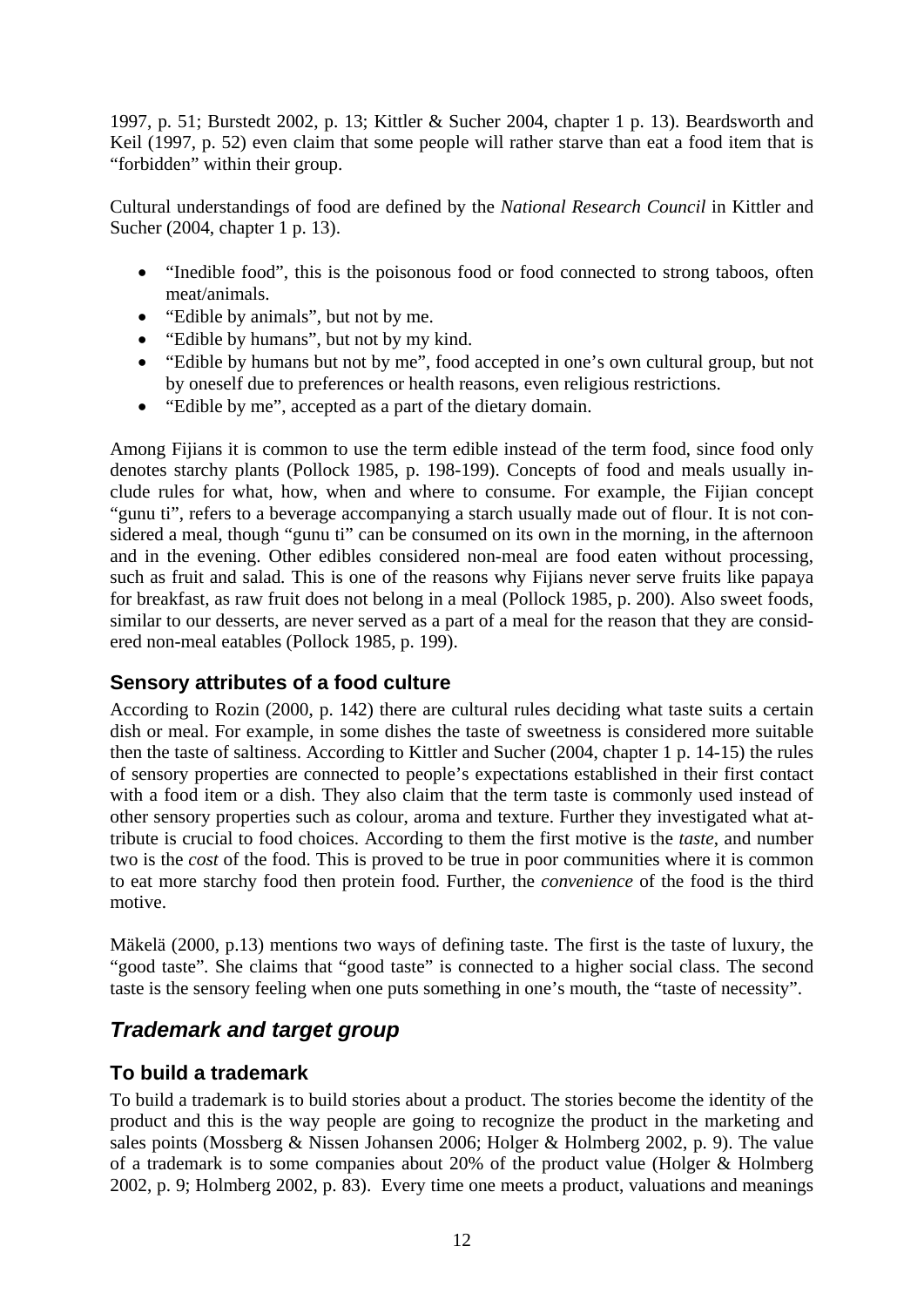<span id="page-14-0"></span>are built up in one's mind. It gives one expectations for the next meeting. The expectations can be connected to a particular quality (Bowallius & Toivio 2002, p. 13-14; Björkman 2002, p. 69). When the trademark is well-known by the consumers, the colour or pattern can be changed as long as the layout stays the same (Bowallius & Toivio 2002, p. 19-21).

According to Holmberg (2002, p. 83), the time of mass production is decreasing, and the focus of today is on products developed to suit the needs of the consumer, products suitable to a certain lifestyle. The consumption is no longer simply consumption, it is compounded with experiences. Holmberg (2002, p. 84-85) also emphasizes the connection between a product's identity and an icon, a person connected to the product, a person being one with the product. When someone is talking about the trademark, they will consider the icon and the product as one identity.

## **A target group**

Cooper (2001, p. 287) discusses the significance of an exact definition of the target group before designing the product and the launch plan. He states that it is important that you know the "object of your affection". According to Jarlbro (2004, p. 45-50), goals and target groups should be synchronized. If you do not know your target group, it is impossible to define the goals of a product. She explains the significance of a "detailed and realistic picture" of the target group in order to have the ability to decide how to use both internal and external communication. She also highlights the importance of people involved in a project, knowing the mission to be able to work towards the goals with equal ambitions.

# **Defining a target group**

Cooper (2001, p. 287) suggests that the first step, to define a target group, is identifying the market segments. The second step is selecting the appropriate segment to become the target group. Jarlbro (2004, p. 50) describes how to distinguish a target group in two ways. The most common way is to make a classification depending on parameters like sex, age or connection to a geographical area. Jarlbro also suggests making the classification as a description of the characteristics of the target group, because this makes it possible to find important parameters such as general values and attitudes within the group. Cooper (2001, p. 162) writes that it is necessary to study the target group closely to be able to distinguish unmet needs and new product opportunities. He suggests in-depth, on-site interviews and visits with customers, similar to an anthropological research.

# *The Fijian community*

Due to the time of English colonization and the migration of Indian labour, the present Fiji is multicultural and has been shaped by the almost equal number of indigenous Fijians (Melanesians with a Polynesian admixture) and Indo-Fijians. The traditional Fijian religion is based on ancestor worship, with strong beliefs in an after-life. Nowadays Christianity is practised by most Indigenous-Fijians, while most Indo-Fijians practise Hinduism and Islam (Lonely Planet 2006, p. 37-38).

Despite influences from foreign communities, ancient traditions and customs are still common. Parts of the Fijian community are composed of social hierarchy with strong relations to the family and the relatives. However, the traditional safety net in the villages, with the family taking care of one another, is dissolving and the young generation is more commonly searching for another lifestyle in the cities. The urbanisation and the political unrest with the coups have caused problems with unemployment and poverty both in the Indigenous-Fijian and Indo-Fijian population (Landguiden Oceanien-Fiji 2007; Lonely Planet 2006, p. 35).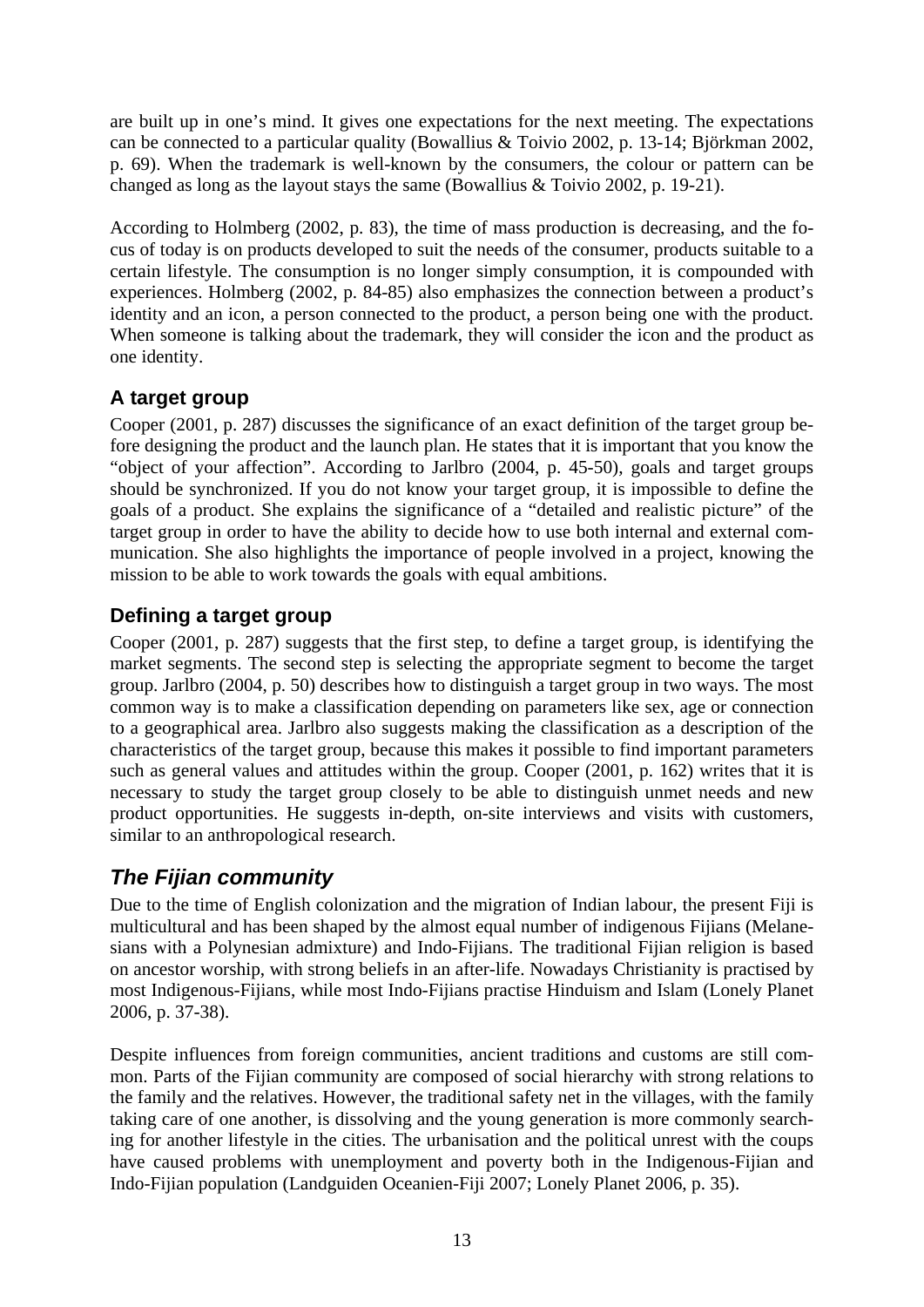# <span id="page-15-0"></span>*The Fijian Food culture*

The Fijian food culture differs between the urban and the rural population. In the countryside people usually live in small villages with a chief, sharing their profits as one family. The villages are also to a great extent self-sufficient in vegetables and fruits (Lonely Planet 2006, p. 66; Turner 1984, p. 133; Baxter 1976, p. 8). While the population in the urban areas is multicultural, which affects the range of food, with restaurants with Indian, Melanesian, Polynesian, Chinese and western style food as well as ethnic food shops and supermarkets offering a wide range of imported groceries (Mellor & Hoskins 1986, p. 385; Baxter 1976, p. 1). In 1986 a survey was carried out concerning how western food caused unhealthy food habits among Fijians moving into the cities. In the rural parts of Fiji, food is prepared and cooked as a part of the daily process. In the urban areas, on the other hand, time is short and food needs to be easy to prepare and cook. As a result convenience food from bread shops and canned food replace fresh food, causing problems with diabetes (Mellor & Hoskins 1986, p. 385).

During one week in July 1976, Baxter (1976) conducted a study about food preference patterns in the Nailega village, Tailevu Province. Baxter underlines the importance of choosing self-sufficient food instead of the imported food, because the nutritional status of imported food is not satisfactory. He claims that the problem in Fiji is that the self-sufficient food is limited or not suitable for the needs of the consumers.

"While agricultural production may not be able to support non-rural populations and so food needs to be imported, an equally important influence on food supplies is food preferences. Indeed a central issue if the importing of food is caused by low internal productivity or a sign that consumer preferences are not met through local production." (Baxter 1976, p. 2)

Baxter (1976, p. 2) claims that a primary factor, affecting the consumer food choice in Fiji, is the cost of the product. Another factor is the availability, because the eating habits change when people move to urban areas, where it is easier to find rice and flour than root crops and leafy vegetables. Seasonal varieties and the variation of units also "result in a high fluctuation of consumption levels". Other factors affecting the choice of food are also taste and texture associated with ethnicity or cultural group, because each group has their own "ideal type diets" and the differences are particularly obvious in rural areas.

# **Fijian food**

The major agricultural products of Fiji consist of sugarcane, coconut, rice, sweet potato, banana and cassava. Fijians also have livestock with pigs, horses, goats and cows and a large fishing industry (Fiji Bure 2007; CIA 2006, p. 2, 7). A variety of fruits is grown in Fiji, like guava, pineapple, mango and breadfruit (Fiji Bure 2007; Mellor & Hoskins 1986, p. 385; Turner 1984, p. 134; Momoivalu 1985a, p. 18). The Fijians use approximately 22 different leaves in their cooking (Bailey, 1992). The Indian diet consists of staples such as rice, flour and lentils. In both the Fijian and the Indian diet it is common to consume bread, rice, canned fish, dalo, cassava and seafood. According to Baxter (1976, p. 3), a lack of animal protein is common in the rural diet.

#### **Traditional dishes**

Traditionally both men and women made a contribution to the cooking. Women caught the fish and the seafood while men planted the crops (Momoivalu 1985a, p. 18). In the literature there are several descriptions of food under the term "traditional Fijian food". In general the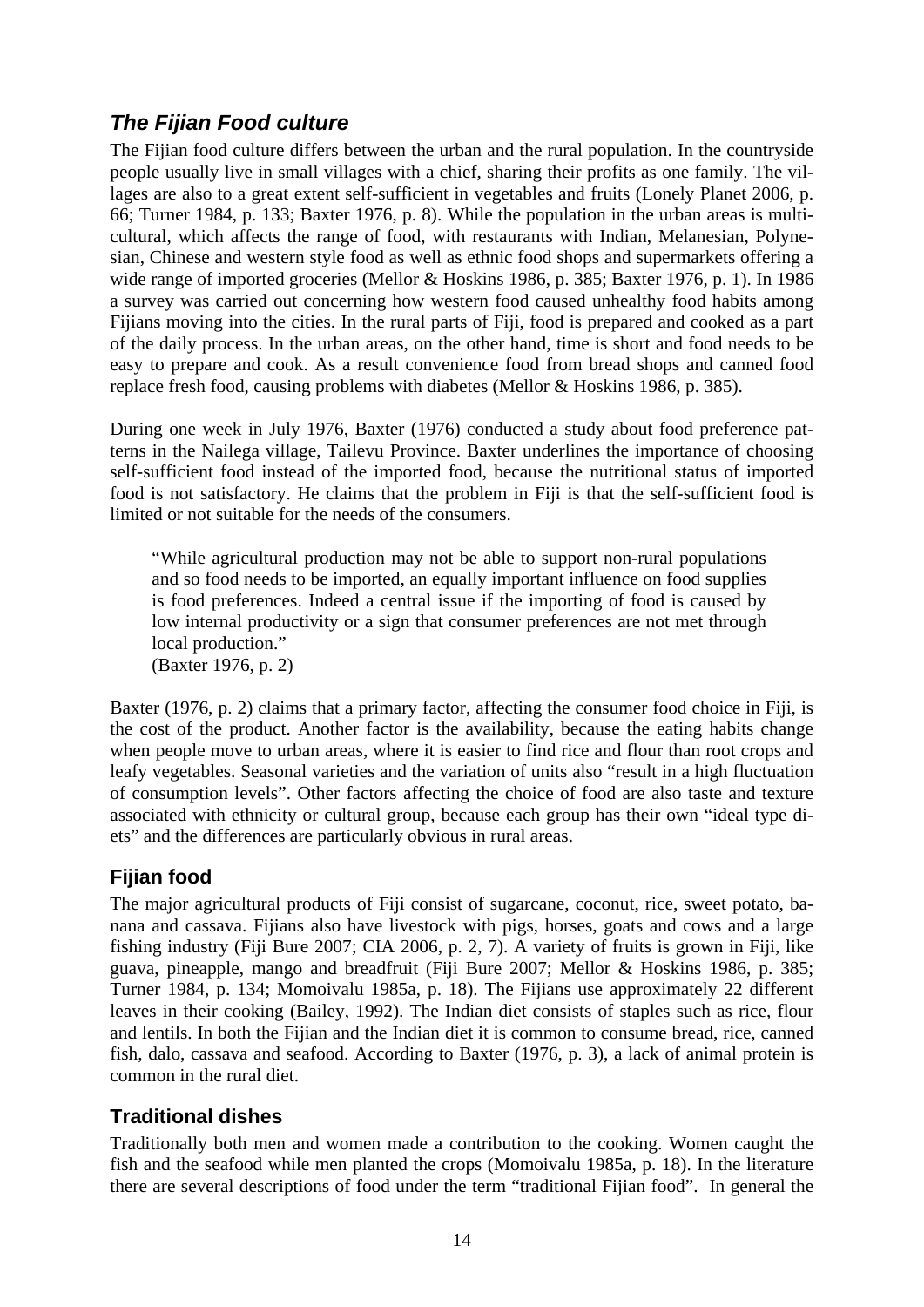<span id="page-16-0"></span>Fijian cuisine is described as simple, containing spicy dishes accompanied with root vegetables, such as dalo, yam and cassava. It is also common to marinate and boil ingredients in coconut milk or to steam and smoke in the traditional lovo. Fresh fish and seafood are also common dishes in the Fijian diet, usually served baked or boiled. The root vegetable dalo is described as similar to artichoke and cassava resembles boiled potato (Fiji Bure 2007; Pollock 1985, p. 199-200; Momoivalu 1985b, p. 8). According to Turner (1984, p. 135), cassava is a relatively new crop in Fiji and does not possess the same symbolic meaning as the traditional crops dalo and yam. The harvest of dalo and yam is connected with ceremonies and myths, where dalo is associated with femaleness and yam is associated with maleness.

Kokoda and palusami are two dishes usually served on special occasions. Palusami is traditionally baked in the lovo and consists of dalo leaves (rourou) filled with canned meat, chilli, onion, salt and coconut cream. Kokoda is a dish that is served chilled, made of raw fish, cubed and marinated in lemon juice. Kokoda is also combined with onion, chilli, grated carrot, tomato and coconut cream. Duruka is the name of the Fijian asparagus usually cooked in coconut cream. Miti is a sauce of thick coconut cream combined with onion, chilli, lemon juice, salt and pepper and is used as a dressing of seafood (Fiji Bure 2007; Pollock 1985, p. 199-200; Momoivalu 1985b, p. 8).

#### **A festive occasion**

There is a difference between the everyday food and the food served on special occasions. A feast is the only time to serve a great variety of "edibles" and the feast includes "real food", enough for everyone to take home. Traditionally it has been of importance within the Fijian family to cultivate the right crops to be able to make contributions to feasts (Pollock 1985, p. 200). On a festive occasion such as family get-togethers, feasts, festivals and weddings, it is traditional to prepare food in the lovo, where fish, meat and vegetables are wrapped in coconut or banana leaves and slowly half baked, half steamed on red hot stones, in an oven dug in the ground (Fiji Bure 2007; Lonely Planet 2006, p. 67). Pollock (1985, p. 200) points out that the starchy plants are to be cooked whole according to the tradition. In the Lonely Planet (2006, p. 67) and Fiji Bure (2007) there are explanations of how to prepare a lovo. Dry husks from coconuts and wood are set on fire to heat up the stones, and when the stones are red hot, the remaining fire wood is set aside and the food packages, with meat and fish first and vegetables last, are placed on top of the stones. Then everything is to be covered with big leaves to keep the temperature up.

# **Fiji drinking**

According to Pollock (1985, p. 197) the concept of drink is used widely for products with soft texture, like fruits, boiled green leaves or anything sucked, for example sugarcane. In the Lonely Planet (2007, p. 66-67) common drinks are said to be water, long life milk, fresh fruit juice, water of green coconut and soft drinks. In Baxter's study (1976, p. 7) tea is stated to be the most consumed beverage within his study group, though he does not tell what kind of tea.

#### **The national drink of Fiji**

Fijian culture consists of important traditions and customs from the past, like meke, a dance telling stories about legends (Lonely Planet 2006, p. 35). While dancing, the national drink kava plays an important role (Granqvist & Jörneryd 1993, p. 115). In the past kava was a drink used only by the priests and chiefs. Nowadays, it is a common drink for relaxation, in welcome ceremonies and on ceremonial occasions such as weddings. It is even used as a drink for negotiation and important state visits (Lonely Planet 2006, p. 67; Granqvist & Jörneryd 1993, p. 115; KavaRoot 1999a, p. 2; Medicallink 2000, p. 1). Even today the kava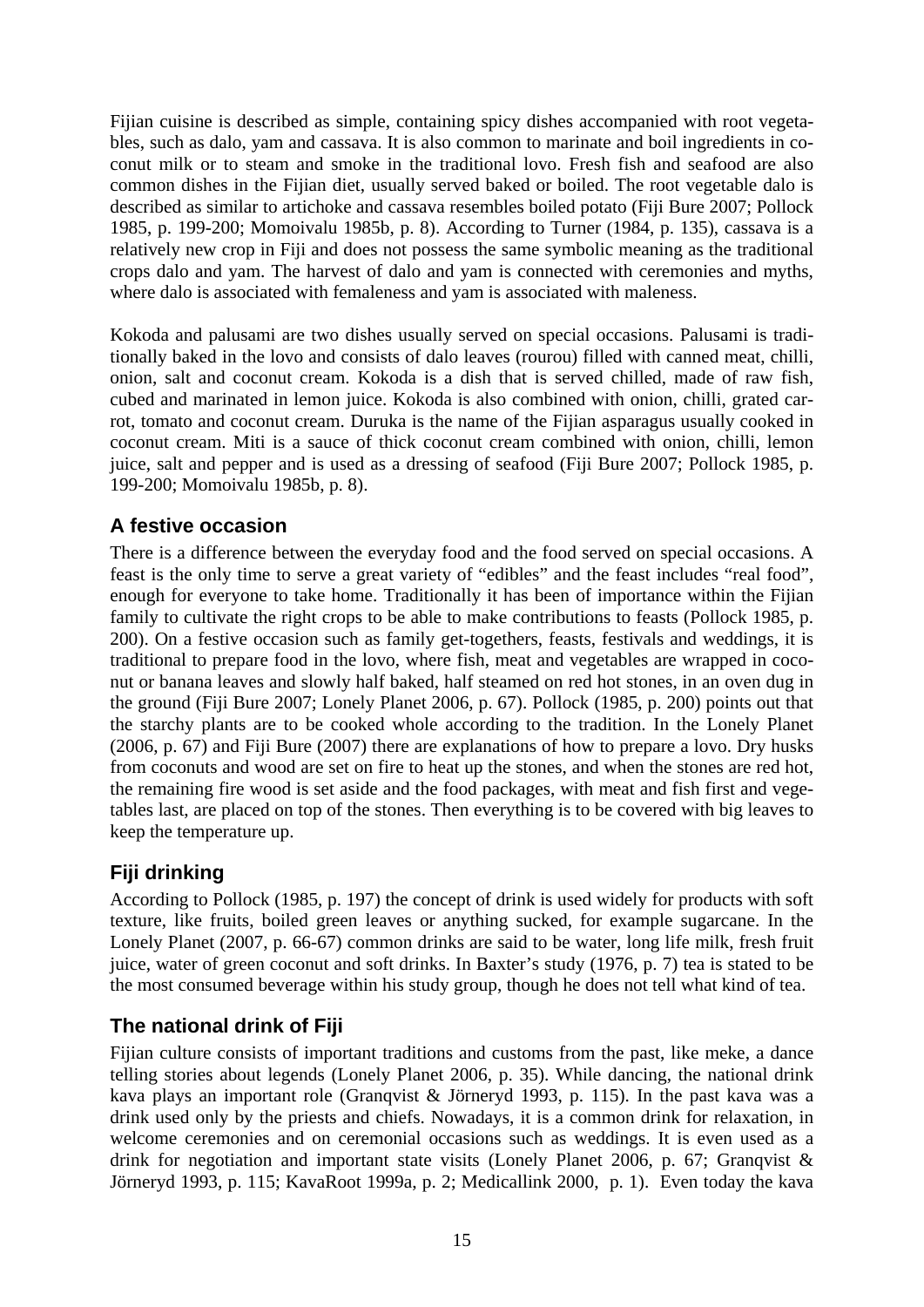<span id="page-17-0"></span>ceremony involves certain rituals, such as clapping one's hands in a particular way, and according to tradition it is not acceptable to say no to the first bowl of kava (Granqvist  $\&$ Jörneryd 1993, p. 115; Lonely Planet 2007, p. 67). Kava is also used as a gift to show respect and as a token that a person has come in peace when visiting a village (KavaRoot 1999b, p. 2). The consumption of kava is common both in rural and urban areas and kava is often compared with beer drinking cultures (Lonely Planet 2006, p. 67; Granqvist & Jörneryd 1993, p. 115). The drink possesses an important social meaning and is sometimes called the "social drug" (Medicallink 2000, p. 1).

The drink is prepared from the roots of a pepper plant, and according to the Britannica Concise Encyclopedia (2006), the drink has a bitter taste. The sun-dried and powdered root is wrapped in a cloth, mixed with water in a special bowl, called tanoa, and squeezed out until the liquid looks like muddy water (Kilroy travels 2006; Granqvist & Jörneryd 1993, p. 115; KavaRoot 1999a, p. 1). In the old days, when preparing kava, virgins usually first chewed the root and then spat it out in the water. One of the stories about the origin of kava belongs to a Tongan legend. It tells about a couple who had a leprous daughter. During a time of starvation they killed their daughter to feed the chief, although the chief told them to bury the body. Instead, they were told that if something started to grow where the daughter was buried, they should give that to the chief. It appeared to be a kava plant growing on the head of the daughter (KavaRoot 1999b, p. 1, 4-5).

# *Cocoa*

The commercial cocoa is concentrated to three varieties of cocoa beans, criollo, forastero and trinitario (Hanneman 1999, p. 99-100). Locally developed varieties are common (Shenet 2007, p. 1), and one of them is the amelonado, a hybrid of forastero, cultivated in Fiji (Hanneman 1999, p. 99-101; the Agricultural Commodity Committee 1985, p. 2). Beans from different trees have a large diversity of flavours depending on the origin and the environmental properties, which are so essential that if moving a tree from Mexico to Asia, the flavour of the beans will change (Hanneman 1999, p. 99-100; Douglas & Vosten 1995, p. 20).

In Douglas and Vosten (1995, p. 20), the properties of cocoa are described as coming partly from volatile components giving both aroma and flavour and partly from non-volatile components that only provide flavour. Cocoa combined with ingredients like sugar, vanilla and sometimes milk powder generate the properties usually described as the chocolate taste. To get the "right taste" it is essential to handle the critical process in the right way, from cultivation to the refining of the cocoa. Every step in the process, microbiological, technical and biochemical, affects the final taste.

A characteristic of cocoa beans in the South Pacific is the high level of acidity, which is sometimes so high that it conceals other flavours. Different techniques have been developed to eliminate the acidity, but the techniques add a cost to the processing and the cocoa farmers do not make as much profit from their crops (Douglas & Vosten 1995, p. 20). Another issue contributing to a loss of profit is the humid climate in the Tailevu province, which is too humid to be optimal for cocoa growing (Harwood 1959, p. 79). Because of the humidity the cocoa farmers sometimes have to use a hot drier to manage the drying stage of the cocoa beans, which causes a smoky flavour of the beans and a bad quality according to the retailers (Aiavao 1995, p. 55).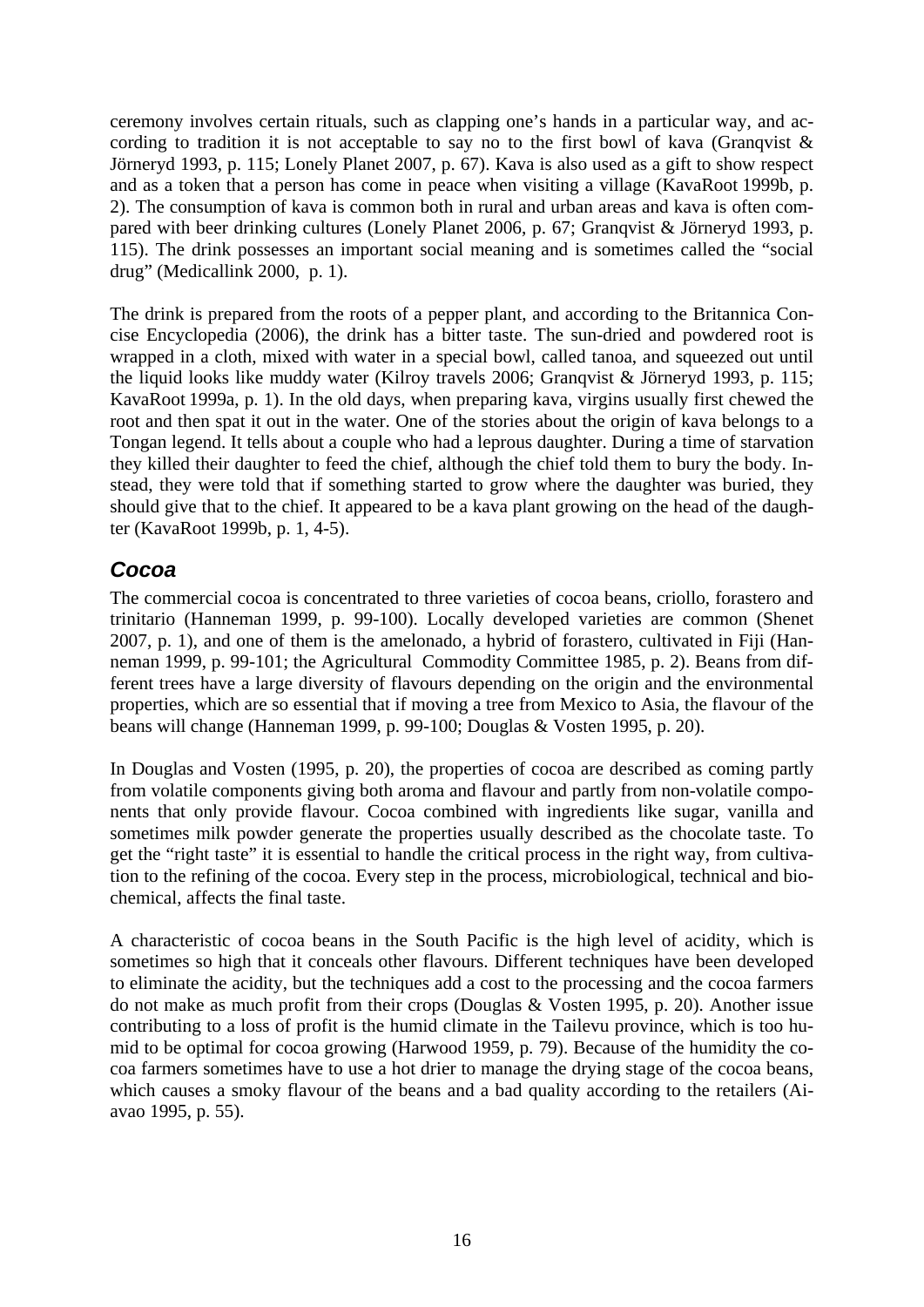#### <span id="page-18-0"></span>**Cocoa farming in Fiji in retrospect**

Cocoa was brought to Fiji by the British from Sri Lanka in the 1880s (the Agricultural Commodity Committee 1985, p. 1; Rimfors 2006, p. 6). Though it was not until the 1960s a more industrialized way of cultivating the cocoa was established. At this time the trinitario cocoa was planted in the Tailevu province (Rimfors 2006, p. 6; the Agricultural Commodity Committee 1985, p. 1). Samples of cocoa were sent to several chocolate producing countries to examine if there was an interest in importing the Fijian cocoa, but the flavour of the Fijian cocoa was not found to be strong enough (the Agricultural Commodity Committee 1985, p. 55). This resulted in the farmers changing to another variety of cocoa, a hybrid of the forastero, called amelonado, considered to have a stronger chocolate flavour (the Agricultural Commodity Committee 1985, p. 1). The change of the cocoa variety was successful leading to an increase in the Fijian cocoa production. In 1987 the production of cocoa had its peak producing 468 tonnes of cocoa beans a year. However, since 1993 a decline in the production has occurred due to several factors, among others tropical cyclones, black pod disease and aged trees (Rimfors 2006, p. 7-8). The Agricultural Commodity Committee (1985, p. 12) claim that bad marketing and advertising and a low price of cocoa beans have contributed to the decline.

#### **Cocoa farming today**

In the present situation, the cocoa is mainly cultivated on small private family holdings with limited resources (Rimfors 2006, p. 5; the Agricultural Commodity Committee 1985, p. 9, 11). The total produce of cocoa beans goes for export, through a local exporter, to industrialized countries where resources exist for processing the cocoa beans, thereby adding value to the raw material. It is the farmers themselves organizing and managing the cost for the transportation of the crop to the retailer for export (Rimfors 2006, p. 5-6, 10). According to the Agricultural Commodity Committee (1985, p. 11), the low quantities of cocoa results in fine quality beans being sold as bulk cocoa, and the consequence for the farmers is a loss of profit.

McGregor (2006, p. 4) claims that one of the most necessary measures for promoting growth of the Fijian agriculture is to economize by increasing the use of Fijian resources, including the urban, rural and tourist market. One suggestion is to develop a partnership between smallscale farmers and the private sector.

In Fiji there is a lack of resources and also a poor knowledge of how to process the raw material of cocoa beans into refined products, like cocoa powder and chocolate. Instead there is an import of processed cocoa products considered to be of low nutritious value (Cocoa Bello 2006, p. 3; Aiavao 1995, p. 55). According to Rimfors (2006, p. 4), the Swedish-Fijian exchange project aims to contribute resources and knowledge concerning the processing of cocoa beans into refined products. He claims it would give the small-scale cocoa growers an opportunity to add value to their raw material. He believes that the processed cocoa can be offered to the local market, and in this way the nutritious cocoa can be affordable and enjoyed by people with limited means and not only for populations in developed countries. It would also give the tourists an opportunity to support the local cocoa industry by offering them exclusive Fijian made chocolate.

# **Purpose**

The purpose of this study is to discover a field of application for the Fijian cocoa among the rural population using an ethnographic design. The study will result in a cultural picture that can be utilised in the development of the Fijian chocolate.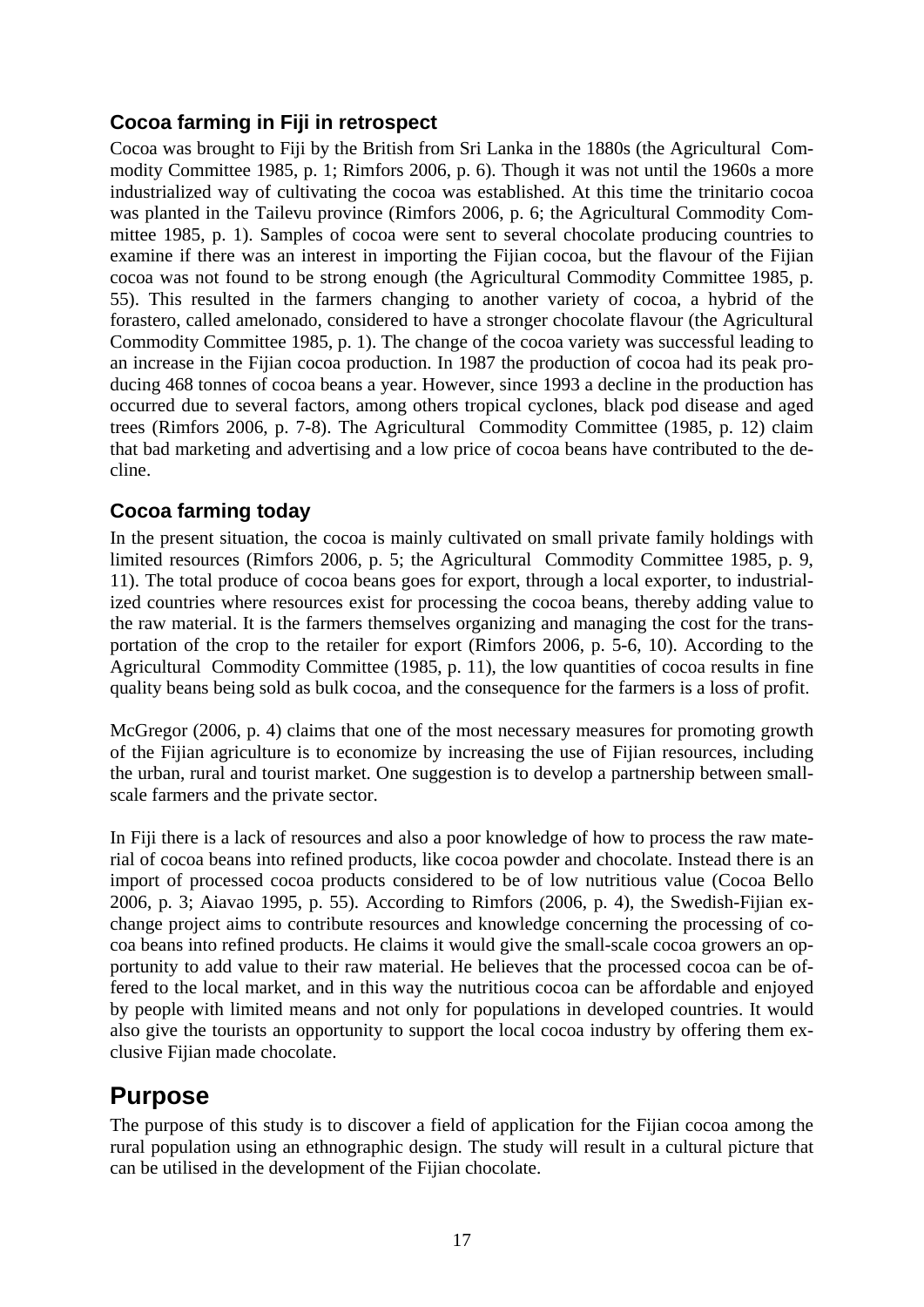# <span id="page-19-0"></span>*Research questions*

- What are the characteristics of the Fijian food culture among the rural population?
- $\Box$  What are their beliefs and values concerning food and meals?
- $\Box$  How do these beliefs and values shape their choice of food?
- What are their sensory/food preferences?

# *Delimitations*

The study is delimited to exclusively concern the rural indigenous Fijians, connected to one of the cocoa growing areas in Fiji. The study is also delimited to study cocoa as a part of the studied group's food culture; hence this study does not emphasize cocoa in general.

# **Design**

# *Methodology*

We used a qualitative approach and the field study was conducted in accordance with the ethnographic genre of qualitative strategy (Rossman & Rallis 1998, p. 83). The intention is explorative and, according to Kullberg (1996, p. 49), when research is done to explore, theories are created while conducting the research and presented as a result.

Ethnography has evolved to be the researcher's description of both the human and its physical and psychological development, as well as the development of ethnicities and nations (Kullberg 1996, p. 16). Cohen, Manion and Morrison (2000, p. 139) claim the main part of the ethnographic assignment is to obtain sociocultural knowledge from participants and to depict social behaviour understandably. Kullberg (1996, p. 15) claims that ethnographic research is when the researcher catches the participants' experiences through their ways of expressing themselves. This is done in order to be able to understand other peoples' way of life. The expressions of the participants exist both in their actions as well as in their statements. In our study, we were seeking to understand the food culture of the people we were observing, and through studying the food culture of a community, we hoped to identify their beliefs and values, which also affect and shape their food choices (Rossman & Rallis 1998, p. 67-68). According to Cooper (2001, p. 187), it is of great importance to study the user needs-and-wants for developing a product in which the "voice of the customer" is built in.

Our conception of ethnographic research is leaning towards the subjective approach. Aspers (2007, p. 26-28) writes that in subjectivism the participants' concepts and meanings are decisive for being able to understand their actions and activities. The researcher has to interact with the participants to understand their world and their thinking. The researcher considers the meaning of actions and purposes on the basis of the perspectives of the participants. This is in contrast to the objective approach where the researcher studies the research object through outside observations and describes the actions of the participants from the researcher's own perspective. Cohen, Manion and Morrison (2000, p. 139) also make a distinction between the emic approach and the etic approach, where the latter emphasizes recognition and understanding of the objective or the researcher's meaning and construction of a situation, while the emic approach is, in our view, where the assignment is to capture the subjective meanings positioned in situations by the participants.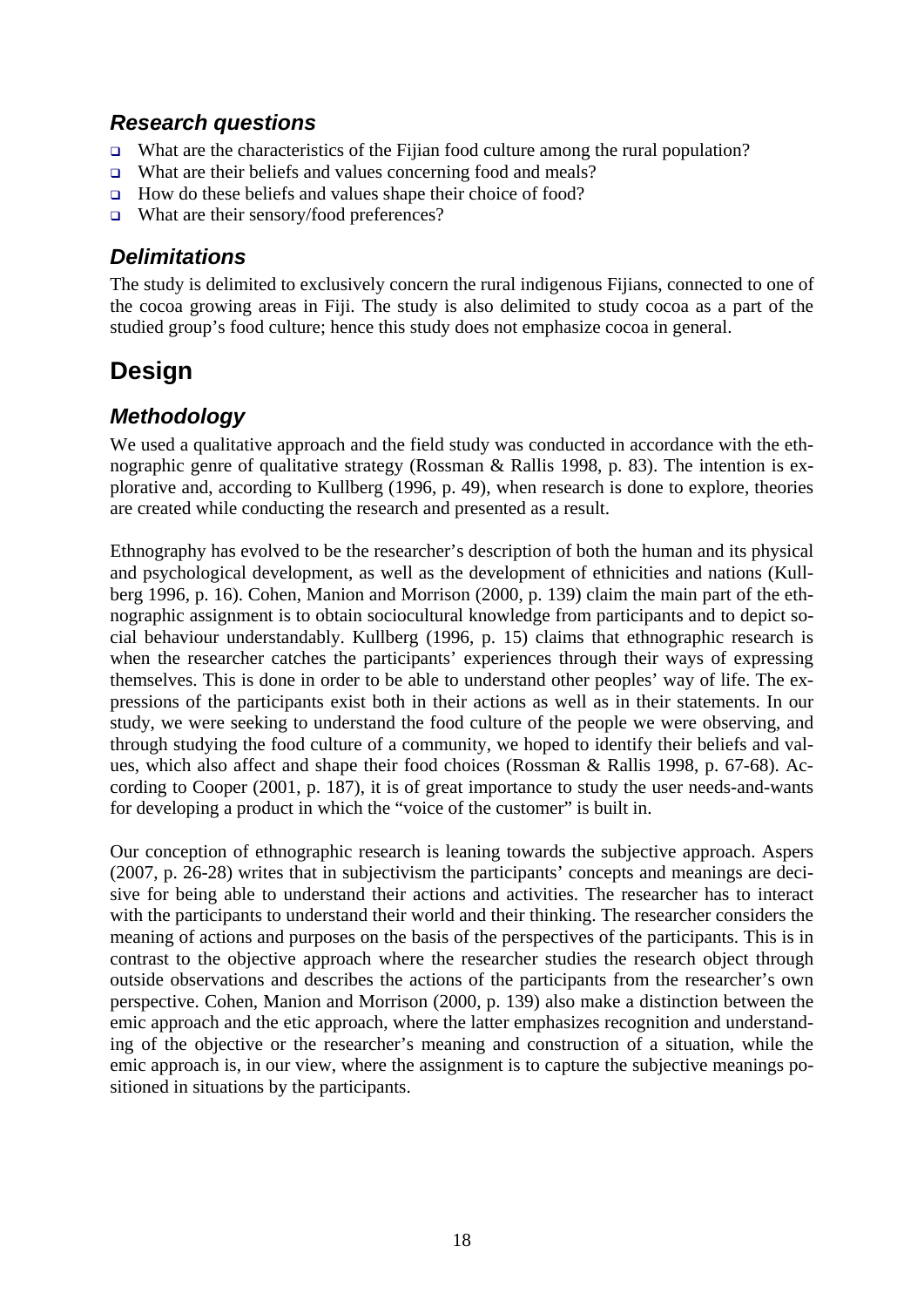# <span id="page-20-0"></span>*Population – Selection*

#### **Indigenous Fijians – rural**

The choice of population was based on in which area the processed cocoa is considered to have been first established. The Fijian cocoa production/processing will start on a small scale, produced by cocoa farmers and cocoa co-operatives themselves. According to Rimfors<sup>[4](#page-20-0)</sup>, it is the cocoa farmers that will be the primary consumers of cocoa, *the target group*. After being established among the farmers connected to the rural area, the processed cocoa is thought to start spreading to the urban population.

The choice of population was also ideal for us to be able to build strong relations with the participants. According to Holme and Solvang (1997, p. 92), a natural intimacy to the research objects is of great importance for the qualitative interview. The cocoa farmers as participants had their own interest in the cocoa and they were also willing to support us in establishing contacts to make interviews (Rossman & Rallis 1998, p. 86).

## *Collection of data in the field*

To gather the field data we used open-ended techniques, which promoted the observations and helped the interviews to develop as the project unfolded (Rossman & Rallis 1998, p. 119). The collection of data was carried out in the natural environment of the participants. Cohen, Manion and Morrison (2000, p 138) state that social research should be conducted in natural and real world settings with as little interference as possible from the researchers.

Throughout the field study we were guided and supported by the Tailevu Province Cocoa Growers and Producers Co-operative Association Ltd. They made it possible for us to establish contact with the participants and they also arranged our transports to the study objects.

#### **Participant observation**

We used field studies such as participant observations. According to Rossman and Rallis (1998, p. 136-137), observing makes it possible to explore the interactions among events, people and their actions. For us it worked as a tool to discover the complexity of food habits and meal patterns in a community and to get the overall picture. Aspers (2007, p. 108) claims that observing contributes to understanding what is told by a participant in an interview. He says that if the participant is explaining a series of actions, it is only possible to understand its full content, if the researcher has observed the action.

We applied conversations, as a method to gather data, while spending time with the study objects outside the scheduled interviews, i.e. during the participant observations (Rossman & Rallis 1998, p. 124). According to Kvale (1997, p. 94), in ethnographic studies, conversations work as an important tool to gather information. The information obtained through conversations was documented in our field notes. Depending on the observing situation, the field notes were either taken by hand or documented afterwards.

#### **Observing situations**

<sup>&</sup>lt;u>.</u> 4 Fabian Rimfors, chairman of Cocoa Bello, interview January 29, 2007.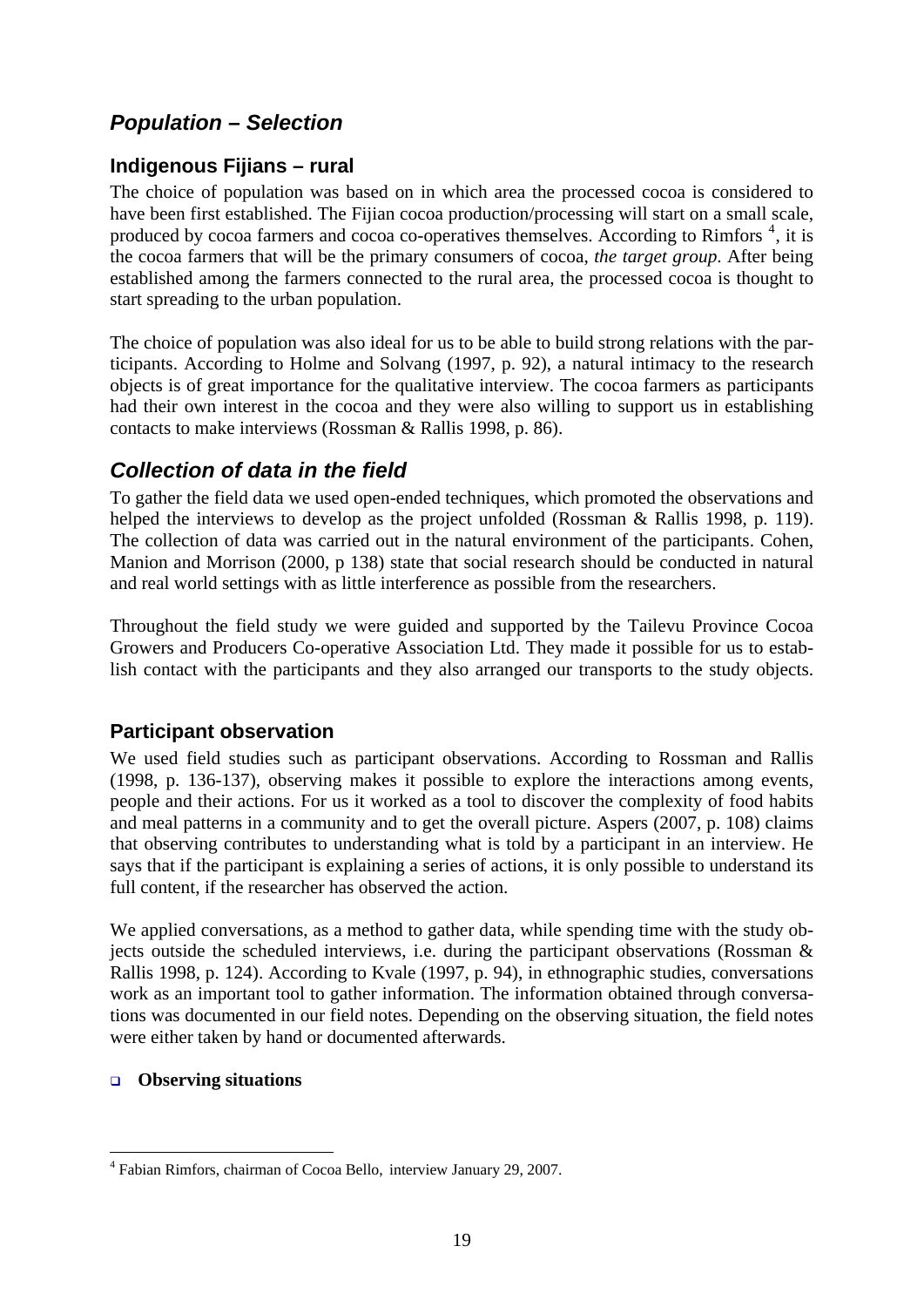<span id="page-21-0"></span>At our arrival to Namau we had a meeting arranged, for us to inform the families in the village about our assignment and to explain for the study. Thus the families could decide whether they whished to participate in the study or not.

The field study at the scene began with participant observations. The observing situations involved both activities connected to work as well as activities connected to leisure time. For example, we spent time in the field to learn about the cocoa production as well as the harvest of their crops. Further we participated in daily food preparations, cooking as well as other domestic work. We found these activities offered excellent opportunities for observing, since the conversations and the actions of the participants appeared in a natural and relaxed manner.

One activity regarded as leisure time was food shopping. By participating in food shopping, we could study how the purchase of groceries was carried out, and observe if the shopping activity differed from the stories we were told during the interviews. Moreover, another leisure activity we observed, was when the family we stayed with arranged a picnic by the river.

Further examples of observing were activities connected to daily meals, as breakfast, lunch and dinner. Meals were precious time for observing, since people were socializing and freely discussing different matters concerning their life. We also had the opportunity to join two festive occasions, one family get-together and one party with invited guests. The family gettogether was on a Sunday. We went to church and afterwards we participated in a Sundaylunch with the traditional lovo on the menu. During these two occasions, we could study the tradition of preparing, cooking and eating a festive meal, as well as the kava ceremony.

#### **Interviews**

We separated the interviews into two categories*, interviews outside Namau* and *interviews in Namau.* The result chapter contains exclusively the data from *interviews in Namau*, except for the part concerning, "the situation of cocoa in Namau".

#### **Interviews outside Namau**

The first interview was conducted with the board of the organization Cocoa Bello to receive background information about the study project. The interview was unstructured and conducted at their office in Malmö. In addition to the interview, we had further contact with the organization to arrange practical matters concerning the field study and our stay in Fiji.

While in Fiji, we conducted two interviews outside the targeted group in Namau. The first interview was conducted with a person functioning as the exporter of the Fijian cocoa, and also the trader of the cocoa beans deriving from the farmers in Namau. Through this interview, we received background information on the market situation of cocoa and a reflection of the idea of a future development of the Fijian cocoa industry. The interview was conducted at the interviewee's office in Suva, Fiji. The structure of the interview guide was open, containing topics.

Further we conducted an interview with the chairman of the Tailevu Province Cocoa Growers and Producers Co-operative Association Ltd. We received information about the situation of the cocoa farmers in Namau as well as a picture of the plans to develop the cocoa industry. The interview was conducted at the main office of the co-operative in Nausori, Fiji. The structure of the interview guide was open, containing topics.

#### **Interviews in Namau**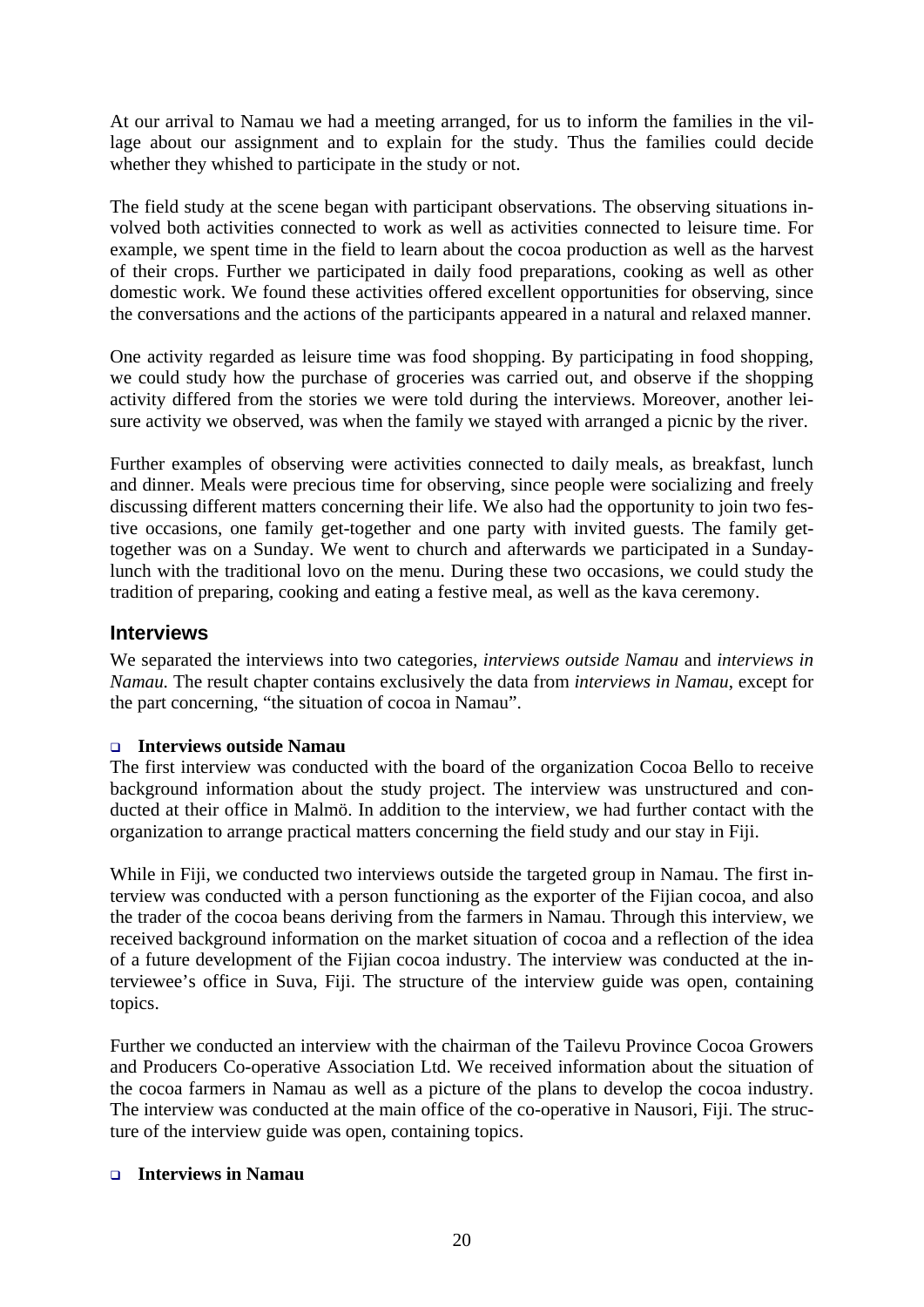<span id="page-22-0"></span>We used in-depth interviewing to be able to reach the participants' point of view. The interviews were structured in accordance with the interview guide approach. To do so we developed categories and topics that were investigated while we remained open to pursue new angles of approach to find new information (Kvale 1997, p. 94; Rossman & Rallis 1998, p. 124).

One pilot interview was carried out, for us to test the interview guide. Previous to the pilot interview, we spent three days among the families in Namau settlement to get to know about them as well as finding further questions and openings to the research. We conducted interviews with six families in Namau. During the interviews, one of us asked the questions while the other took notes. We were permitted to use a tape recorder in some of the interviews.

The interviews were conducted in the houses of the participants. Kvale (1997, p. 264) claims that to obtain complete answers, it is favourable to conduct the interviews in the natural environment of the participants. The families consisted of an average of eight persons. The participants were primarily cocoa farmers, but some families also produced milk and other crops. We engaged both men and women, husband and wife, in the interviews while their children where addressed during participant observations, i.e. informal conversations.

# *Procedure and result processing*

- 1. Studied the literature concerning the research questions.
- 2. Gathered background information about the field study, through interviews.
- 3. Organized and analyzed the gathered data from 1 and 2.
- 4. The field study began with participant observations and informal interviews.
- 5. Organized and analyzed the gathered data from 4.
- 6. Designed interview format based on 1,2 and 4.
- 7. Carried out in-depth interviews and participant observations.
- 8. During number 7, organized, familiarized and analyzed gathered data.
- 9. Re-evaluated the interpretations in accordance with the literature.
- 10. Wrote the report.

While gathering the data, we systematically organized field notes and interview transcripts. This helped us to discover questions, patterns and themes for an ongoing analysis as the project unfolded. In the identification of patterns and themes we searched for alternative understandings to evaluate our interpretations of the gathered data (Rossman & Rallis 1998, p. 176- 182). The analysis of the interview transcripts was conducted in accordance with a narrative data analysis. We made a narrative structuring of the transcript, organized the text according to social and time themes and developed the structures of the stories we were told during the interviews and the participant observations (Kvale 1997, p. 174). According to Kvale (1997, p. 168), the narrative might enable the researcher to manage a more interesting and understandable presentation of the result than a mere transcript of the interviews. The narrative also contributes to a uniform depiction of the interview situation, the analysis as well as the final report.

The report, including references and the presentation of the chosen literature, is designed according to the Harvard system. We applied the Harvard guide on the home page of University of Borås (Högskolan i Borås 2007).

# *Validity and Reliability*

Satisfactory validity concerns that the researcher studied what was intended to be studied to a great extent. Reliability is the degree of accuracy of the chosen method, which means that the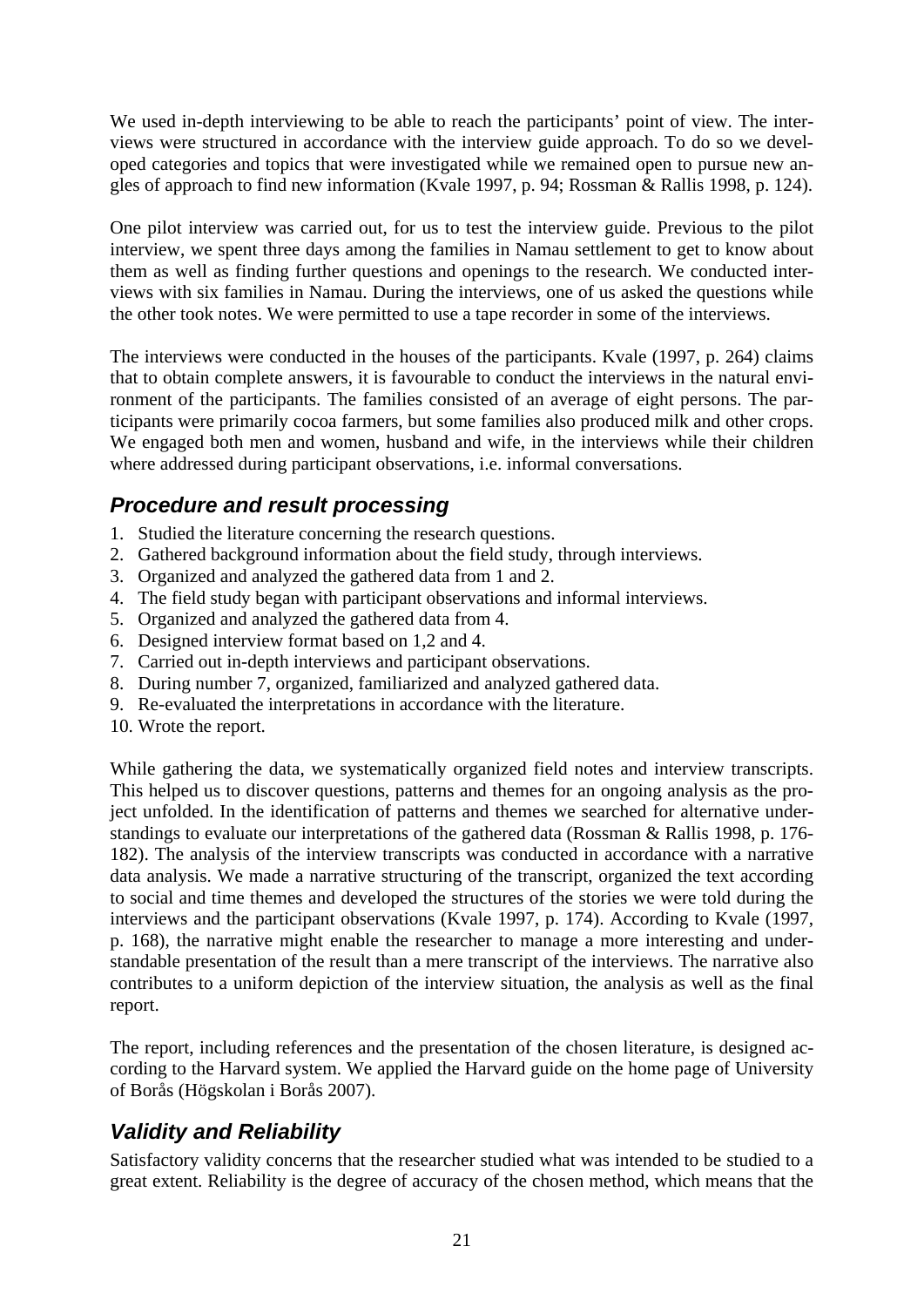<span id="page-23-0"></span>result is not random. Good reliability is accomplished if the researcher applied the scientific method in a cautious way and if the result is accurate and trustworthy (Kullberg 1996, p. 54). The validity and reliability of this study were considered through carefully choosing method, critical reviewing, literature, interviews and observations. We also re-evaluated our interpretations of the collected field data, which the use of participant observations made possible through observing similar events and actions several times.

# *Ethical considerations*

#### **Ethics – research**

The study was overt, which means that the participants knew the purpose of our research (Cohen, Manion & Morrison 2000, p.142). We strived to ensure the rights, confidentiality and well-being of the participants that formed the focus of our studies. The ethical rights consisted of giving all the relevant information to the participants in the study, for example the purpose of the interviews and the observations. We also explained that the study was voluntary, that it was possible to leave the study if the participant so wished, and that parts of the interview could be deleted. In this way it was possible for the participants to give their approval to the participation in the study. We handled the data as confidential; the tapes are kept in a secure place, and we did not reveal names, not approved by the participants, in the report (Holme & Solvang 1997, p. 32; Vetenskapsrådet 2004).

#### **Ethics – behaviour**

During our stay in Fiji, we were aware of the customs and manners considering religion, culture and politics. To behave in a proper manner, we constantly reconsidered the social situations in the daily life. With this in mind we were able to show respect by adapting our choice of clothes and behaviour.

# *Relevance*

#### **Goal of the essay**

A large number of projects in developing countries are run by organizations from industrialized countries. The Swedish-Fijian exchange project, *Cocoa – from farming to retailing* is no exception. The ideas are western but the country where the ideas are implemented is far from western. When reading the project description, the idea of how and why they should encourage and propose a Fijian cocoa industry seems like a matter of course. In view of the fact that they have had the cocoa plantations for many decades, we started asking questions such as: Why has the government not tried to revive the production of cocoa earlier? Why did the cocoa not become a part of the Fijian food culture before? Suddenly the outcome and success of the project do not seem obvious and there are a large number of questions to be asked. This is when it starts getting interesting from our point of view. Ideas that are seen through the eyes of one culture do not have to be seen in the same way or have the same meaning and importance in another culture. We believe that an idea that seems obvious in one culture must be reevaluated and presented in terms of the culture that it is to be implemented in. Through the process we hope to get a deeper understanding of how to discern the needs and the characteristics of a society and culture to be able to present ideas for products and launch them to success.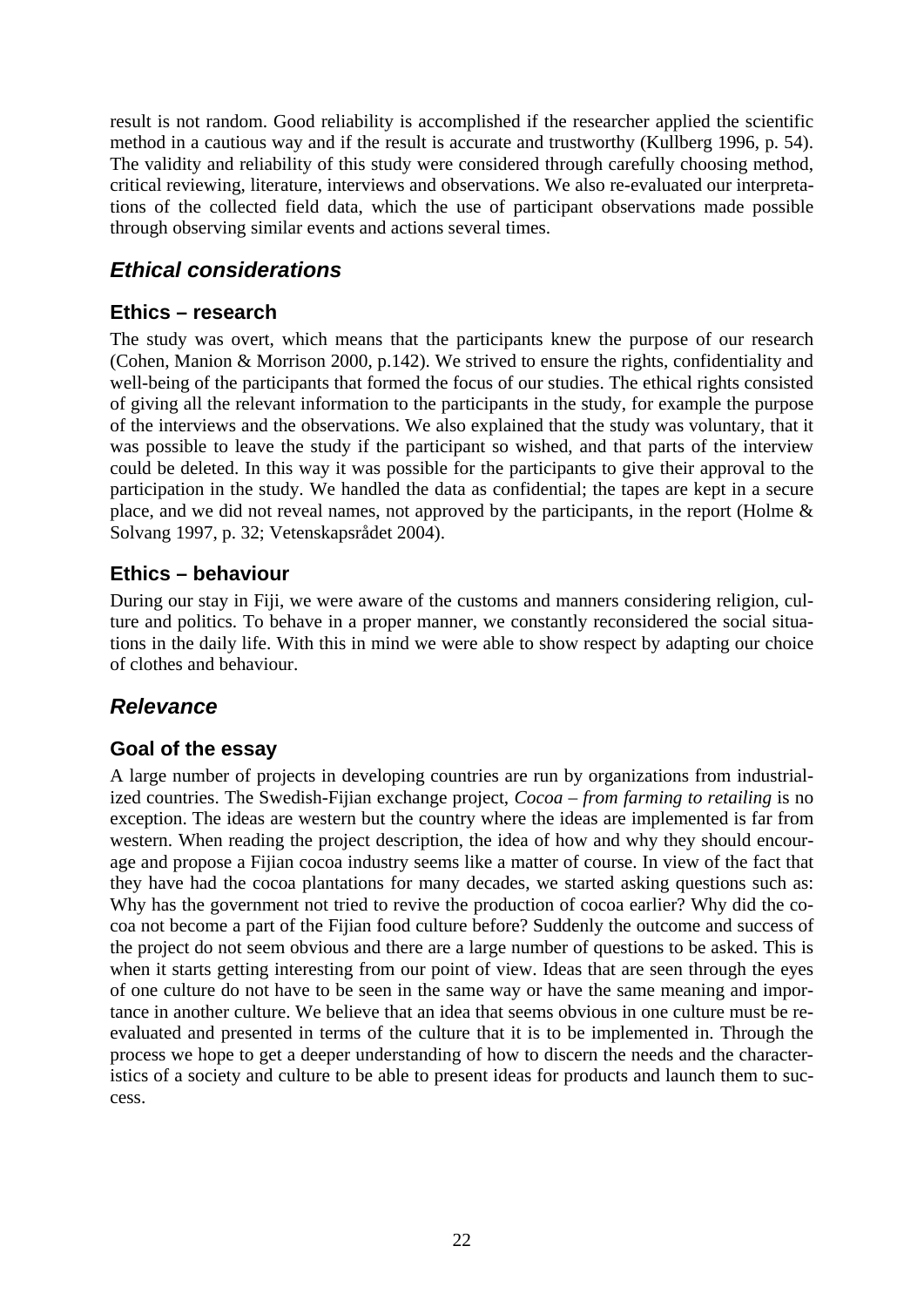# <span id="page-24-0"></span>**Use of survey result**

The study contributes information for a deeper understanding concerning the Fijian food culture and an application field for the processed cocoa. The result can be utilised in the Swedish-Fijian exchange project, *Cocoa - from farming to retailing*, as guidelines in the process of developing a locally sustainable and profitable chocolate.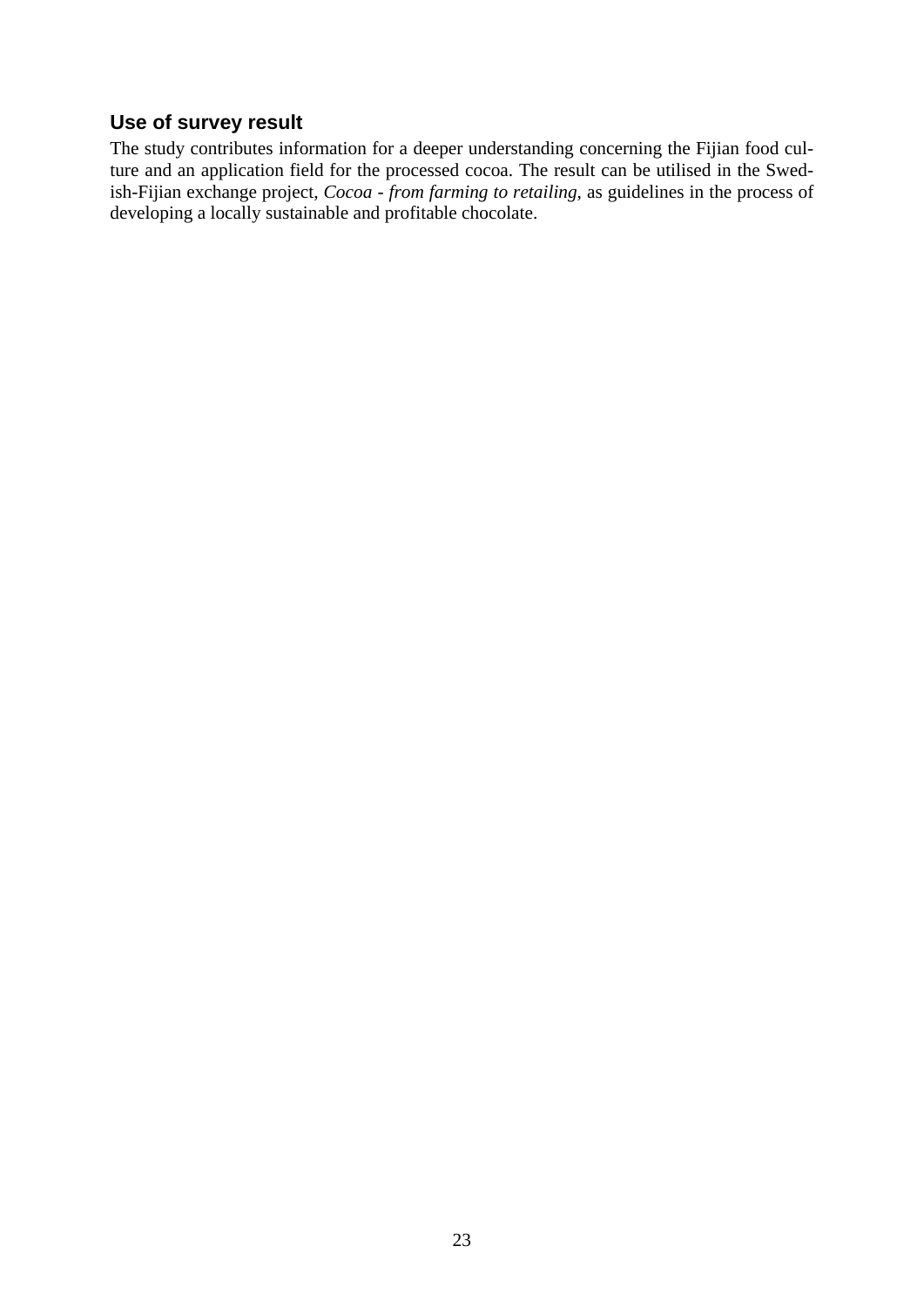# <span id="page-25-0"></span>**Result**

# *Food in Namau*

Namau is a settlement of 28 houses on the east coast of Viti Levu, the main island of Fiji. In Namau the main sources of income are cocoa farming, dairy farming and mixed crops. Here we spent one week to carry out interviews and observations, by joining their daily life and participating in activities involving food. We experienced great hospitality among the people in Namau. The participants described the hospitality as a cultural tradition, based on the concept that time and property are communal. The families we visited also had a spirit of togetherness, as the family members spent a lot of time together no matter what age.

During the stay in Namau, we noticed that they spent an appreciable amount of time on activities involving food. The participants in Namau were farmers and self-sufficient in their way of life, meaning that they planted, harvested and made all the preparations of their crops to be able to consume any food. They cultivated coconut, banana, papaya, passion fruit, guava, orange, lime, pineapple, avocado and breadfruit as well as starchy root crops like dalo and cassava. In their cooking they used different kinds of green leaves, some of which were collected from the forest that others cultivated. The families also had livestock with pigs, cows and chickens, and they also hunted wild boars and caught fish in the nearby river.

During our stay, we participated in food preparations as well as cooking in one family. While making food preparations, we sat on the floor in the kitchen, outside in the garden or in the living room. When it was time to cook, we moved into the kitchen where they had a fireplace and a paraffin stove. The actual cooking was mainly done by women and children though sometimes men helped with certain preparations.

To describe the food in Namau, we explain below what kinds of ingredients they used in cooking as well as how they used them. We have divided the ingredients into what type of food the items belong to according to the participants, i.e. starches, vegetables, meat, fruits, spices, everyday food, beverages and the cocoa crop.

#### **Starchy food**

Dalo, cassava, yam, breadfruit, and cooking banana were cultivated on the farm and represented a predominant percentage of the food intake among the participants. The starches are considered the best source of energy and usually served boiled accompanying dishes with green leaves cooked in coconut milk. When they described ingredients used in cooking they always mentioned the starchy plants first, and if meat was included in a meal it was mentioned last.

Other starches were rice, instant noodles and flour; none of these sources originated from the farm. Rice and noodles were not served together with traditional Fijian dishes, instead with a curry, regarded as an Indian dish and rice was also mixed with coconut milk. The flour included food items such as pancakes, crackers and different kinds of bread such as roti, coconut buns and babakau. Roti was regarded as an Indian bread, made without yeast. The shape was thin and round and it was baked in a pan on the stove. The roti was eaten with butter or accompanying a curry. Babakau was considered a Fijian style bread made of a yeast dough and cooked in oil. Another bread that was regarded as Fijian was coconut buns. These buns were made of a yeast dough and cooked in coconut milk.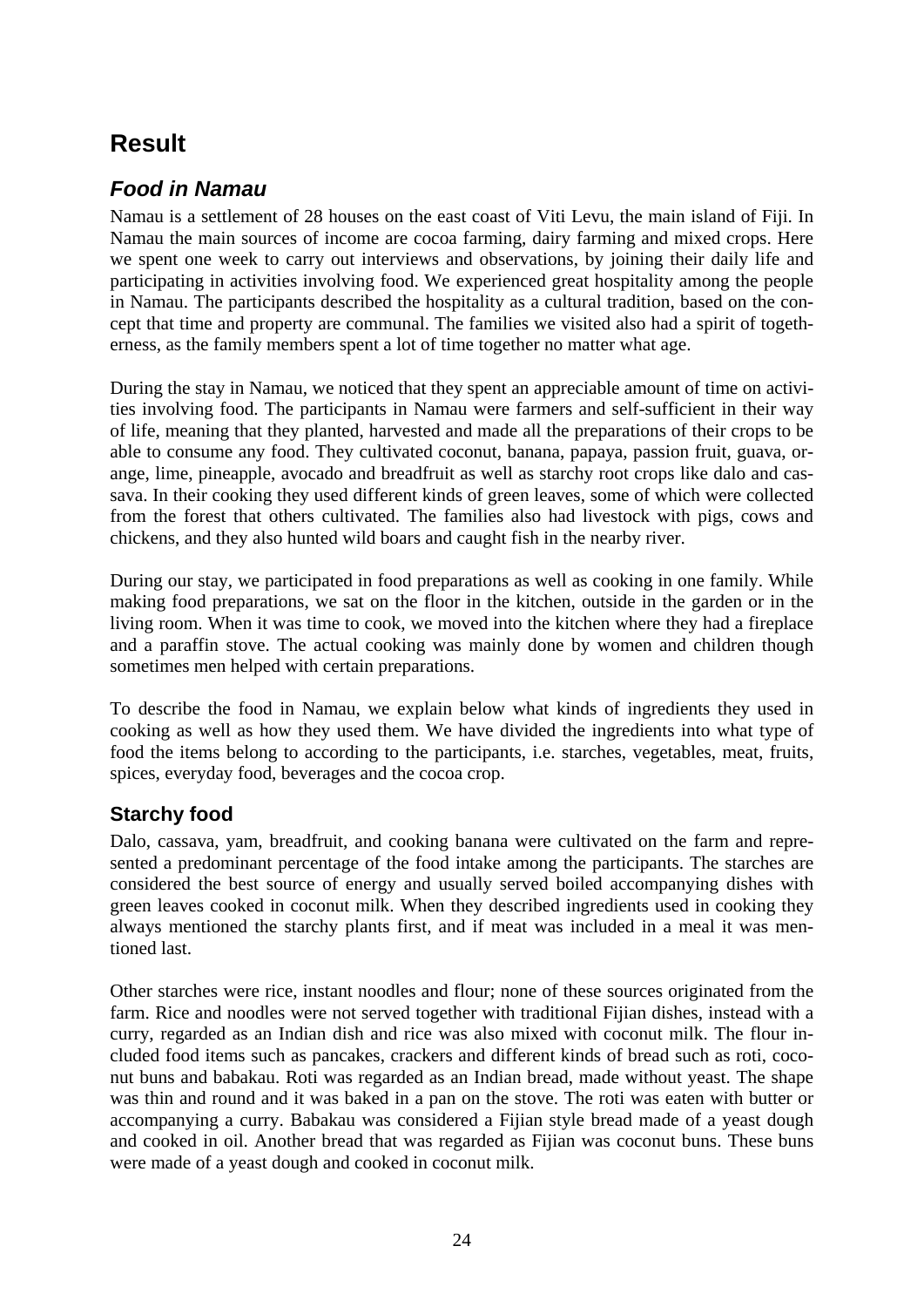#### <span id="page-26-0"></span>**Vegetables and coconut milk**

The vegetables eaten depended on the time of the year, since the participants relied on their farm and therefore ate the vegetables in season. Green leaves such as rourou (dalo leaves), bele (hibiscus manihot) and ota (a local variety of fern) were common as well as the duruka (a vegetable similar to asparagus). The vegetables served in a meal were always cooked. They never had raw vegetables like a salad accompanying the meal.

The leafy vegetables as well as the duruka were commonly served cooked in coconut milk (lolo) with some onion and salt. The coconut milk was made of scraped coconuts. They mixed the coconut scrapings with water to be able to extract the coconut milk. The participants emphasized that the food contained a good source of liquid, which was necessary to restore the loss of fluid caused by the hot climate and the work at the farm. Therefore the appearance of the dishes with vegetables in coconut milk was similar to soup.

#### **Meat**

Meat was not included in a meal on a daily basis, with the exception of the packed school lunch. Certain "rules" from school were to be followed for how to prepare this meal, which needed to include a source of protein such as meat, egg or milk. According to the participants the protein was needed for the children's brains to function while studying, while it was not considered necessary for the work at the farm.

Because fresh and frozen meat, such as pork, chicken and fish, was considered expensive as well as not possible to store without a refrigerator, it was usually only served for festive occasions. However, preserved meat such as canned tuna or corned beef was sometimes used as an ingredient in a curry or as a condiment to the traditional dishes with green leaves and coconut milk. The meaning of a curry was similar to a stew. No spice in particular was used, instead they used the ingredients that were available, for example, onion, garlic, ginger, green papaya and, depending on the occasion, meat was added.

#### **Fruit**

Fruit was eaten between the meals. The range of fruits used in cooking a lunch or dinner meal usually comprised coconut, breadfruit as well as the unripe green papaya. However, fruits used in cooking lunch and dinner did not seem to have a distinct sweet taste. The sweet fruits were used instead in cakes and to make lemonade. Sometimes they used banana and avocado as a spread on toast, instead of butter. Avocado was also called Fijian butter.

#### **Spice**

The idea of a spice seemed to be everything adding flavour to a dish and not only the dried spices or herbs we usually think of when talking about spices. When we asked if there were any particular spices used in cooking, they listed everything from salt, ginger, curry powder (spice mix of grounded, dried spices introduced by the Indian population), "Chinese salt" (Mono Sodium Glutamate – flavour enhancer) to tomato, cabbage, carrot, garlic and onion. Meat was also regarded as flavouring. The participants said about the use of meat in their dishes, "sometimes we add some meat or tuna, just for the taste".

#### **Everyday food**

Sugar, salt, oil and flour were groceries referred to as everyday food, meaning ingredients used in almost every meal and bought in the supermarket. The participants also bought rice, noodles, biscuits, onions, tea, tinned fish and meat in the supermarket. All families underlined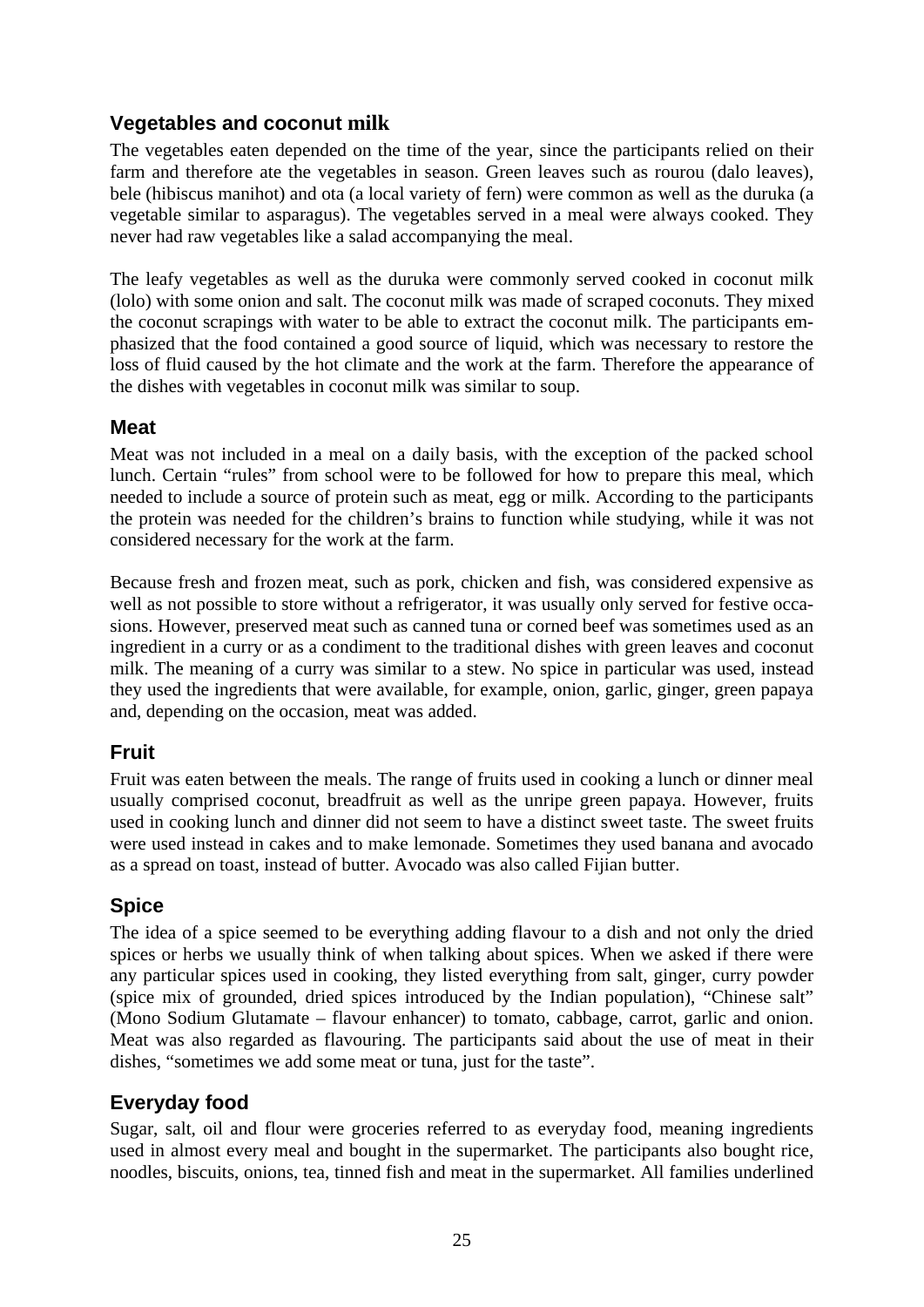<span id="page-27-0"></span>that they did not buy food (vegetables) from the local market because that was the same food (vegetables) as they had on the farm. Though certain food items were bought in the local market, for example the nut evi, which was a seasonal food that was time consuming to prepare, why it was considered worthy to buy. The food purchase at the supermarket was made on a weekly and sometimes on a monthly basis.

## *Beverages in Namau*

#### **Hot Drinks**

The most common beverage was tea. The type of tea varied from tea, the "English" type of tea, (black tea), bought in the supermarket to lemon leaf tea, made of lemon leaves picked on the farm. The participants emphasized that lemon leaves were something they could rely on if they did not have money to buy the tea from the supermarket. Tea was always drunk with sugar. The participants also liked coffee although it was too expensive to consume on a regular basis. The use of milk in coffee depended on whether they had the opportunity of getting fresh milk in the morning.

#### **Fruit juice**

They prepared lemonade of the fruits in season, for example lemon, papaya and pineapple. The fruit juice was combined with sugar and water. The homemade juice was sent with the children to school. While working on the farm, they drank the juice from coconuts or water from the river.

#### **Kava**

A festive meal such as a family get-together generally began with guests gathering to have kava. People were seated in a ring, on the floor, around the kava bowl and one person handed out the small drinking bowl with kava to those around. When drinking kava one ritual involved clapping hands both before receiving the kava bowl and after drinking. Clapping hands was a way of showing gratitude. We were told that one should at least drink two bowls of kava when it was offered. Before the first bowl of kava, one was not allowed to tell stories or talk.

Most women stated that they only drank kava at weddings, while the men stated that they drank kava on several occasions, such as meetings, to welcome guests and parties. From the participant observations, we noticed mostly men drinking kava while only some women were drinking and no children. If one did not join the kava ceremony, one sat behind talking to others who did not have kava. It was common on these occasions for the women and children to eat before the men, who drank kava for quite a long time before they ate.

The participants regarded the kava ceremony as a Fijian custom and an important tradition possessing a very strong meaning in the Fijian culture. The participants said that drinking kava provided an opportunity of discussing important matters as well as solving family issues. Furthermore it was the traditional ritual of welcoming guests. Kava was considered to have the same meaning for Fijians as wine has for Europeans. In the village it was not accepted to drink any alcohol, and therefore a party with alcohol must be held in town. The participant claimed that the elders did not accept the alcoholic drinks.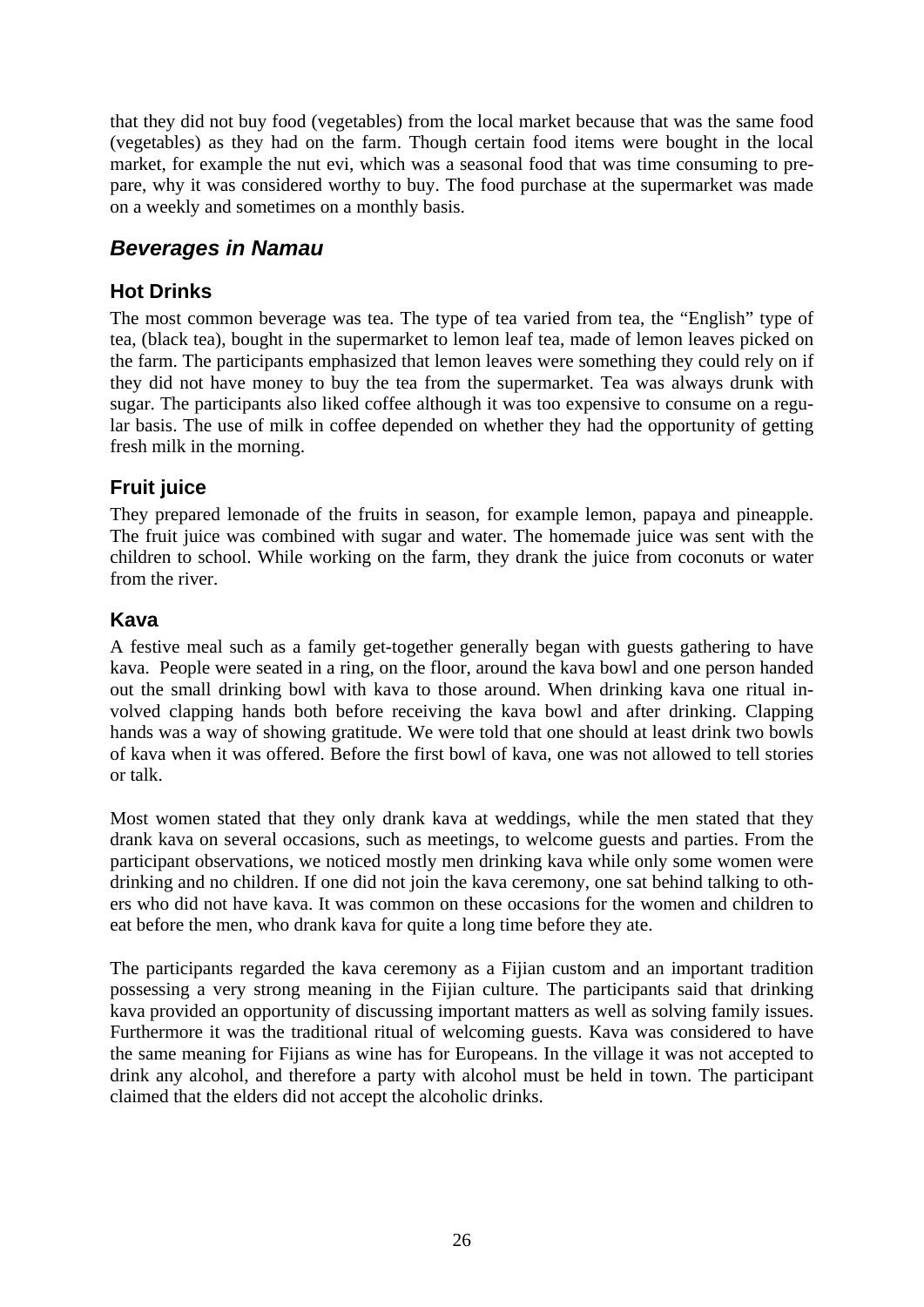# <span id="page-28-0"></span>*Cocoa*

The cocoa crop was not consumed by the families, according to the participants, because of the lack of knowledge of how to prepare the cocoa beans. Furthermore, cocoa was not in the first place regarded as food, but instead as a source of income, "cocoa is money for my family, it is only money". However, when discussing cocoa, some of the participants from time to time pounded their cocoa to make a beverage, describing that they preferred the cocoa beverage with a thick texture and a strong taste. "Cocoa is just like coffee, a lot strong, sometimes you put more, it is the taste of chocolate and whenever sugar is there, it is like something else", meaning that by adding sugar the real taste of chocolate appeared.

In general, instead of using their own cocoa the participants used the cocoa powder bought in the supermarket. The local supermarket offered several brands of cocoa powder as well as pre-mixed drinking chocolate, with cocoa, sugar and milk powder. The cocoa was said to be used to make a "cocoa tea" (a hot beverage with cocoa powder, milk/water and sugar) as well as for baking cakes. Since the cocoa powder was considered expensive, it was mainly used in cakes for special occasions.

We asked the participants how they pictured the use of their cocoa. They believed the cocoa could be useful as a beverage, if mixed with hot milk/water and sugar. However, one of the participants believed that their cocoa would not be successful because it would be different from the existing cocoa powder.

# *Meal situations*

From the interviews we found out that the most important meals were either breakfast or lunch, because these meals provided the energy for being able to work all day on the farm.

Most meals were prepared and eaten in the home, but occasionally a family member ate outside the home, for example when selling crops in town, usually the men. However, it was not common for a whole family to eat out. The exception was children who had school lunch outside the farm, although the food was prepared at home.

For their meals, the families were seated on homemade mats on the floor. Even if they had a table it was not utilised. The "table" was set by arranging a tablecloth on the floor in the living room. Still, when having tea, we always moved down to the floor while drinking. Things that were done were usually done seated on the floor, as during the food preparations. At a party or a meeting, people were gathered around the kava bowl.

At mealtime, food was arranged in serving bowls, with two persons sharing one bowl. From the serving bowl they used utensils to put the food on their own plates from which they ate with their hands. Before eating, usually the father prayed and blessed the food. However, the meal seemed relaxed. For example, when it was time to eat, the participants were allowed to come later if they had things to do, and everybody was freely laughing and chatting with one another. When finished eating everybody said a couple of appreciating words about the food to show gratitude towards the person or persons responsible for the cooking.

# **Breakfast**

When the participants were talking about what food they had in the morning they said, "we eat flour for breakfast", including pancakes, crackers and different kinds of bread such as roti, buns and babakau. Alternatively noodles and rice with a curry or rice with coconut milk were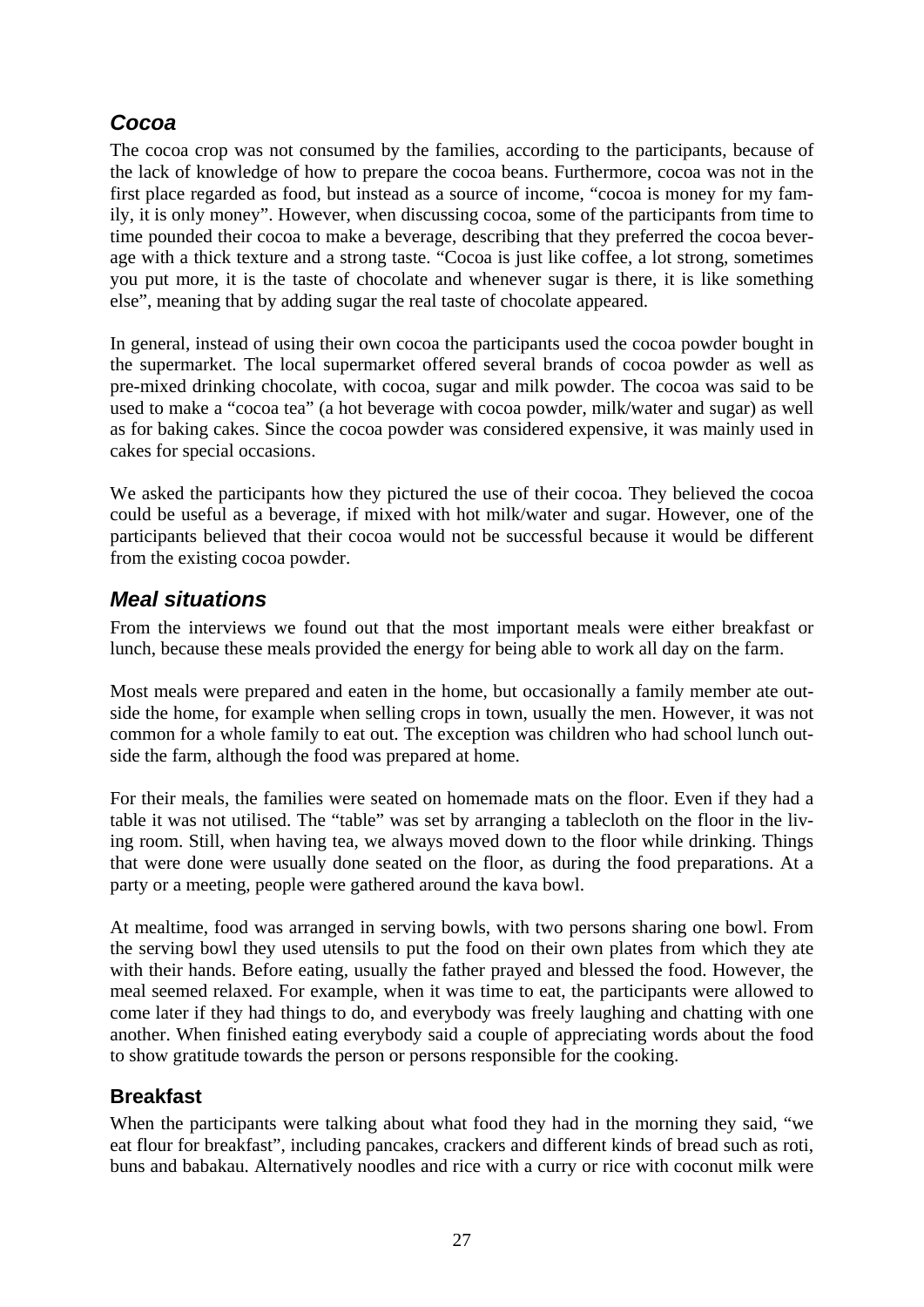<span id="page-29-0"></span>also eaten in the morning. However, most of the participants underlined that rice was only for children to bring to school because it was easy to cook in the early morning. The morning was the only time when they considered the time aspect while cooking, i.e. lack of time. The mothers woke up about five in the morning to be able to prepare the breakfast and school lunch before the children had to leave for school. They also underlined the need for the children to eat a proper breakfast because of their long walk to school.

The most popular drink at breakfast was tea, both lemon leaf tea and the tea bought in the supermarket. Some participants liked to have coffee if they had to wake up really early, but coffee was not drunk on a daily basis. Usually the participants did not drink while eating but drank the tea afterwards, although at breakfast they had the beverage and the food at the same time.

After breakfast it was common to go out and get the starchy plants and vegetables to be prepared for lunch.

#### **Lunch**

The meal at lunch was considered important to gain energy and also an opportunity for relaxation from work. The women usually made lunch and dinner while the men were out working on the farm. There were exceptions, when the woman also worked on the farm and they cooked lunch together.

The food eaten at lunch varied from, as the participants expressed, "a heavy lunch with starchy crops such as dalo or cassava, accompanied with rourou or bele in coconut milk, to a light lunch with rice and curry".

The participants emphasized the importance of relaxing with a cup of tea after lunch. One participant even claimed that he did not feel satisfied if not drinking tea after eating. Some families also had home-made juice to drink at lunch.

#### **Dinner**

When talking about the importance of dinner, the participants also mentioned the opportunity to talk and have a good time with the family, in contrast to breakfast and lunch when they only mentioned the energy to be able to work on the farm. The food eaten for dinner was also different from that of other meals. None of the participants served rice and curry for dinner. Instead they had the traditional Fijian food, for example dalo or cassava with rourou, ota or bele in coconut milk.

Also at dinner, tea was the most popular beverage and it was drunk after eating. The participants said that they sometimes skipped dinner depending of what they had had for lunch. If they had had a heavy lunch, they occasionally served tea with bread or biscuits in the evening.

#### **A festive meal**

The participants did not include meat in their diet on a daily basis, though on special occasions they always mentioned meat as a part of the meal. For a family party they preferred to buy frozen meat from the supermarket, for example pork, chicken, shrimps and fish. The participants said that they could serve anything at a party, but usually they cooked the food in the lovo, for example the dish palusami, baked chicken, pork, dalo and cassava. Duruka and fish in coconut milk were also popular dishes. Some of the participants regarded Chinese and Indian dishes made from recipes as fancy and possible to be cooked for their parties.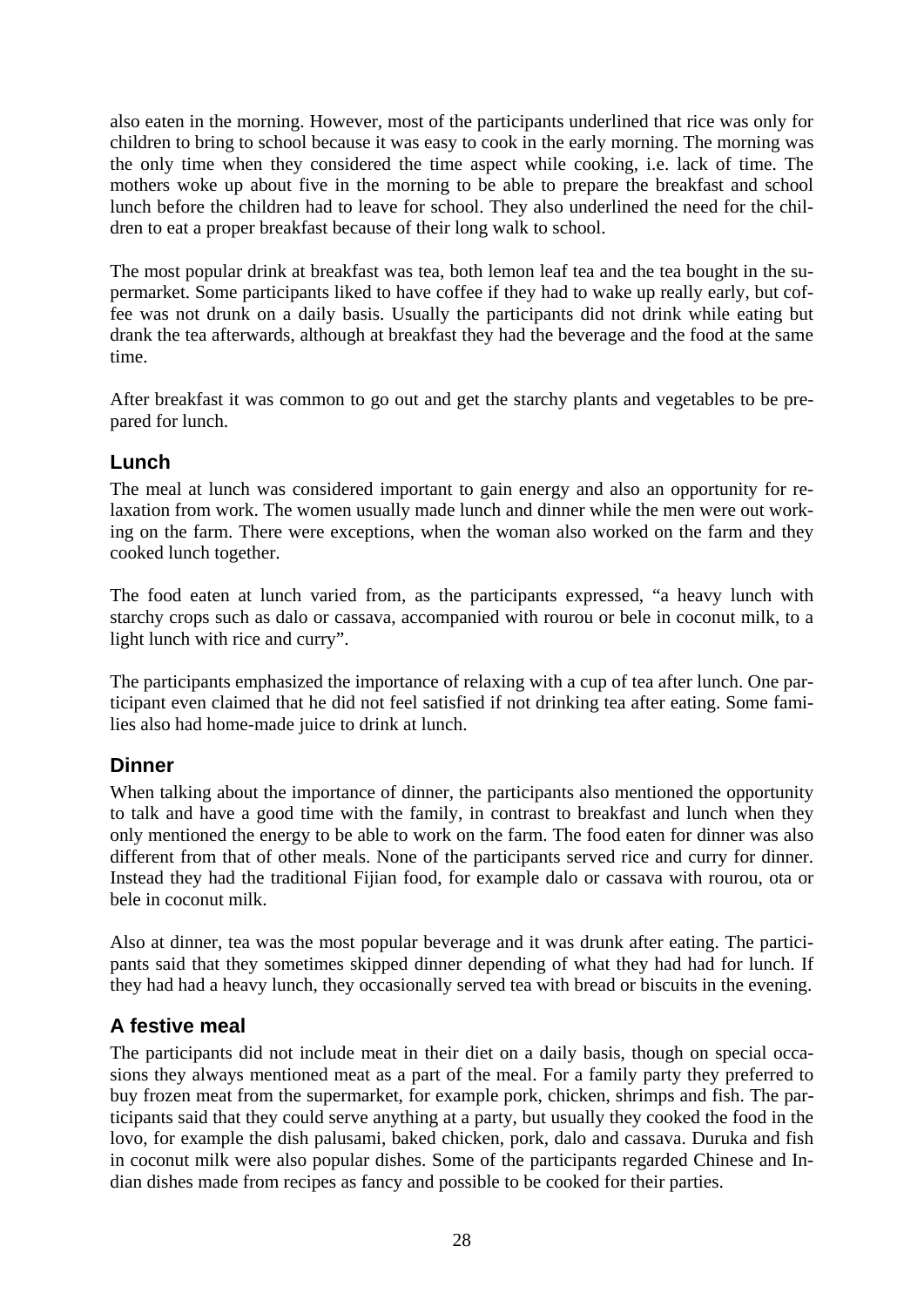<span id="page-30-0"></span>The participants explained that if they arranged a party, guests usually brought food as a gift to be cooked at the party. One participant said, "if you have pork or chicken, the rest will come from others and you do not have to worry". The participants underlined that it was important to have an abundance of food so that there would be plenty enough for everybody. The food brought as a gift varied because of where people lived. If they lived on a farm, it was the crops from their farm, but if they lived in the city, it was usually frozen food or other groceries bought in the supermarket.

# *Food choice*

How the participants made their food choices was influenced by several aspects such as heritage, beliefs, financial and practical matters. From interviews we found out that it was mostly women who decided what to cook as well as what groceries to buy, while both men and women went to the supermarket to make the purchase of groceries. Before making the food purchase, they always made a shopping list, which they stuck to no matter what. The participants stated that the list was the most important when purchasing groceries. The list helped them to buy only the groceries they had come for. They did not check for new products, but they bought products with the price matching their needs. Some families also wrote the price of the groceries on the shopping list and checked for products with the matching price. However, they stated that a new product might be bought if it was tried somewhere before or if someone recommended it.

#### **Practical matters**

Namau village was situated in a remote area and for some participants it took weeks between visits to town. Most families did not have a television set or a newspaper, which made them hard to influence by commercial ads in supermarkets, TV, and newspapers as well as by testing different foodstuffs outside the home. There was no electricity in the village, which led to poor storing possibilities for refrigerated groceries.

# **Financial**

A further aspect was the financial situation. The families bought as little as possible from supermarkets and local markets, since they wanted to live off the farm and off what they were growing. They claimed that they did not have enough money to go to restaurants, travel or try out a new product without knowing that it would be useful.

#### **Heritage and beliefs**

The heritage influenced the food choice, and most women stated that they mainly cooked dishes their mothers had taught them. There were also beliefs affecting their choice of food, for example the food to be suitable for the hard work on the farm. Also when talking about food in Namau, the expression "fresh from the farm", was commonly in use. It was about their crops such as dalo, fruits and other farm products such as milk. It was a positive statement to underline that the crops were locally and carefully grown within the farm/village. This kind of food was considered to be healthy and to be the real kind of food.

There were exceptions concerning both heritage and beliefs, because cooking has evolved despite the people being hard to influence and their cuisine having been affected by the outside world. For example, in some families they cooked dishes from foreign cuisines by using imagination as well as recipes. The use of noodles, rice and flour was another example. These were products that the participants did not believe to provide the best source of energy for the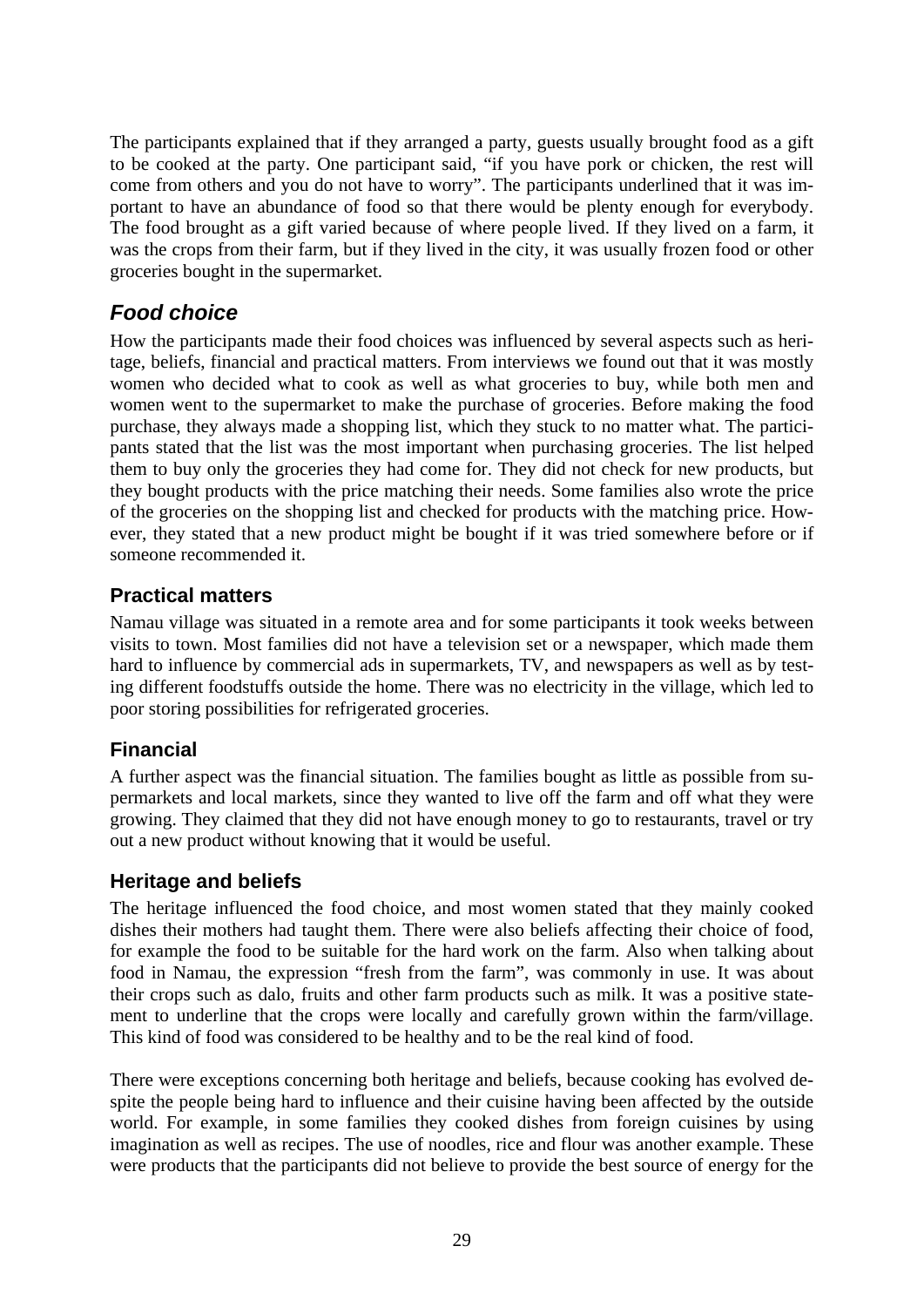<span id="page-31-0"></span>hard work or even be as healthy as the vegetables and starchy crops from the farm, but they were chosen anyway because these items were convenient to cook and offered a change of diet.

European, Indian and Chinese dishes were often referred to as "fancy food", cooked from recipes. One participant talked about making dessert pies and she stated that she did not make as fancy pies as in Europe, while other participants claimed that they could cook "fancy dishes" for their parties, for example Chinese and Indian dishes. There were also participants who believed white sugar to be of better quality then brown sugar, because the white sugar was exported while the brown sugar was left.

#### **The idea of healthy food**

The participants described healthy food as starchy, providing energy to be able to work all day on the farm. Commercial ads were common on food packages marketing products as being a good source of energy. As they saw it, they also ate very healthy food when eating vegetables and fish fresh from the farm. Sugar was considered a good source of energy for the hard work on the farm, "sugar is good for hard-working farmers". Food regarded as unhealthy was food not providing a sufficient amount of energy. For example serving biscuits and tea instead of dinner was considered unhealthy.

A "balanced diet" was also a concept of healthy food, which was food providing for bodybuilding, energy and strength. Their understanding of a balanced diet originated from a paper, distributed by the health care authorities and intended to teach them how to prepare meals and school lunches for children. They also mentioned training as important to stay fit and they explained walking to school and eating starchy crops as a way to do so.

#### **The idea of taste**

"The food is tasty and delicious", was the spontaneous answer to the question asking the participants to describe the taste of their food. They also described the taste as that of green vegetables and starchy root vegetables. However, in other situations they talked about the importance of the taste to be balanced and a participant said, "after tasting the food you will get all the information needed to decide if it is good, and if it is not, you have to change".

Most of the food was slightly salted, and the only time when they used a spice mix (dried grounded spices) was when they were cooking Indian or Chinese dishes. When they cooked traditional Fijian food as rourou, bele and ota with coconut milk, they used salt, and it was the natural flavours of the ingredients that added to the taste. The participants said, "the natural taste has been given by God". Hence the natural taste of food was considered the right taste and that was a property of the food originating from the farm.

The food we cooked and ate tasted natural of green leaves and coconut milk with a slightly salty flavour. If someone liked the food spicy, they could add fresh chilli and lime on top of the food while eating, but they did not use chilli when cooking for the simple reason that everybody did not like spicy food.

Sweetness was regarded as an important property of several food items. For example the fruits, fruit juices and tea consumed were very sweet. When the participants talked about what kind of food was tasty, they often referred to something as "sweet"*,* which included everything from fruit to the eyes of a fish. Considering the taste for sweetness, several participants stated that they had to put at least three teaspoonfuls of sugar in the tea, because otherwise it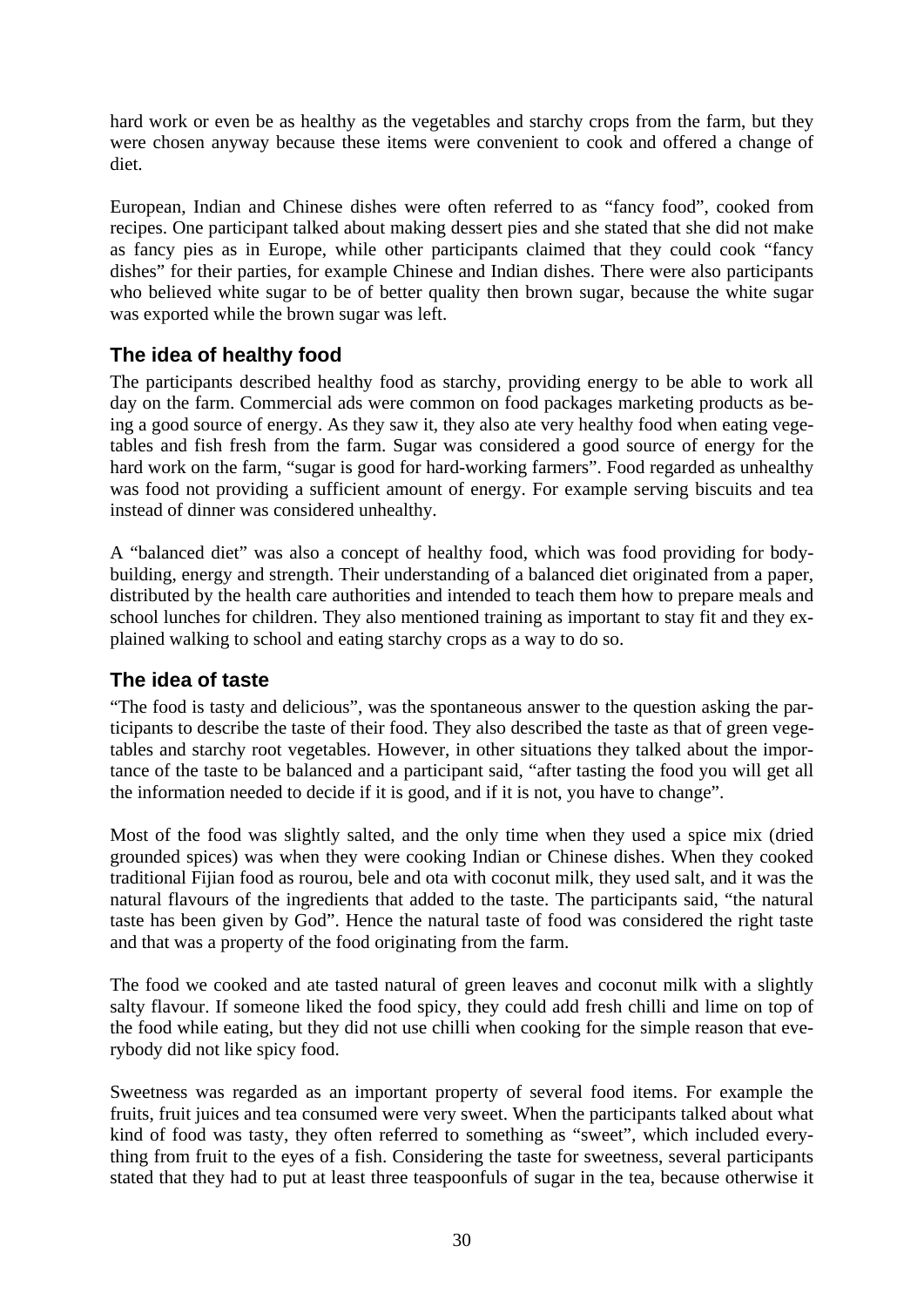<span id="page-32-0"></span>would not be tasty enough, and all the participants stated that they used sugar in tea to make it tasty.

## **Rules of food and ingredients**

Concerning known traditions or rules, some participants claimed that there were no such rules, for example for how to combine dishes and ingredients. But from what we could see in other situations, there did exist rules for what to combine. For example the participants emphasized that pork goes with salt and fish with coconut milk and always in a contrast of the two foodstuffs. Further, we asked if they could imagine using cocoa in cooking, and because they use coconut in most of their cooking the response was, "if you mix cocoa and coconut you have to add flour, to do baking". There were also participants who thought that food eaten for breakfast is not to be eaten for lunch and dinner, for example pancakes at lunch. Salt and sugar were the foremost flavour enhancers but not to be used together in a dish. They did not put any sugar in the food when cooking lunch or dinner because then they used salt. The participants said, "sugar we use for pancakes and tea, while salt goes with coconut milk and rice".

In an interview we found out the existence of ancient beliefs. For example if they invited someone from a different tribe there were rules about what type of food they could eat in front of each other. A certain tribe could not eat fish in front of another tribe, while that tribe could not eat pork in front of another tribe. If someone ignored the "rules", they believed this person would suffer and be "punished". We were told a story about a man who ignored the rules and got a fishbone stuck in his throat, and the only way to get it out was to have a reconciliation with a kava ceremony to ask for forgiveness.

# *The situation of cocoa in Namau*

In this chapter we have compiled results from two interviews conducted in Fiji but *outside Namau*. One with the chairman of the Tailevu Province Cocoa Growers and Producers Cooperative Association Ltd. and another with the exporter of the Fijian cocoa beans.

#### **Background to Namau cocoa**

Cocoa was introduced to the farmers in Namau, Tailevu province, by the Fijian government in the 1960s, as a substitute for the declining banana industry. At first, the sale of cocoa was increasing, but then problems occurred with a fungus disease, called the black pod disease. The effects of the fungus disease were devastating and after a couple of years the government gave up the idea of cocoa as a profitable crop. In the 1980s, there was an attempt to revive the cocoa industry and the Department of Agriculture began advising the farmers how to treat the plants and avoid the black pod disease. However, this attempt failed and the government once again pulled out their contribution of advice and resources. In the 1990s the world market price of cocoa dropped substantially and most farmers gave up, which led to a collapse of the Fijian cocoa industry. Today there are only 18 out of about 100 cocoa farmers left in the Tailevu Province, although it is still the most active cocoa growing area in Fiji, covering about 200 acres of cocoa plantations.

At present the cocoa farmers in Namau are members of a cocoa co-operative, the Tailevu Province Cocoa Growers and Producers Co-operative Association Ltd, whose assignment is to function as their spokesman, caring and looking after their interests. The co-operative was founded in 1984.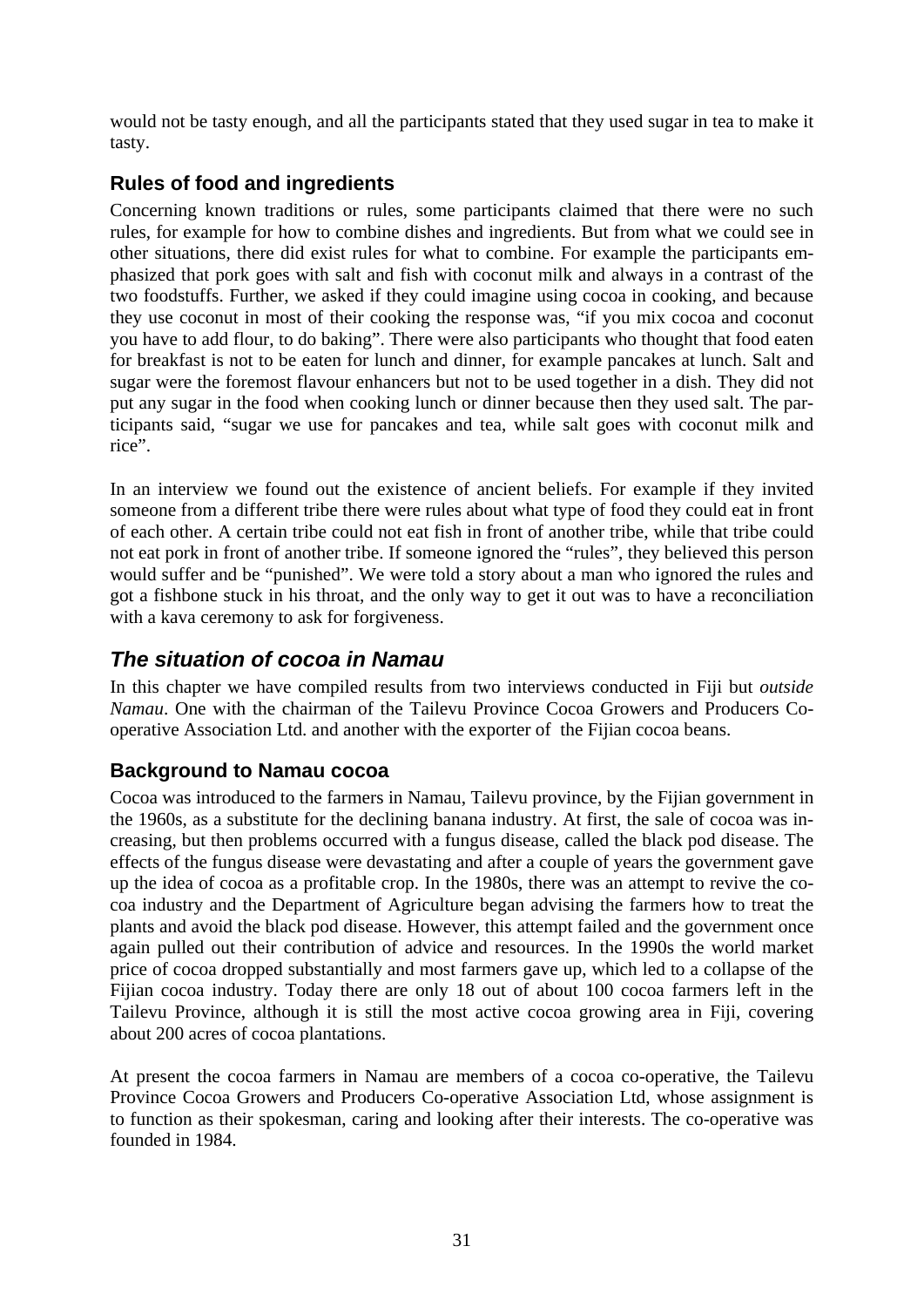#### <span id="page-33-0"></span>**The development of the cocoa industry**

Today the export of cocoa is handled through a single exporter, trading the total amount of cocoa beans produced in Fiji. Furthermore the quantities of cocoa are not adequate to be shipped alone, which makes the cocoa dependent on other crops to be shipped together when exported.

No attempts have been made at refining the Fijian cocoa for the local market. In the 1980s the chairman of the cocoa co-operative went to a cocoa farm in Sri Lanka, where he studied the small-scale production of chocolate, which he thought was possible to develop in Fiji as well. Back in Fiji, he had plans for starting up some kind of local processing of cocoa, but there was not enough interest in developing this idea. The reason why the cocoa farmers are interested in developing today is they have been carefully informed about the better profit of processed products.

The chairman believed that the development could be realized through the private sector. The issue of where to implement the processing has not yet been solved. The options are processing done by the farmers in Namau or processing done in a certain facility. However, he believed that it is important to start with the farmers to enable them to survive and to develop their cocoa farming. He said that chocolate is now found all over Fiji, even in small and remote villages, but it is imported chocolate and not Fijian. In the Tailevu area the resources are scarce and a locally produced chocolate could be something for the farmers to count as their own and provide them with a good profit.

At present, only the farmers of Namau are ready for development, but to be able to proceed they need resources, expert advice as well as continuous research by the Department of Agriculture, concerning agricultural development and the black pod disease.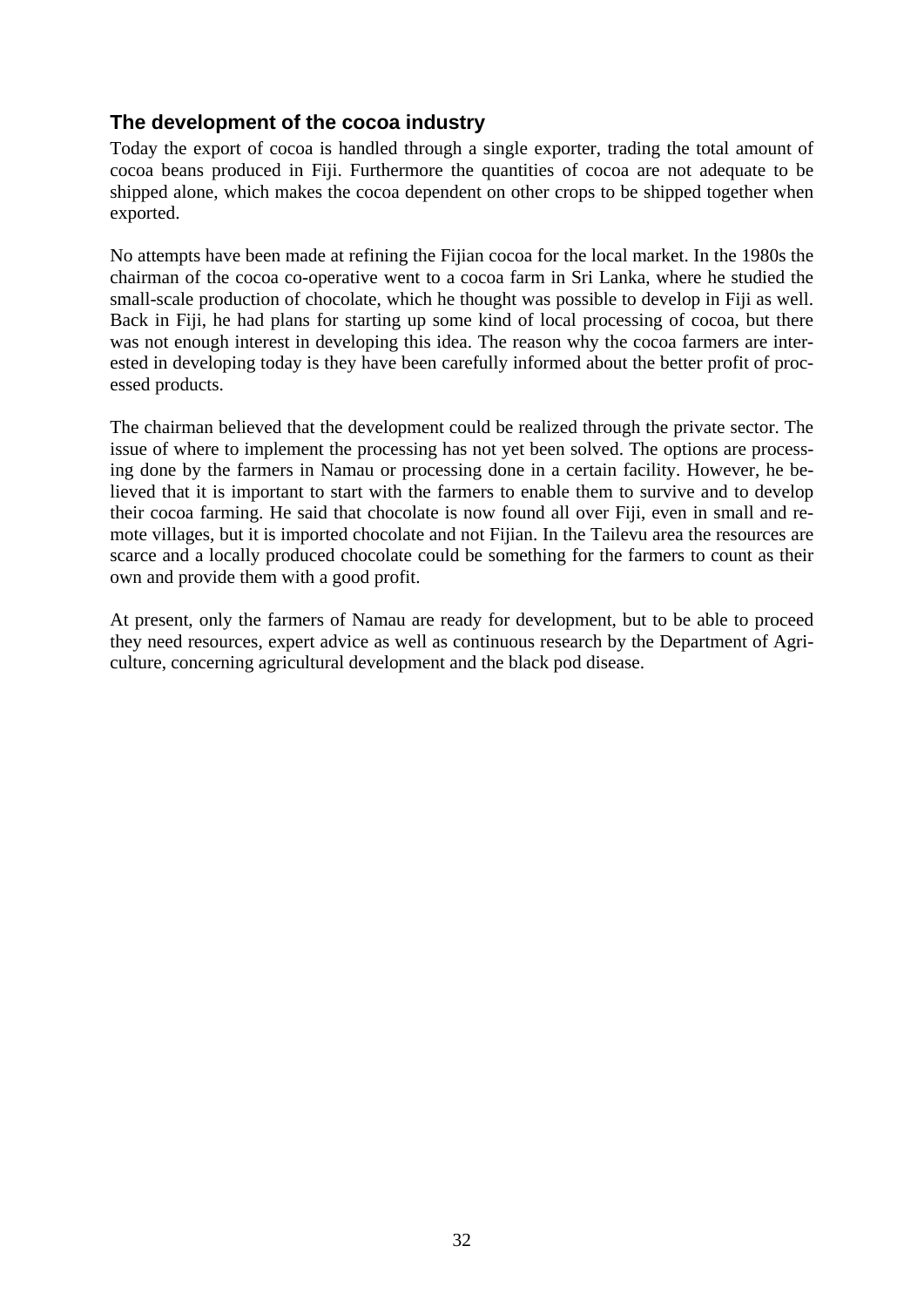# <span id="page-34-0"></span>**Discussion**

# *Research and methodology*

#### **The field study**

During the field study, we found out that some farmers regarded us with our assignment as an "expertise team". Therefore they declined to participate in the study, because they were afraid to say things the "wrong" way. It is possible that this might concern the families that participated in the study as well, through not expressing themselves completely during the interviews.

While staying in Namau, we sought to experience their daily life with respect to the activities involving food. However, we have to consider that our experience may have been coloured by the fact that we were their guests, and that their daily life might be spent differently from what was shown to us during the study.

Further we considered that the farmers will be the producers as well as the consumers of the cocoa, i.e. they had a double interest in the cocoa. To accomplish the purpose of this study, we have been careful to explain that the participants had to consider themselves as consumers not as producers.

As Holme and Solvang (1997, p. 190-191) point out, there is a risk of misinterpretations, which we have considered possible, because during the field study English was used as a language of communication, which is a second language for the participants and the researchers. Sometimes information was translated from Fijian to English through a third person, which might have caused a distortion of the information.

#### **Literature**

During the research of literature in Fiji, we discovered that the literature about cocoa and the studies about the Fijian food culture were very old. The most up-to-date study about cocoa and food was published in 1986. In spite of this we decided to use this literature because we believed it offered a background as well as a retrospective view of the situation concerning food habits and cocoa farming in Fiji (Holme & Solvang 1997, p. 130-138). It is also an indication that research within the area is absent. It would be desirable to begin local research at the university, to arouse interest in Fijian resources.

#### **Processing of data**

We chose to present the field data according to a narrative data analysis, to obtain an accurate and graphic description of the food culture in Namau (Kvale 1997, p. 168). Sometimes it is of interest to refer separately to each participant in the result. We chose to present the participants as a unit, partly for ethical considerations, the confidentiality, and partly because our intention was to create a cultural picture through concentrating the patterns and seeking attributes connecting the participants as an entity (Kvale 1997, p. 158).

# *The food culture in Namau*

The mission of developing an industry and the products deriving from it are complex, which was proved in many ways during the time we were working on this project. We saw a number of parameters that might affect the identity of a product, in this case the future chocolate. Fur-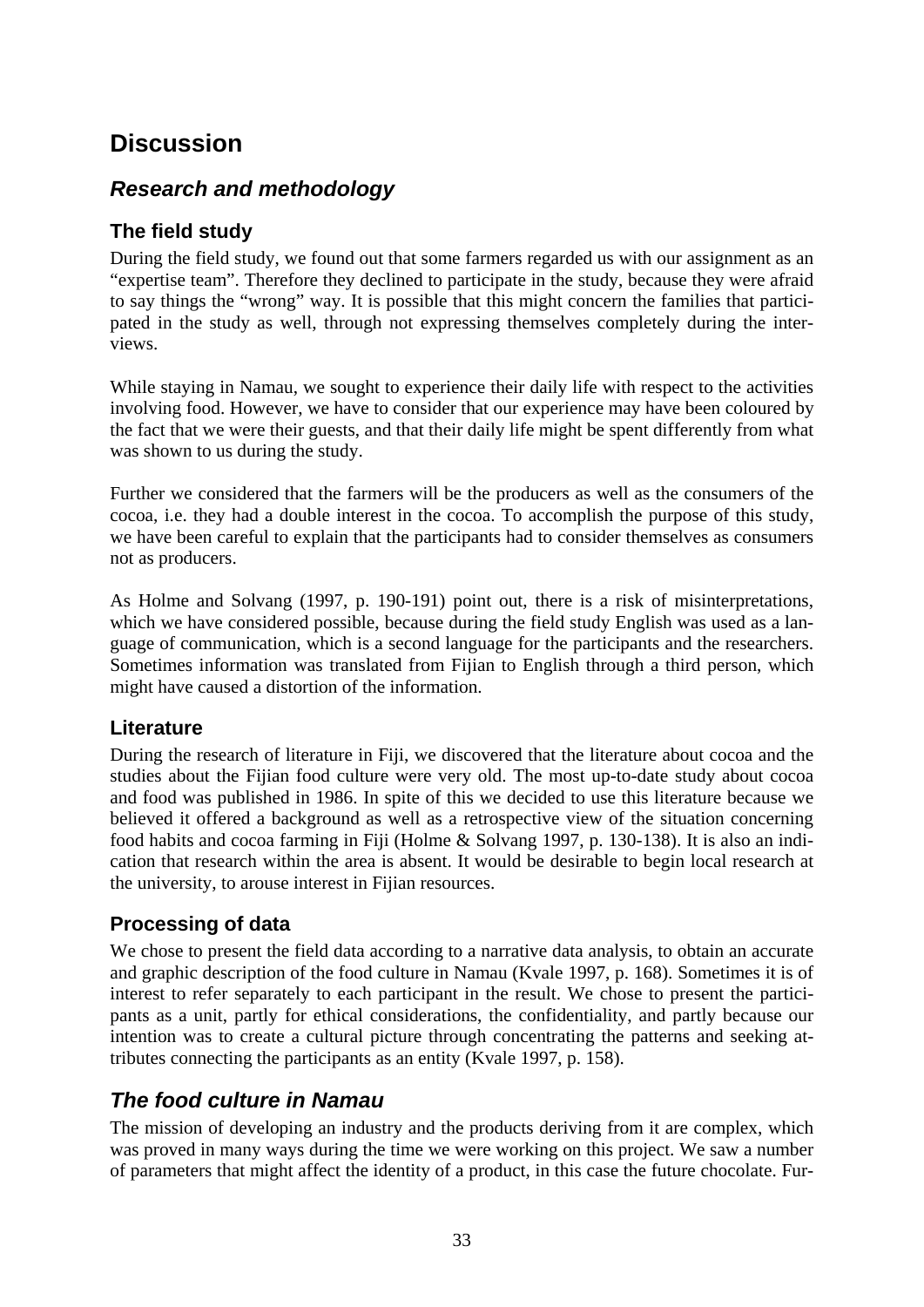<span id="page-35-0"></span>ther we realized the importance of listening to the voice of the customer, which Cooper (2001, p. 23) emphasizes, since their voice can tell one so much about the specific properties that the product should communicate to the target group. This led us to consider a broad variety of aspects, such as the social and cultural matters which Mäkelä (2000, p. 7, 15) and Caplan (1997, p. 1-25) discuss, and not only the aspects of a core product.

As Bringéus (1988, p. 11-23) claims, an overall picture is important to be able to see *why* a food culture appears in a particular way, and not only to look at *what* is eaten within a culture. Regarding a development project such as the *Cocoa - from farming to retailing,* we believe it is of great importance to get to know the target group to be able to present the ideas according to their culture. Svederberg (2002, p. 19-21) conducted her study by participating when the interviewees were cooking, which enabled her to get to know the true beliefs of her target group and not only the stories told in a face-to-face interview. We believe this concerns our study as well, because through participating in their daily life, we were able to learn about the participants' everyday life through experiencing it ourselves. This might enable us to uncover and understand the true needs of the target group. When the needs of a target group are identified, it is possible to form the goals of the development project*,* as well as to establish of a plan of how to go through with the project to reach these goals (Cooper 2001, p. 287; Jarlbro 2004, p. 45-50).

#### **Choosing the food from the farm**

In the survey by Kittler and Sucher (2004, chapter 1 p. 15), the *taste* was the foremost feature of how food items were chosen, while among the participants the food choice primarily depended on the *cost* and *cultural beliefs.* The food cultivated on the farm was a way of eating for "free", which the participants underlined in the interviews. An aspect regarding the food bought in the supermarket or outside the village was that this food was seen as convenient food. The participants boiled the rice in the morning for the children to eat and bring for packed lunch because it was "fast and easy". This was also the same food seen as "light", "nothing for hard workers", compared to the root crops cultivated on the farm. Svederberg (2002) found that the participants in her study preferred their own food because of beliefs about their own food culture being the most suitable. This is similar to the beliefs of the participants, concerning the food from the farm being most suitable for their daily life. The participants claimed that the food from the farm is the real food, given by God, in contrast to the food from the supermarket or the local market considered to be the convenient food. The conception "fresh from the farm" was so strong that it was considered wrong to buy crops like bananas or products like milk, when they had the best quality in their own village, the "true food" as defined by Turner (1984, p. 134) and Pollock (1985, p. 198).

Bringéus (1988 p. 11-23) thinks that our food choices are affected by the access of food in a certain area, such as the food in season as well as what food is considered beneficial to consume. By studying the food culture in Namau, we could see that the food eaten depended on the location of the village. It was not possible for the participants to use for example the ocean as a source to get food. Compared to the dishes described in the literature by Bailey (1992), Fiji Bure (2007), Mellor and Hoskins (1986) and Pollock (1985), the food in Namau differed at some points because the food eaten by the participants was limited to the access of food within the farm, since they strove to be self-sufficient. However, if a food item was considered beneficial to consume, they did purchase that food, for example the food bought in the supermarket, like starches such as rice and flour. The benefit was that these items facilitated the cooking by being easily accessible, compared to the plant and root starches from the land, demanding a lot of work before being consumed.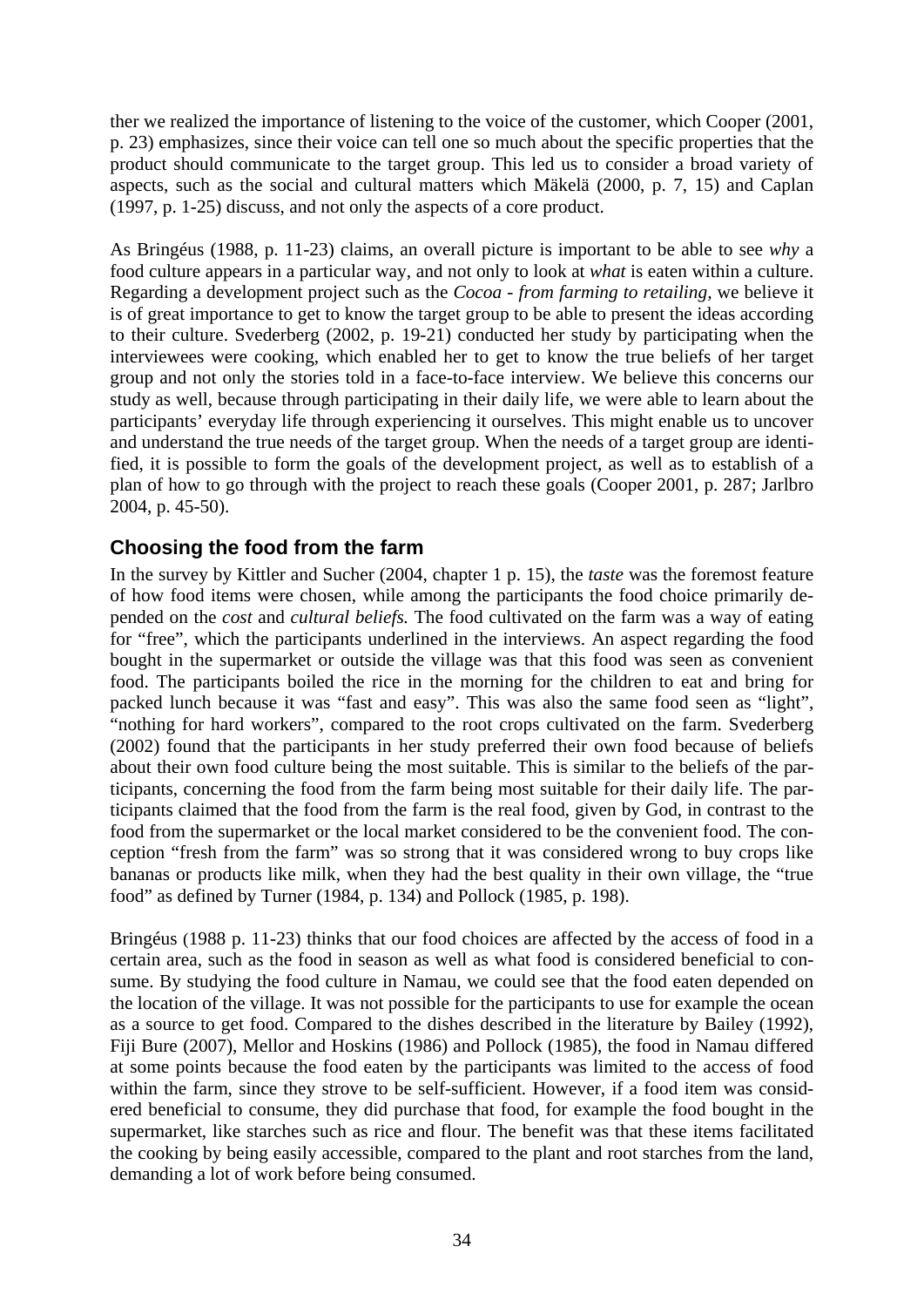#### <span id="page-36-0"></span>**Foreign food influences**

As Mennell (1992, p. 75-80) wrote about colonization, we perceived the food culture in Namau to be influenced by the time of colonization, affecting both their eating and their drinking habits. For example the concept of "gunu ti", defined by Pollock (1985, p. 200) as a beverage accompanied with bread, is said to be an English influence. Other influences in the participants' diet derived from Indian immigrants such as rice, certain bread as the roti and lentils (Landguiden Oceanien-Fiji 2007; Fiji Bure 2007).

According to Turner (1984, p. 135), cassava is a relatively new crop in Fiji. Regardless of this, the participants talked about cassava as a Fijian food, and cassava was also used in the same way as the traditional starchy roots, dalo and yam. However, when the participants were talking about starches, we discerned a difference between cassava and the traditional starchy roots. They always emphasized that dalo was apart from the other food, and they also mentioned dalo first when talking about their crops. This might be related to the symbolic meaning of a food that Turner (1984, p. 135) ascribes to dalo and yam. Although the symbolic meaning of cassava was not the same as that of dalo and yam, cassava was accepted as a part of their food culture and even combined and eaten with traditional Fijian dishes such as rourou in coconut milk (CIA 2006, p. 2). On the other hand, rice, also depicted as a starch, was not combined with the Fijian "i coi" in a meal, nor did the participants place rice on a level with the starches from the farm. The reason why cassava was accepted might be the availability of the crop. As Rozin (2000, p. 153) states, the characteristics of a food culture for a specific area depend on what kind of food is suitable within that area, for example conditions of cultivating. The conditions within the farm suited cassava, which enabled the farmers to grow cassava to the same extent as dalo, turning cassava into a crop that was *fresh from the farm* and regarded as *the real food*. Rice, on the other hand, was something bought in the supermarket and for this reason it had neither the same value nor the same importance as the crops from the farm.

It was common for the participants to point out, "this is the Fijian food", comparing this food with the food they considered to be *not* Fijian, which might be the same as Kittler and Sucher (2004, chapter 1 p. 13) describe, a way for them of telling what was normal and not normal to eat. According to Kittler and Sucher (2004, chapter 1 p. 13), these are the rules for fitting into one's group. Belasco (2002, p. 2) claims it is a way of showing one's identity. The rules concerning what kind of food that was permitted to eat in front of another tribe, might also be a way to distinguish between groups and to prove of their belonging. When the participants emphasized what was considered their own culture, there was a natural opposite, *not* their own culture. It seemed as if the participants needed to show off their cultural identity, which is also similar to what Rozin (2000, p. 137) describes, that comparing food is an act of showing strong needs to hold on to one's own identity, which is proved through the food eaten within one's own culture.

Burstedt (2002, p. 12-13) points out that a certain combination of ingredients is specific to a certain group. The mixture of ingredients that made the food specific to our target group seemed to be the way of adding coconut milk or coconut cream in the dishes, boiling green leaves in coconut milk and eating the starchy root crops by dipping them in the liquid from the coconut milk.

The *Fijian food* mentioned by the participants might also be called the *typical* food, as discussed by Burstedt (2002, p. 12-13), because it was the food the participants ate every day, which transformed this food into being the *typical Fijian food*, also consisting of the influ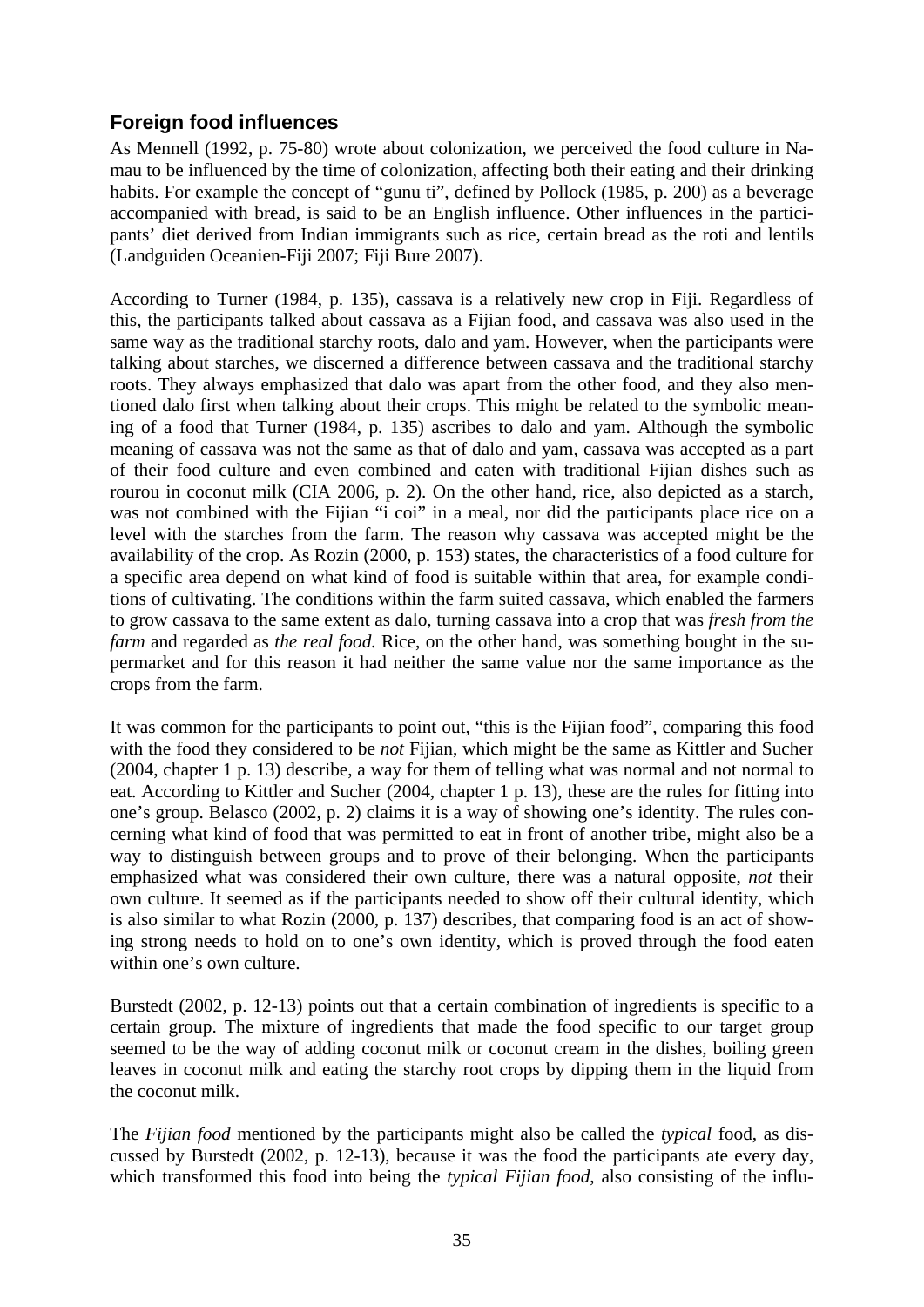<span id="page-37-0"></span>ences that were discussed by Meigs (1997, p. 104), Mäkelä (2000, p. 15) and Beardsworth and Keil (1997, p. 51) deriving from the environmental, social and economic circumstances unique to Namau.

# *The meaning of food and meals*

The meaning of a concept such as food might be diverse within different cultures, and according to Pollock (1985, p. 200), problems might occur when translating words and expressions into another language. We believe this issue to concern this project, and hence we find it important to identify the meaning of cocoa within the target group, as well as the meaning of the pictured meal situations suitable for cocoa.

Pollock (1985, p. 200) claims that a common error was made by those involved in nutrition education when advising the Fijians to include the fruit papaya in their breakfast. She says it is wrong for two reasons. First the concept of breakfast is European, second raw fruit and vegetables are not considered part of the Fijian meal. The participants did not serve any raw fruits or vegetables with their meals either. When describing the different meal situations in the result chapter, we used the concepts of breakfast, lunch and dinner, because these were the expressions the participants used when they described what they ate during a day. The expressions did not include the same components of food as in Europe, but as Pliner and Rosin (2000, p. 24) point out, a certain meal can also have the meaning of a certain time, and hence the participants used these expressions to describe the time of the day. But these expressions also showed the importance of a meal, as Kittler and Sucher (2004, chapter 1, p. 5) claim, as a sign for the family to be gathered, involving the social element of the meal. The food/meal concepts described by Pollock (1985, p. 198-200) involve neither the social meaning nor the time aspect of the meal, only the components of the foodstuff.

The idea of food and meals defined by Pollock (1985, p. 198-200) shows what kind of food is possible to combine and what food is accepted in a certain meal, while the idea of breakfast, lunch and dinner shows what time of the day is related to the meal, as well as the social aspects of it. When combining these two ways of expressing food and meals, as Pliner and Rosin (2000, p. 36), point out concerning the standards of food and meals, we might get the overall picture to uncover the meaning of food and meals including rules and standards affecting the food choices.

#### **Components of a meal**

According to Pollock (1985, p. 199) and Turner (1985, p. 134), a Fijian meal consists of two parts, the "kakana dina", *the real food* and the "i coi", *the condiments*. When the participants talked about a meal, they mentioned the starchy plants together with another dish such as rourou in coconut milk. Kittler and Sucher (2004, chapter 1, p. 10) also emphasize that certain components form the meal, and what components form the meal depends on the food culture. In Namau it seemed to be the ingredients from the farm, such as the starchy plants and the boiled leaves in coconut milk, regarded as the two elements of a meal. Pollock (1985, p. 199) and Turner (1985, p. 134) explain that the Fijian expression for food, the "kakana dina", symbolizes root and tree starches. They also claim that nowadays rice and flour might be included in the expression "kakana dina". However, Pollock underlines that the basic concept of "kakana dina" only refers to the food from the land. This might be a further reason why the participants regarded rice and flour as light food not suitable for the hard work on the farm, while the starches from the farm were considered appropriate for hard work. We did not see them mixing rice with a traditional Fijian dish such as the green leaves in coconut milk either, as rice might not be regarded as the "kakana dina" and therefore not combined with the "i coi"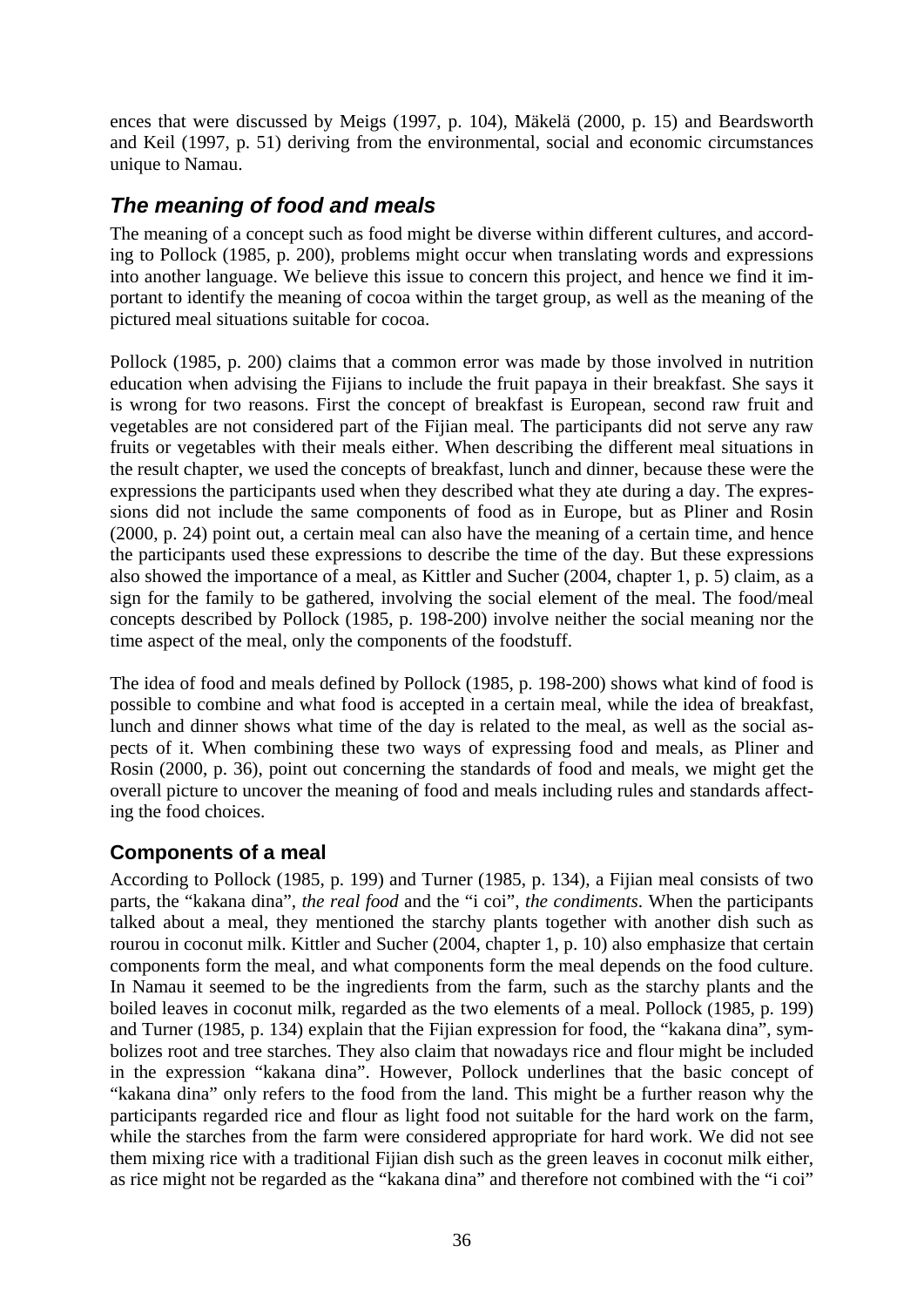<span id="page-38-0"></span>when composing a meal. Still rice was adapted to suit the Fijian diet in another way, as they served the rice together with the typical coconut milk spiced with salt. This is similar to what Long (2004, p. 26) and Kittler and Sucher (2004, chapter 1 p. 6) discuss about the hamburgers in South America, as the participants in the same way adapted the rice to fit their own food values. Still, this kind of dish, as rice and coconut milk, was not considered a meal, because it was eaten on its own for example at breakfast, when the participants had food belonging to the "gunu ti".

Pliner and Rosin (2000, p. 19) claim that beverages are often seen as a given to a meal, for the purpose of getting the liquid needed for the body, and hence the meal is often associated with a beverage. A phenomenon that really puzzled us was that the participants, did not drink during the meal, as Europeans do, but only at breakfast, and instead drank afterwards. However, according to Pollock (1985, p. 197), the concept of drink is widely used, covering items with a soft texture such as boiled green vegetables. However, we believe that the conceptions of food and meals described in Pollock's study provided another answer to that puzzle. The explanations may be the following: at lunch and dinner the participants usually had food belonging to the "kakana dina" involving two components, neither of which was a beverage. But at breakfast time they usually had food belonging to the "gunu ti", where one of the components actually was a beverage.

#### **Food as a timetable**

In Namau food was incorporated in almost everything that was done during a day. Meigs (1997) calls the food the strongest of all matters, and life in Namau was about food from the morning to the evening. Pliner and Rosin (2000, p. 24) point out that food preparations and cooking give structure to the day and, as mentioned earlier, a certain meal can also have the meaning of a certain time. For the participants food was the start of the day by cooking for the children and preparing lunch. Then it was working *time* on the farm to produce food. After eating lunch it was relaxing *time* by drinking tea, and after tea it was working *time* again to produce food. In the afternoon the children came back from school, which meant cooking *time* and dinner *time*, by eating together. When food is involved in so many things, then it starts to mean a lot of things, as discussed by Meigs (1997, p. 104), Mäkelä (2000, p. 15) and Beardsworth and Keil (1997, p. 51), such as aspects of feelings, fears, economy and solidarity.

#### **Food - masculine and feminine**

In most families in Namau they told us that it was the women who made the cooking, which was different from the information we found in the literature, where both men and women made a contribution when cooking (Momoivalu 1985a, p. 18). However, if the cooking process started out in the field, we would like to say that both men and women cooked together. Cooking in Namau was not just about boiling. Instead it covered the whole food chain from fieldwork, sowing and planting crops, pruning, and then harvesting, before they were able to cook and consume any food. It seemed as if most of the fieldwork was done by the men, while the women took care of the ripe crop and transformed it into edible food as well as taking care of the dishes and other things belonging to the domestic work.

James (1997, p. 74) and Beardsworth and Keil (1997, p. 53) consider the conception of strong and weak food, i.e. masculine and feminine food. Turner (1984, p. 135) claims that during the harvest of dalo and yam, the dalo is associated with femaleness and yam is associated with maleness. Though this did not seem to affect however the crop to be consumed by a man or a woman. They did express certain food to be more suited the hard work at the farm, but they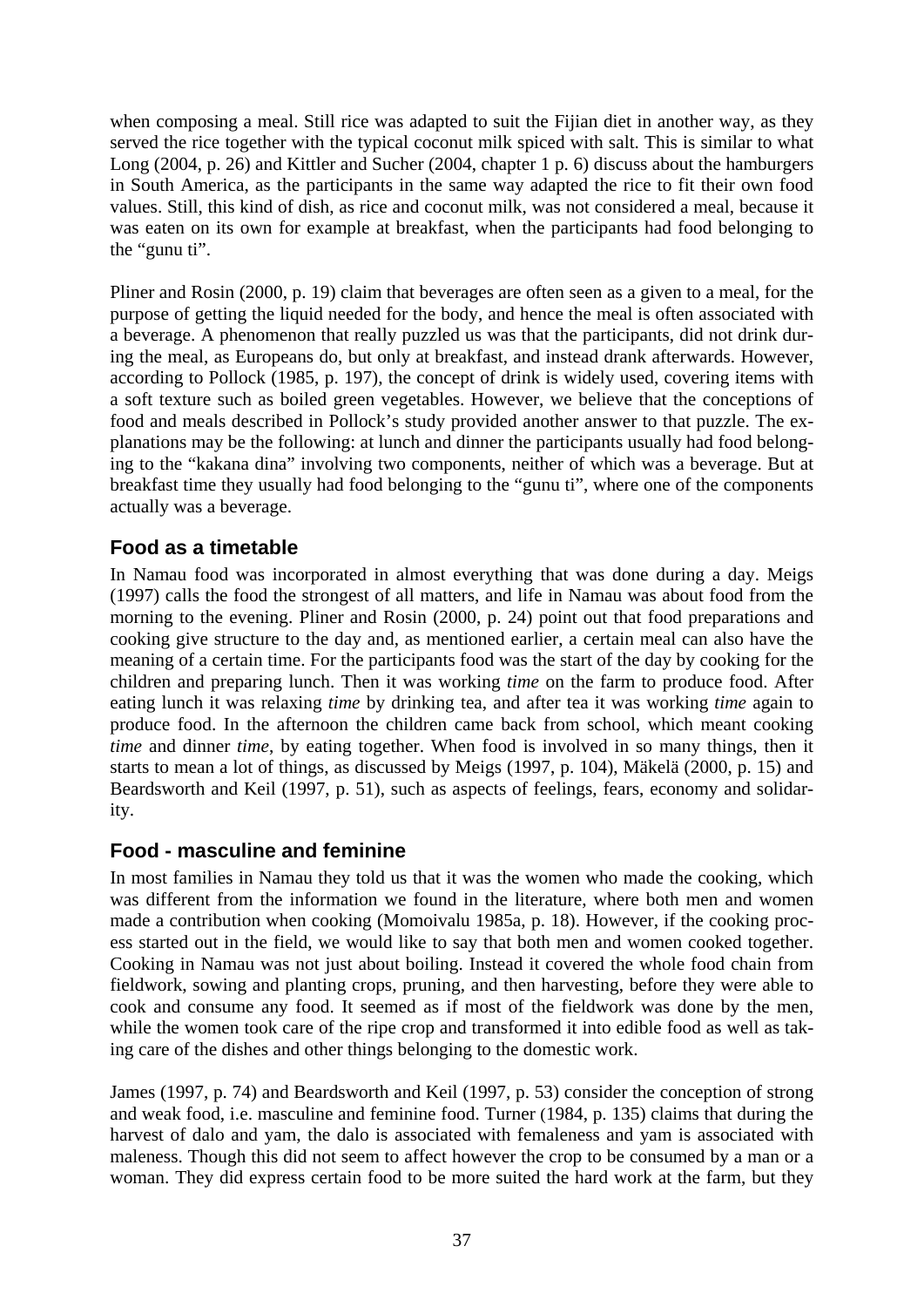<span id="page-39-0"></span>never distinguished the work carried out by a man from the work carried out by a women. The food that was distinguished to suit a certain person was the food for children. The participants believed that children required meat, protein, to think all day in school and the parents needed energy, carbohydrates, to work on the farm. The energy the parents needed came from the starchy food on the farm, from the sugar they put in the tea and the fat from the coconut milk. According to the participants, the meaning of food in general was to provide energy to be able to work all day on the farm. Therefore, a new product of cocoa should be devised as suitable to the hard work on the farm, otherwise it might be considered unnecessary and not profitable enough for buying

#### **Food and socialization**

Sobal (2000, p. 119, 128) emphasizes that a meal is only a meal if it is eaten with someone else. As regards the participants, the meal in the evening seemed to be the most prototypical meal in terms of this aspect. However, even if the participants did not express the social importance for every meal, the socialisation was still there, for example when preparing food and cooking. No matter if they were cooking or not cooking, all of them, family and friends, were socializing. There is also a known tradition of spending time together, relaxing and drinking beverages like tea and kava. For this purpose a drinking chocolate might be useful. It will never be as important in a cultural sense as the kava, but drinking chocolate might be a new way of relaxing in the social way they are used to, as described in KavaRoot (1999b, p. 1, 4-5) and Granqvist & Jörneryd (1993, p. 115).

Another social activity seemed to be the shopping because most shopping was made in Saturdays. This was the only day of the week the participants pointed out that they spent time together to just have fun. The shopping was an opportunity to walk around, talk to people or drink kava in the local market place.

#### **Food for giving**

As Beardsworth and Kiel (1997, p. 52) describe, it is possible to communicate a number of aspects by means of food. For example the food brought as a gift to a feast, to a villager having visitors or to old people, communicates generosity and indicates belonging to a group taking care of one another. When those from the urban areas visited the village, there was an exchange of products needed for both parties. Pollock (1985, p. 200) also discusses the importance of the amount of food served at a feast. The amount of food seemed to depend on the contribution from the guests and for the participants, it seemed important to be able to eat as much as they wanted, and no one would leave a feast still being hungry.

#### **Food and cocoa**

The participants described the meaning of food and a condiment in the same manner as Barrau (1958, p. 35) depicted Fijian food 50 years ago. However, when the participants talked about the crops grown on the farm in contrast to the products bought at the local market or supermarket, the expression *real food* was used covering all their crops with no consideration taken of starchy plants or supplementary plants. They did not refer to the cocoa crop as food, however, but instead as a source of income, *money*. The reason for this was probably that cocoa was their primary source of income as well as the fact that most farmers did not know how to process the cocoa into an "edible". In the future we believe it will be of importance for the cocoa to be considered an "edible". Because the farmers do not have resources for professional development of their products, they will have to handle it themselves. Consuming the cocoa would make it possible to come up with ideas of how to improve the products. The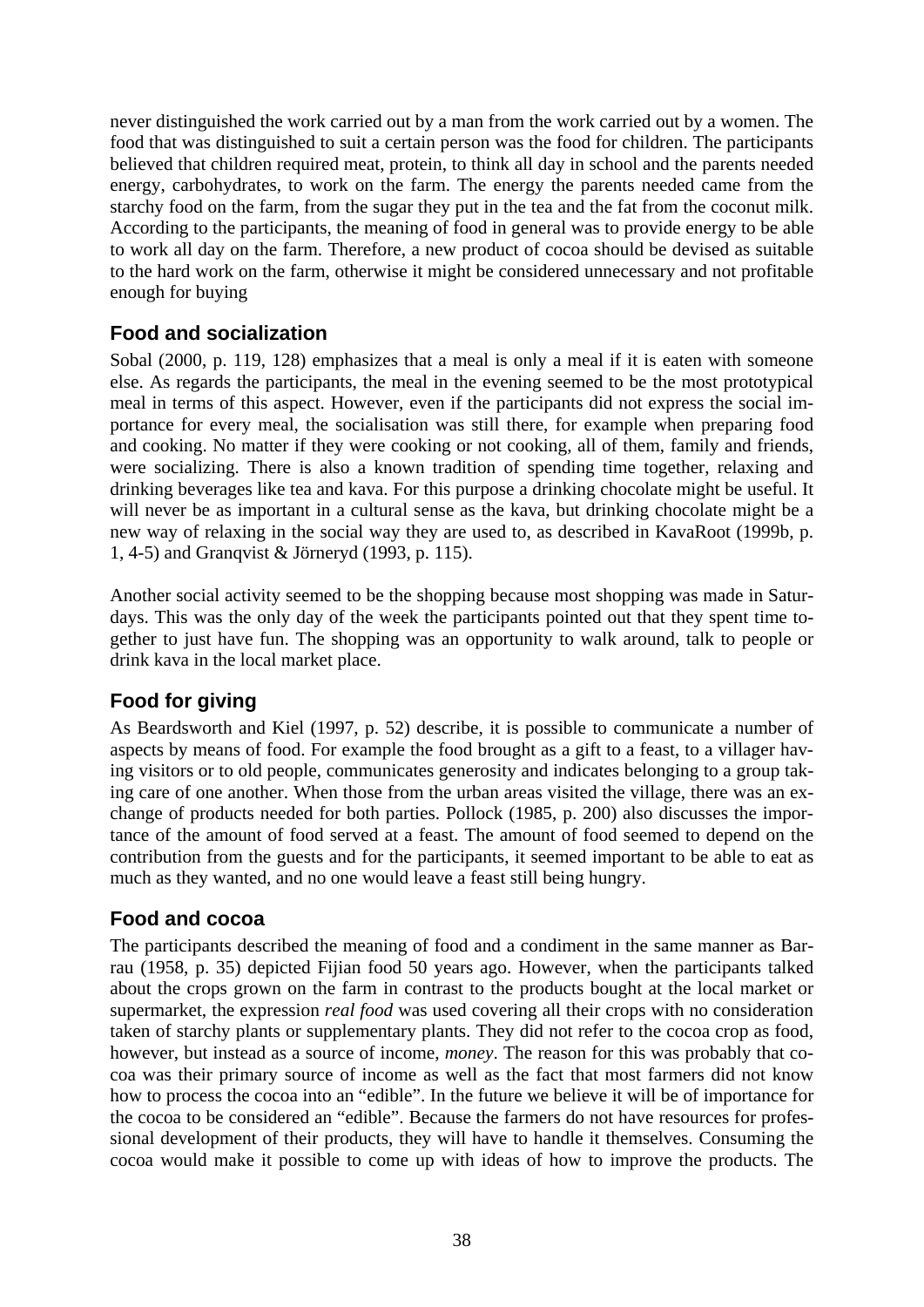<span id="page-40-0"></span>consumption of the Fijian cocoa might also be more likely to establish it as a "real" Fijian product.

The concept of "gunu ti", defined by Pollock (1985, p. 199-200) refers to tea together with a starch such as buns, scones or biscuits. At present, the commercial cocoa powder is accepted and used by the participants as a beverage and also in baking. Hence the cocoa can be applied in the "gunu ti" both as the beverage and also as a part of the starchy component in a cake or cookie. The "gunu ti" was eaten during the day, especially in the morning. The participants also consumed the "gunu ti" as fast food, regarded as not healthy because it did not provide enough energy. However, we believe in emphasizing that the Fijian cocoa as a beverage will serve as a better source of energy than tea. The participants also had a tradition when spending time together and relaxing while drinking tea. Hence, as discussed earlier, there is a strong value in socializing while drinking, for which reason a drinking chocolate might be promoted as a social drink.

According to Pollock (1958, p. 199), there are several items considered to be non-meal eatables, including items that are not considered real food. This includes prepared food such as for example sweets, also called "refreshments", in our terms referred to as desserts. She states that such items are eaten alone, nor did the participants have sweets in connection with a meal. Today imported chocolate is consumed by the participants and is regarded as a sweet. The cocoa as a variety of a "chocolate bar" could be considered a sweet belonging to this group of non-meal eatables. The sweet eatables were, according to the literature, popular as gifts. Since the participants stated that the keeping qualities were the most important property of the food used as gifts, the cocoa product might be used in the same manner as sweet eatables, though it is important to keep in mind that in Namau sweets were never mentioned as a gift.

We examined if there might exist a demand for cocoa as an ingredient when cooking dishes for lunch or dinner. However, the acceptance of cocoa as a flavour is rather small for several reasons. For example the Fijian dishes are cooked and combined in traditional ways, but introducing cocoa as a flavour in cooking might work if introducing a new recipe from a foreign cuisine. Among the participants the use of foreign food is however limited and also believed to be both "fancy" and "light" food, not suitable for daily use or for the hard work on the farm. They also considered cocoa to go with sugar and there was a belief that sugar should not be combined with salt, which was already used in all the dishes for lunch and dinner. This belief might belong to the rules of the food culture determining, as Rozin (2000, p. 142) claims, what taste suits a certain dish or meal.

#### *The sensory attributes of the food culture*

Rozin (2000, p. 153) and Kittler and Sucher (2004, chapter 1 p. 8) discuss the parameters affecting the *flavours of a food culture.* In Namau they used firewood to cook food giving the surrounding area a smoky smell. A smoky flavour was also found in the festive meal, the traditional Fijian way of cooking, the lovo described in Fiji Bure (2007) and Lonely Planet (2006). The smoky flavour contributes to the specific flavour of the food culture in Namau. In the same way, flavouring the chocolate and using their own flavours originating from the farm might strengthen the identity of the product (Burstedt 2002, p. 12-13). For example vanilla, coconut, orange and chilli were all grown on the farm making them the flavours of their food culture. In the processing of the chocolate we recommend using the specific attributes that are natural for the cocoa beans in Namau. Instead of focusing on eliminating defects, like acid taste and smoky flavour, which are not accepted for the export cocoa, the cocoa produc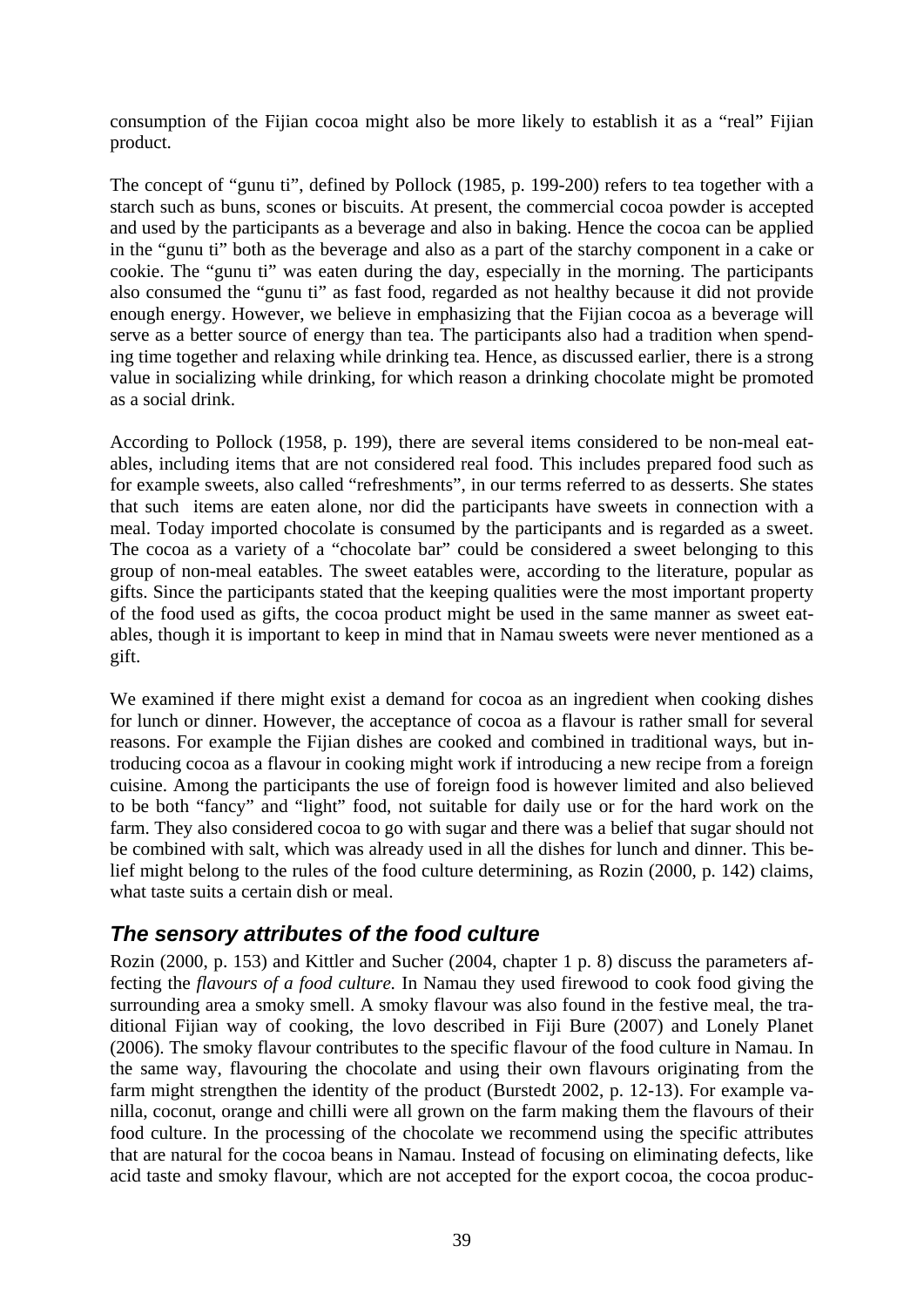<span id="page-41-0"></span>ers should turn these *defects* into positive attributes, specific to their cocoa product (the Agricultural Commodity Committee 1985, p. 2). To make a cocoa product with a smoky taste reminiscent of the lovo and an acid taste reminiscent of the lemon juice that is squeezed over the food is a way of giving the cocoa product an identity, because it is the same taste as the flavours of the food culture in Namau.

When asked about typical flavours, the participants never mentioned any of their food having a bitter flavour. According to the Britannica Concise Encyclopedia (2006), the traditional drink kava has a bitter taste, though we did not find the taste of kava bitter. Because of the absence of bitter flavours there might be a low tolerance of bitterness in food. Therefore we suggest reducing the natural bitterness in cocoa by adding sugar and in this way producing the taste also referred to as the taste of chocolate in Douglas and Vosten (1995, p. 20).

#### **The conception of taste**

The sensory properties of food were described as *taste* by the participants. They never described food as chewy, cold or smooth, which is similar to what Kittler and Sucher (2004, chapter 1 p. 14) point out. The term *taste* is commonly used instead of other sensory properties. However, when the participants referred to a certain food as having a good taste, they used the term *sweet* to describe that it was tasty. It seemed as if the taste of sweetness symbolized the good taste. The participants also described their food as resembling the taste of the green leaves and starchy root vegetables, the actual ingredients of their food.

In the stories of the Fijian food culture in Namau, we heard a lot about the concept of taste*.* The participants talked about "good taste" and "just for the taste" and there was a belief that the women knew how food and dishes should taste, "the women know the taste, because their mothers taught them". The food culture of the participants did not seem to be about their personal taste, but instead, as Kittler and Sucher (2004, chapter 1 p. 3) discuss, the taste seemed to be shaped by role models. The taste of the participants seemed to be learned from their family. Their own food culture gave them just what they needed, the same phenomenon that Svederberg (2002) found in her study. Often when the participants described the taste, it involved the whole village and sometimes it seemed to involve the whole Fijian community, "our taste" or "it is the right taste for us". This showed the strong connection between their food and culture in a social way (Mäkelä 2000, p. 15).

In the description of how the food got this "good taste", the participants stated, "just add some onion, salt and tuna". Together with the natural taste of the food, this produced the good taste. Maybe this taste is the same as the taste of "necessity" that Mäkelä (2000, p. 13) writes about.

# *Food purchase*

# **The shopping list**

The participants living far away from the urban areas with no access to TV and newspapers in their daily lives affect the extent of influences from the outside world. Furthermore the villagers almost never went to restaurants, eating instead their food in a protected atmosphere, as described in Kittler and Sucher (2004, chapter 1 p. 6). The only meals eaten outside the home were when visiting friends and distant family members and when the men went to sell crops in town. Another place for influences by new products would be in the supermarket, the same situation that Bringéus (1988, p. 11-23) underlines. But when the participants made their food purchase, they always used a shopping list and totally stuck to the products written on that list. The list transferred the food shopping to the protected atmosphere, as discussed earlier,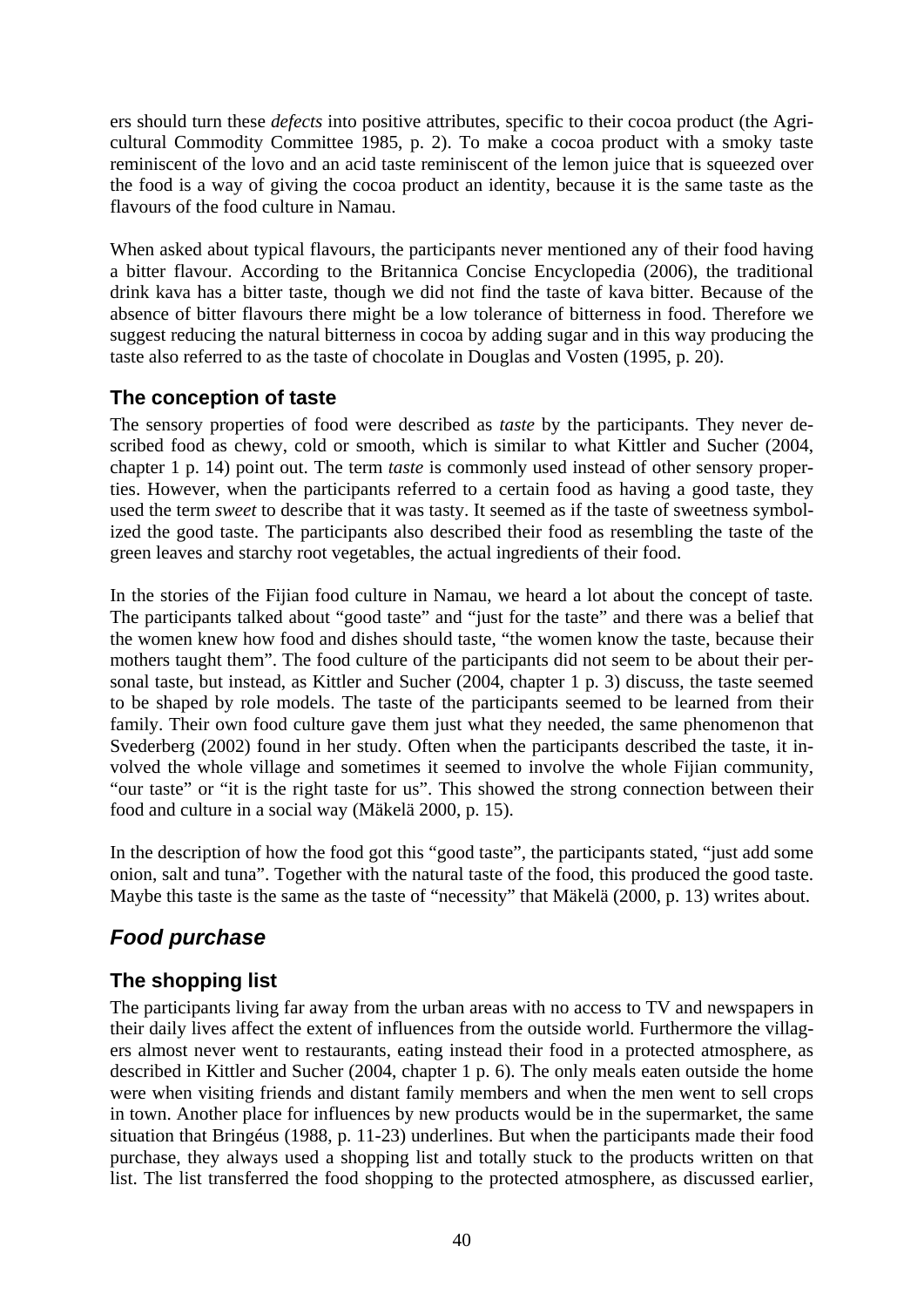<span id="page-42-0"></span>which is one reason why the cocoa needs to get on that shopping list. To get on the list, it must be regarded as an everyday product, which might be done if cocoa is to be considered profitable for their daily life.

## *Building a trademark*

#### **Fresh from the farm**

From the interviews we found out that the women decided what to cook as well as what groceries to buy, while both men and women went to the supermarket to purchase groceries. In view of the fact that the women decided what to buy, it might be beneficial to target them in the marketing campaign.

Mossberg and Nissen Johansen (2006) as well as Holger and Holmberg (2002, p. 9) consider telling stories about a product to be the best way of building a trademark. The Fijian community was full of stories from the past. Around the kava bowl stories are told and telling stories is part of the Fijian tradition and culture according to Lonely Planet (2006), Granqvist and Jörneryd (1993, p. 115) and Medicallink (2000). Because of the strong relations in the family and to relatives in the village, the way of telling stories about the cocoa product would be recommendable, because it might be a natural way of marketing among the target group. We found that the participants only bought products they knew. A way of learning about a product could be to hear stories about it. The stories should mediate the picture of the farmers in Namau, their cocoa plantations and chocolate making. The stories should also tell about *home made* or *farm-made* chocolate, *fresh from the farm*, because these attributes cause food to be regarded as the "real food", and this would also strengthen the connection to the producers, the Fijian cocoa farmers. According to Mossberg and Nissen Johansen (2006) and Holger and Holmberg (2002, p. 9), this is how the customers will recognize the product. Holmberg (2002, p. 83) also emphasizes the connection between the product's identity and an icon, a person connected to the product. The "icon" in this case would be the cocoa farmers in Namau.

The sensory properties of the locally processed cocoa will be different from commercial cocoa powder and chocolate, due to the technology available. Considering Bowallius and Toivio's (2002, p. 13-14) and Björkman's (2002, p. 699) views on how consumer expectations are built up through meetings with a product, the Fijian cocoa should be stressed as being different from the commercial varieties of cocoa and chocolate, bringing forward the positive properties unique to the local chocolate. Otherwise the consumers' expectations might not correspond with the actual product properties, resulting in disappointed costumers and product failure.

#### **The healthy cocoa product**

Moreover, it is important to know the meaning of conceptions when deciding the product properties to be used in the marketing and conveyed to the target group. In the description of the project, *Cocoa – from farming to retailing*, Mr. Rimfors (2006) writes that they aim to develop a healthy cocoa product. Since it is a Swedish organization with Swedish values helping the Fijian cocoa farmers to develop *their* cocoa industry, we wanted to compare the meaning of the conception of healthy food in the target group to the meaning of healthy food in Sweden. In the literature the meaning of the Swedish conception of healthy food is a low carbohydrate and low fat diet (Google Scholar 2007; Schäfer Elinder & von Haartman 2007), while the participants sought after energy especially from starches to be able to work on the farm. What was the same in both cultures was the importance of exercise. In Namau they told us about the children's exercise when walking the seven kilometres to the school or to the bus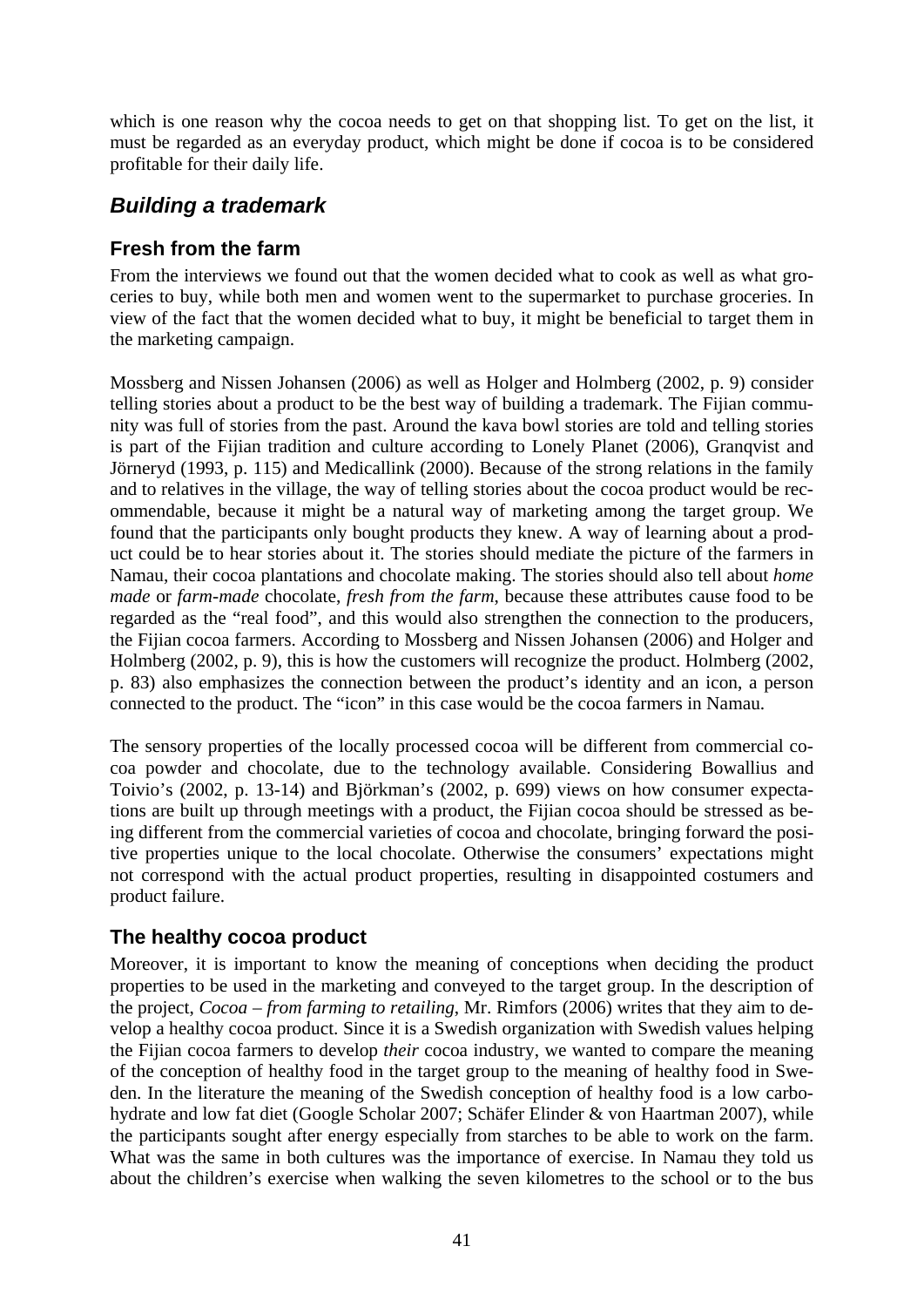stop as well as when working on the farm. For them exercise seemed to be a healthy way of living, but exercise was a natural element in their daily life. Consequently the participants did not regard a high-energy diet as an unhealthy lifestyle. Instead a good source of energy was preferable to be able to work/exercise all day.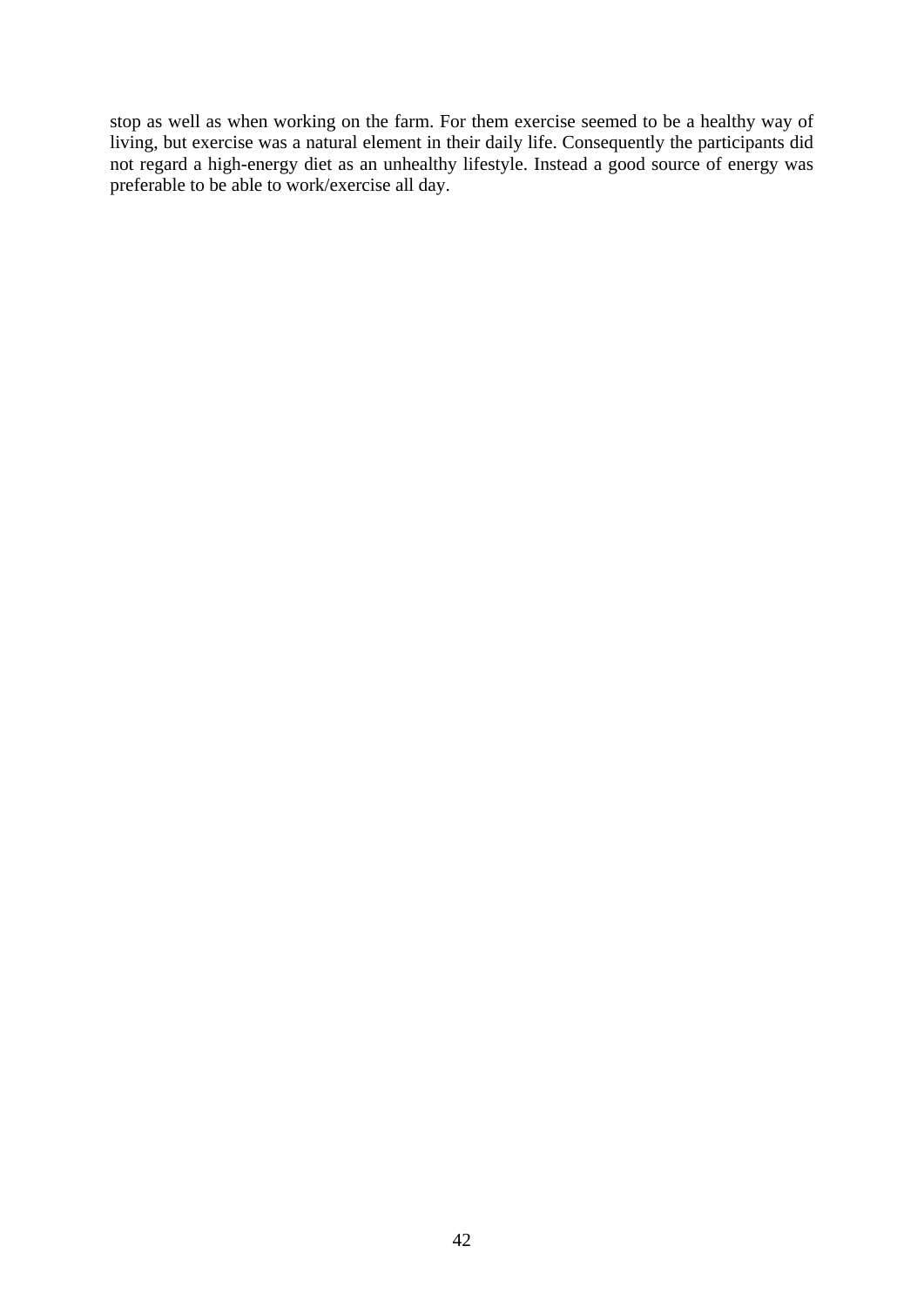# <span id="page-44-0"></span>**Conclusion**

# *The importance of a Fijian identity*

The project, *Cocoa - from farming to retailing*, aims to develop a whole culture surrounding the chocolate and not only the products deriving from it. To manage this aim, it is important that the cocoa will be considered a "real" Fijian product. The cocoa farmers do not regard cocoa as a food item, however, but as a source of income. For this reason there might be a resistance to consuming the cocoa, though consuming the cocoa would make it possible to come up with ideas of how to improve the products. The consumption of the Fijian cocoa might also be more likely to establish it as a "real" Fijian product.

The participants regarded the starches from outside the farm as "light food" not suitable for the hard work on the farm and foreign dishes as "fancy food" for special occasions. This point of view should be considered for the chocolate to be mediated as Fijian and produced on the farm. For example cassava is a relatively new crop in Fiji, however considered as a Fijian food because it is grown within the farm, which might be similar to cocoa.

Strengthening the Fijian identity of the products might be done through telling stories about the cocoa in Namau. For example the cocoa being, *fresh from the farm*, emphasizing the cocoa to be locally and carefully grown within the farm/village. Since this food is considered to be healthy and to have a natural taste given by God, the real kind of food*.* 

There are also divided opinions of who is going to do the processing. However, the purpose of the project, *Cocoa - from farming to retailing* is to provide the farmers with the support and the opportunity to add value to their products. Processing the cocoa close to the farm would be preferable and would also contribute to strengthening the Fijian identity. Keeping the processing within the farm also opens for future business opportunities, for example offering tourists to visit the farm and the cocoa plantations. At the farm the tourists can be offered to buy the chocolate and to try out how to make chocolate.

#### *Developing a taste*

To introduce a Fijian product, we would recommend a natural flavouring such as sugar/vanilla, because the Fijian dishes were usually very natural, with a taste of the natural ingredients. To keep the Fijian identity and manage the financial aspects, the future flavourings should be possible to grow within the farm, such as ginger, coconut, orange, chilli and passion fruit. It is also important to check how different flavour/ingredients affect the products in terms of keeping qualities.

Certain foods and beverages were very sweet because sugar is considered to make this kind of food tasty. There seemed to be an absence of food items with a bitter flavour, and in cocoa there is a natural taste of bitterness, for which reason we suggest using sugar to produce the taste regarded as chocolate.

The use of milk in the cocoa product cannot be taken as a given, because the consumers have limited storage facilities for refrigerated groceries. Milk powder is also considered expensive and is therefore not used on a daily basis. If milk is needed in the product, a solution would be to add milk powder to the cocoa product, for example as a premixed chocolate beverage, so that the consumer only needs to add hot water.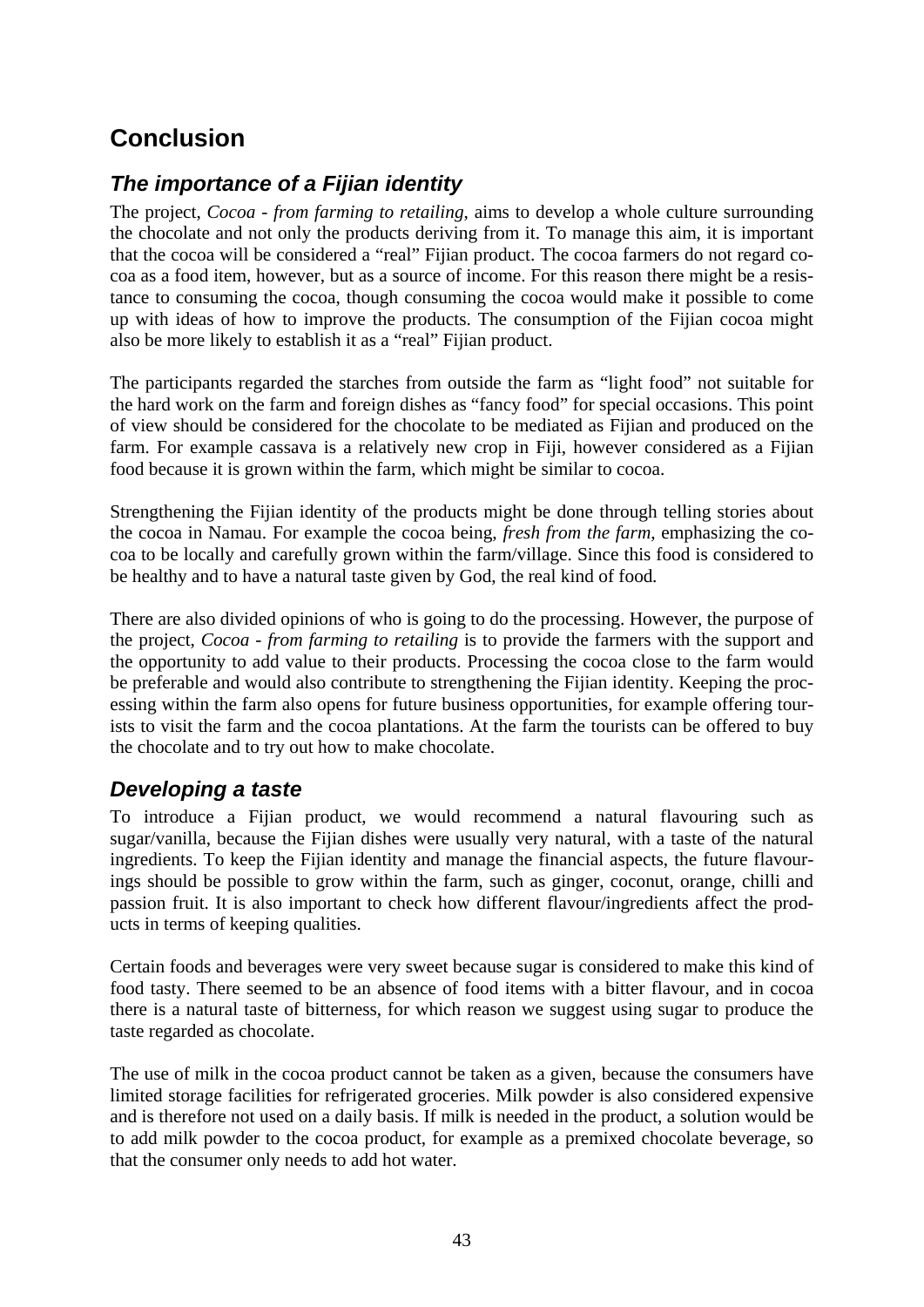<span id="page-45-0"></span>During the development of sensory properties, we believe that the Swedish organization should keep in mind that they have the authority of being an expertise team vis-à-vis the local people. This might affect the way in which they express like or dislike, in the belief that the opinion of the Swedish team is to be considered precise. Instead the Swedish team should be considered a guidance tool for developing the taste of Fiji*.*

From the interviews we could see that most of the cooking is done by women and they are also considered to know the right taste of the food, which shows the importance of involving women in the process of developing flavours as well as recipes.

## *How to use the cocoa?*

During the study, we found that the participants associate the use of cocoa with beverages and with baking cakes. We also investigated the possibility of other areas of application, for example in cooking, as an ingredient in savoury sauces or as a spice. In view of how the participants flavour their dishes and what ingredients they use, the cocoa is not likely to be used in cooking.

Furthermore, energy was shown in the interviews to be the most important quality of food and meals, especially at breakfast, when the food also needed to be convenient and quick. At breakfast the participants usually had food belonging to the concept of "gunu ti", usually tea with bread or biscuits. This kind of food is regarded as unhealthy because it does not provide enough energy, but it is consumed because it is easy and convenient to prepare. But if cocoa could replace tea, the cocoa would serve as a better source of energy. Cocoa being suitable as a beverage is also underlined by the fact that it is considered important to drink a lot, to keep the fluid balance in the body. The "gunu ti" also consists of an item made of flour, where it would be possible to use cocoa. Tea is drunk during the day, after every meal and "gunu ti" can also be eaten during the day, so the use of cocoa could be frequent, if accepted in this context.

#### *How to present the cocoa product?*

When purchasing food, the participants claimed that the shopping list was very important, and they only bought the groceries that were on that list. They did not try new products but chose what was familiar, which they knew would be useful. The women decided what to cook and buy, for which reason we suggest targeting the women in the marketing process. Considering that the participants did not try new products, it is of importance to find a way to reach the consumers, where they get an opportunity to try the product, for example through workshops and publicity stunts as well as through the story telling.

Since the participants claimed that the price was the decisive factor when purchasing the food, a low price of the product is of importance. The cocoa has to be considered worth buying, which might be achieved through emphasizing certain advantages in the marketing, such as being convenient, nutritious and providing energy in the morning.

The consumers should not get the impression of the cocoa product being like conventional cocoa powder, because then they might be disappointed due to faulty expectations. A suggestion is to emphasize the product's different texture and taste in the marketing, pointing out that it still contains all the healthy nutrients of natural cocoa beans.

The introduction of Fijian cocoa has to be considered educational; the consumers need to be trained in using the cocoa, because it will be different from existing cocoa powder. A further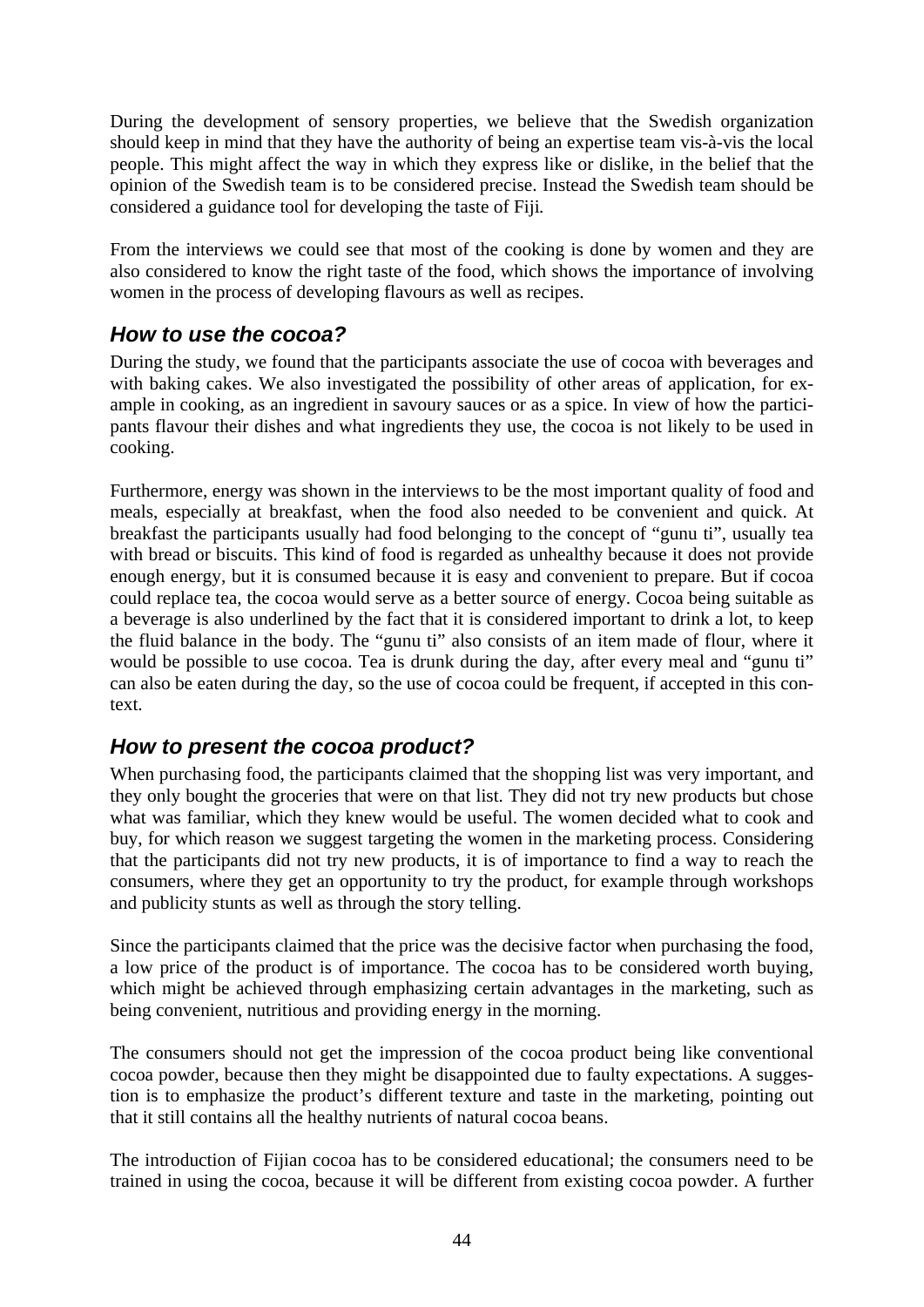<span id="page-46-0"></span>step would be to develop recipes of the Fijian cocoa product, of how to use it in baking as well as serving suggestions, to be displayed on the package.

One way of presenting the cocoa product as a beverage would be to mould the chocolate into "coins" that are equal to one portion, making the use of the product convenient and fast. From the interviews we noted that the participants do not do their shopping on a daily basis; instead it is done weekly or every second week. A suggestion is to adapt the amount of cocoa in the package in relation to how the cocoa is supposed to be consumed. The package should communicate the properties of the product to the costumers as well as the identity of Namau. It would be preferable that the package is a local product as well as the manufacturing process of the package to be made according to environmentally sustainable methods and of materials suitable for food. The package should protect the product from moist, considering the humid environment.

From the interviews we noted that the participants did most of their shopping at the supermarket and not at the local market. We believe, however, that it is harder to control the supply/sales in the supermarket, so it would be better for the farmers to conduct the sales by themselves, for example setting up a small cocoa "shop" at the local market, at least until they can provide stable quantities. Concerning the participants stated they did not buy food at the local market, exceptions were made, for example if they had limited access to a food within the farm and this food was considered "beneficial" to purchase, as the evi. Because cocoa is also limited, the consumers might consider to buy the cocoa from the local market as well. To sell the cocoa products by themselves also offers an opportunity to provide the consumers with information and advices regarding the products.

## *Concluding words*

In the beginning of the study, we asked ourselves questions as, why has not anyone tried to revive the cocoa production earlier? Why do not Fijians consume the local cocoa? Well, today we understand that several attempts have been done to revive the cocoa industry, but they were all unsuccessful. We have been told a number of causes to blame, as environmental conditions, black pod disease, poor advising, lack of interest in developing, declining cocoa prices and a political unrest. However, in present, the farmers are very enthusiastic and have many ideas for the cocoa, which we believe is essential to the outcome of the development process. Furthermore, the previous attempts to revive the interest of cocoa were mainly meant for exporting, hence we do emphasize the importance to keep the development in a small scale and to begin within the local market. It is also important that the farmers will be able to develop the business according to their own ambitions.

There are still problems with fungus disease on the cocoa pods and the resources are scarce, hence there is a need of support regarding resources and agricultural advisement. Therefore, ideas of future studies would be to involve the agricultural research of the University of the South Pacific in the development of the cocoa industry in order to promote the development of small-scale farming. It would also be of great importance to make a study of other possible market segments in Fiji, such as the Indo-Fijians, the urban population and tourists, in order to find the market opportunities that can be utilised by the cocoa farmers.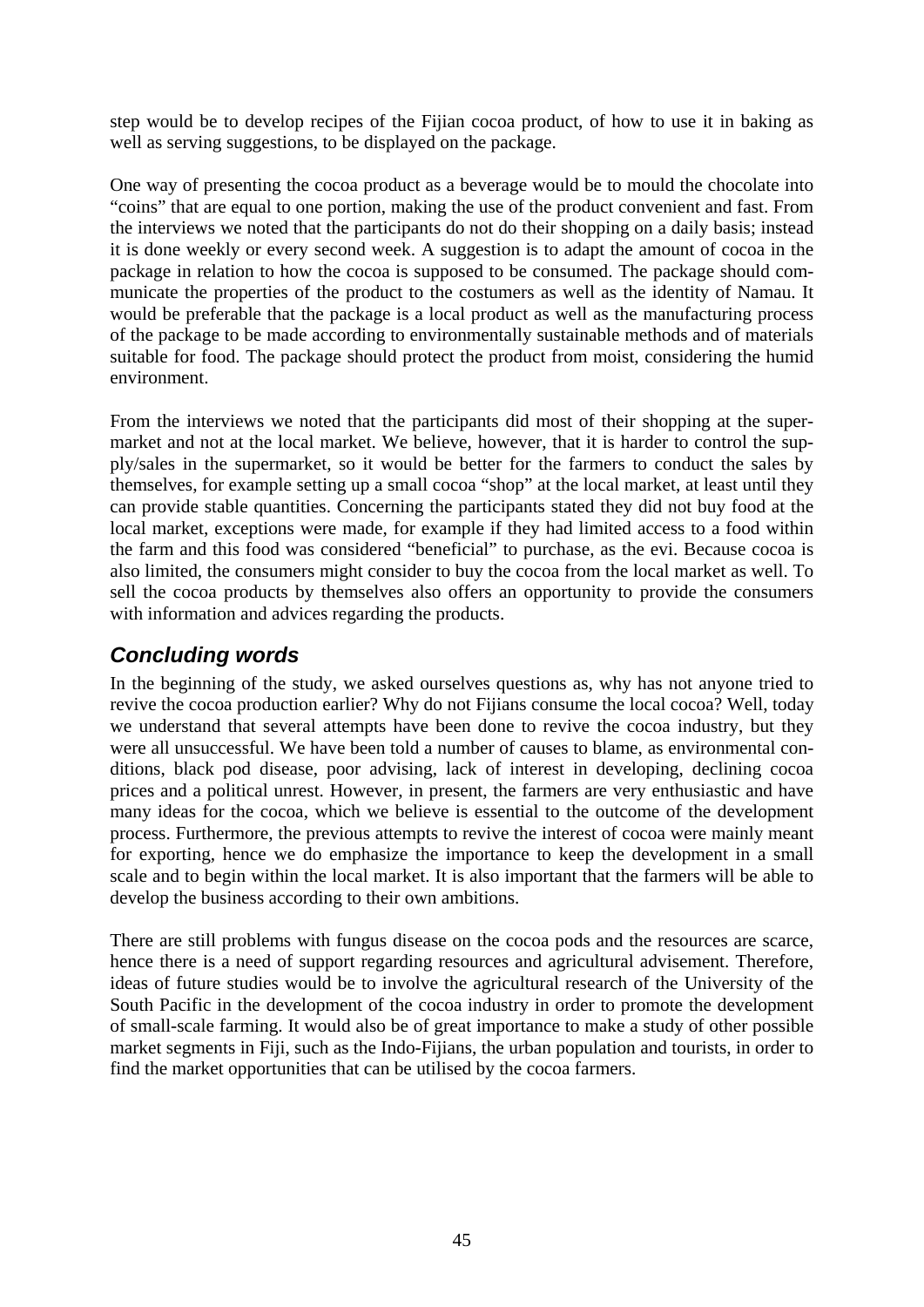# <span id="page-47-0"></span>**Choice of literature**

- Agricultural Commodity Committee (1985). *Cocoa profile: a programme for future development of cocoa industry.* Agriculture Department of Fiji.
- Aiavao, Ulafala (1995). Turning Pacific cocoa into sweet success. *Island Business.* October. p. 55.
- Aspers, Patrik (2007). *Etnografiska metoder.* Malmö: Liber AB.
- Bailey, John M. (1992). *The leaves we eat.* SPC Handbook No: 31. New Zealand: South Pacific Commission Headquarters.
- Barrau, Jacques (1958). *Subsistence agriculture in Melanesia*. Honolulu: The Museum.
- Baxter, Michael (1976). *Food preference patterns in the Central Division, Fiji.* University of the South Pacific, Centre for applied Studies in Development.
- Beardsworth, Alan & Keio, Teresa (1997). *Sociology on the menu: An invitation to the study of food and society.* London: Routledge.
- Belasco, Warren (2002). Food matters: Perspectives on an emerging field. In Belasco, Warren & Scranton, Philip (eds.). *Food nations – Selling Taste in Consumer Societies.*  New York: Routledge.
- Bell, David & Valentine, Gill (1997). *Consuming Geographies: We are where we eat*. London: Routledge.
- Björkman, Ivar (2002). Du sköna nya varumärke. In Holger, Lena & Holmberg, Ingalill (eds.). *IDENTITET - om varumärken, tecken och symboler.* Stockholm: Raster Förlag*.*
- Bowallius, Marie-Louise & Toivio, Michael (2002). Mäktiga märken. In Holger, Lena & Holmberg, Ingalill (eds.). *IDENTITET - om varumärken, tecken och symboler.* Stockholm: Raster Förlag.
- Bringéus, Nils-Arvid (1988). *Mat och måltid.* Stockholm: Carlssons Bokförlag.
- Burstedt, Anna (2002). Mat som symbol för etnicitet. *Invandrare & Minoriteter,* vol. 3, p. 12-13, 15.
- Caplan, Pat (1997). Approaches to the study of food, health an identity. In Caplan, Pat (ed.). *Food, Health and Identity.* London: Routledge.
- CIA (updated 2006). Fiji. In *The World Factbook.* (Electronic) Available at: <https://www.cia.gov/cia/publications/factbook/geos/fj.html> (2006-12-14).
- Cocoa Bello (2006). *Cocoa from farming to retailing: Ett svensk-fijianskt kultur- och kunskapsutbyte*. (Electronic) Project description. PDF. Available at: <http://www.cocoabello.org/cocoa\_sv.pdf> (2007-01-23).
- Cohen, Louis, Lawrence, Manion & Keith Morrison (2000). *Research Methods in Education.* 5<sup>th</sup> edition. London: Routledge.
- Cooper, Robert G. (2001). *Winning at new products: Accelerating the process from idea to launch*. 3<sup>rd</sup> edition. Cambridge: Perseus.
- Douglas, Keith, Aston, John & Vosten, Camala (1995). The acid test for chocolate. *Chemistry in Australia,* vol. 62: 4, p. 19-21.
- Ehn, Billy & Löfgren, Orvar (2001). *Kulturanalyser.* Malmö: Gleerups.
- Fiji Bure (2007). *The Fijian Kitchen Food, Recipes, lovo feasts and other delightful tidbits served to village home stay guests at Namatakula!* (Electronic) Available at: <http://www.fijibure.com/namatakula/food.htm#foods> (2007-01-30).
- Furubrant, Kerstin (2005). *Länder i fickformat nr 615 Fiji Vanuatu*, Stockholm: Utrikespolitiska Institutet.
- *Google Scholar* (2007). Hälsosam*.* (2007-07-11).
- Granqvist, Anna-Maria & Jörneryd, Mats O. (1993). *Söderhavet: Paradismyt eller verklighet.* Helsingborg: Platypus Förlag.
- Györki, Iréne & Sjögren, Peter A. (eds.) (2002a). Kultur. In *Bonniers Svenska ordbok*. 8th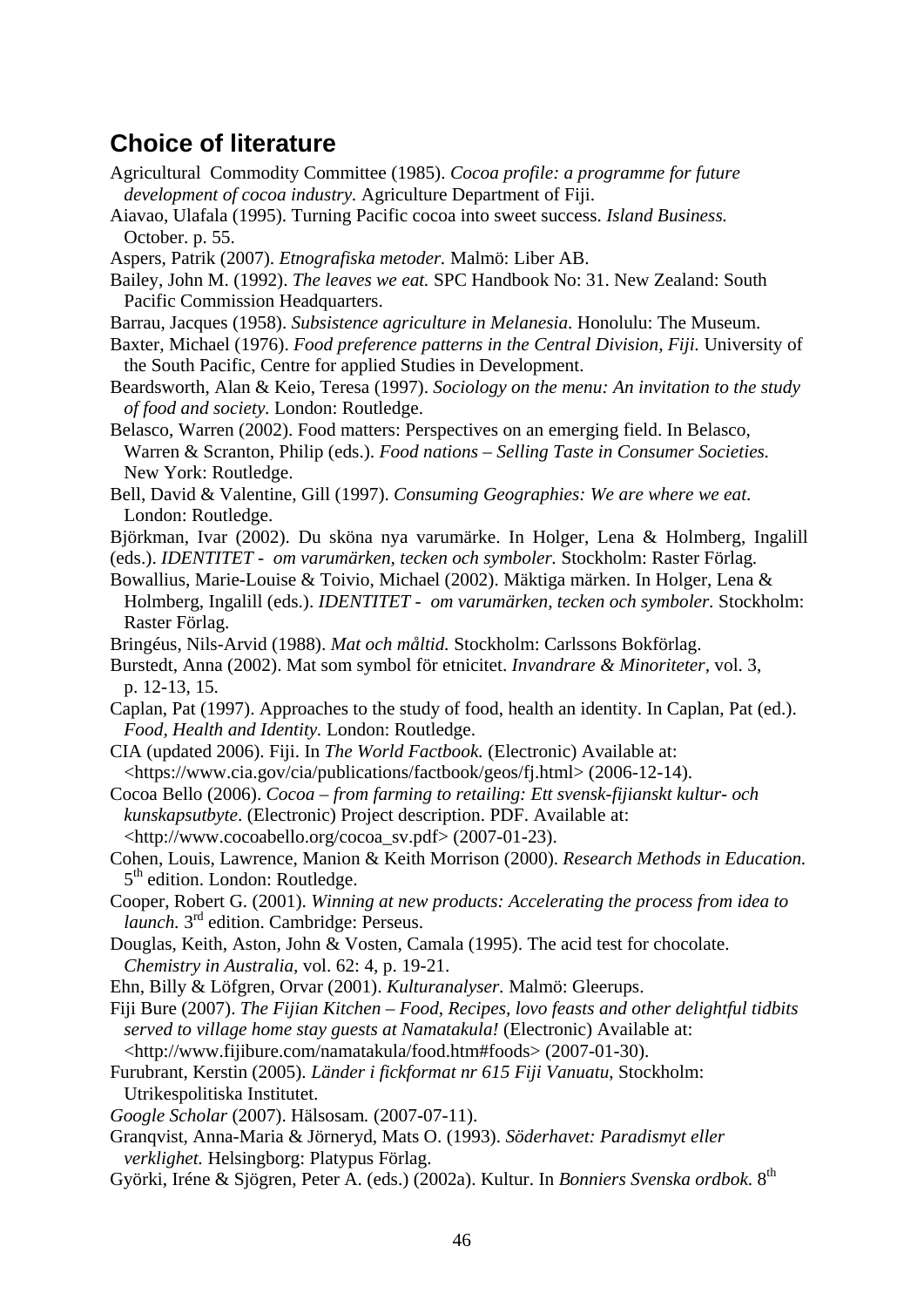edition. Stockholm: Albert Bonniers Förlag AB.

- Györki, Iréne & Sjögren, Peter A. (eds.) (2002b). Tro. *I Bonniers Svenska ordbok*. 8th edition. Stockholm: Albert Bonniers Förlag AB.
- Hanneman, Edward (1999). The Origins and Character of Cocoa Beans.
- *The Manufacturing Confectioner,* vol. 79: 12, p. 99-102.
- Harwood, L.W. (1959). The Establishment of a cocoa industry in Fiji. *Agricultural journal – Cocoa Issue.* Department of Agriculture in Fiji. vol. 29: 1, p. 51-55, 79-90.
- Holger, Lena & Holmberg, Ingalill (2002a). Inledning. In Holger, Lena & Holmberg, Ingalill
- (eds.). *IDENTITET om varumärken, tecken och symboler.* Stockholm: Raster Förlag.
- Holmberg, Ingalill (2002b). Levande varumärken. In Holger, Lena & Holmberg, Ingalill (eds.). *IDENTITET - om varumärken, tecken och symboler.* Stockholm: Raster Förlag.
- Holme, Idar Magne & Solvang, Bernt Krohn (1997). *Forskningsmetodik: Om kvalitativa och kvantitativa metoder.* 2<sup>nd</sup> edition. Lund: Studentlitteratur.
- Högskolan i Borås (2007). Guide till Harvardsystemet. (Electronic) Available at: <http://www.hb.se/blr/harvard/har.asp> (2007-08-09).
- James, Allison (1997). How British is British food? In Caplan, Pat (ed.). *Food, Health and Identity.* London: Routledge.
- Jarlbro, Gunilla (2004). *Hälsokommunikation en introduktion.* 2nd edition. Lund: Studentlitteratur.
- Johansson, Magnus (2006). *Att leva med choklad.* Sverige: EO Grafiska.
- KavaRoot (1999a). *KavaRoot Folklore in Fiji Drink Kava, be groggy.* (Electronic) Available at:< http://kavaroot.com/Folklore/Fiji/jekishan\_fiji.htm> (2007-02-19).
- KavaRoot (1999b). *What is Kava?* (Electronic) Available at:
- <http://kavaroot.com/aboutkava.htm> (2007-02-19).
- Kilroy travels (2006). *Australien.* (Electronic) Available at:
- < http://www.kilroytravels.se/Australien/Fiji/Nadi/Aventyrsresor.htm> (2007-01-30).
- Kittler, Pamela Goyan & Sucher, Kathryn P. (2004). *Food and culture*. 4<sup>th</sup> edition. Belmont: Thomson/Wadsworth.
- Kullberg, Birgitta (1996). *Etnografi i klassrummet.* Lund: Studentlitteratur.
- Kvale, Steinar (1997). *Den kvalitativa forskningsintervjun.* Lund: Studentlitteratur.
- *Landguiden länder i Fickformat Online* (2007). Oceanien- Fiji*.* (Electronic) Utrikespolitiska Institutet*.* Available at: < http://www.landguiden.se.ezproxy.bibl.hkr.se> (2007-08-05).
- Schäfer Elinder, Liselotte & von Haartman, Filippa (2007). *Fetma kan förebyggas – men krafttag behövs.* (Electronic) PDF. Available at:  $\lt$ http://annons.lakartidningen.se/store/articlepdf/5/5867/LKT0703s108 109.pdf  $>$ (2007-07-11).
- Lonely Planet (2006). *Fiji*. 7<sup>th</sup> edition. London: Lonely Planet Publications Pty Ltd.
- Long, Lucy M. (2004). Culinary Tourism: a Folkloristic Perspective on Eating and Otherness. In Long, Lucy M. (ed.). *Culinary Tourism.* Lexington: The University Press of Kentucky.
- McGregor, Andrew (2006). *Pacific 2020 Background paper: Agriculture.* (Electronic) PDF. Available at: < http://www.ausaid.gov.au/publications/pdf/background\_agric.pdf>  $(2007-01-27)$ .
- Medicallink (2000). *Kava Söderhavets sociala drog.* (Electronic) Available at: <http://www.medicallink.se/news/printNews.cfm?newsID=632> (2007-02-19).
- Meigs, Anna (1997). Food as a Cultural Construction. In Counihan, Carole & Van Esterik, Penny (eds.). *Food and Culture – a reader.* New York: Routledge.
- Mellor, Lorna & Hoskins, Penny (1986). *Problems of Diabetes Education in Different Cultures.* (Electronic) Available at: <tde.sagepub.com/content/vol12/issue4> (2007-02-15).
- Mennell, Stephen (1992). The impact on food of colonialism and migration. In Mennell,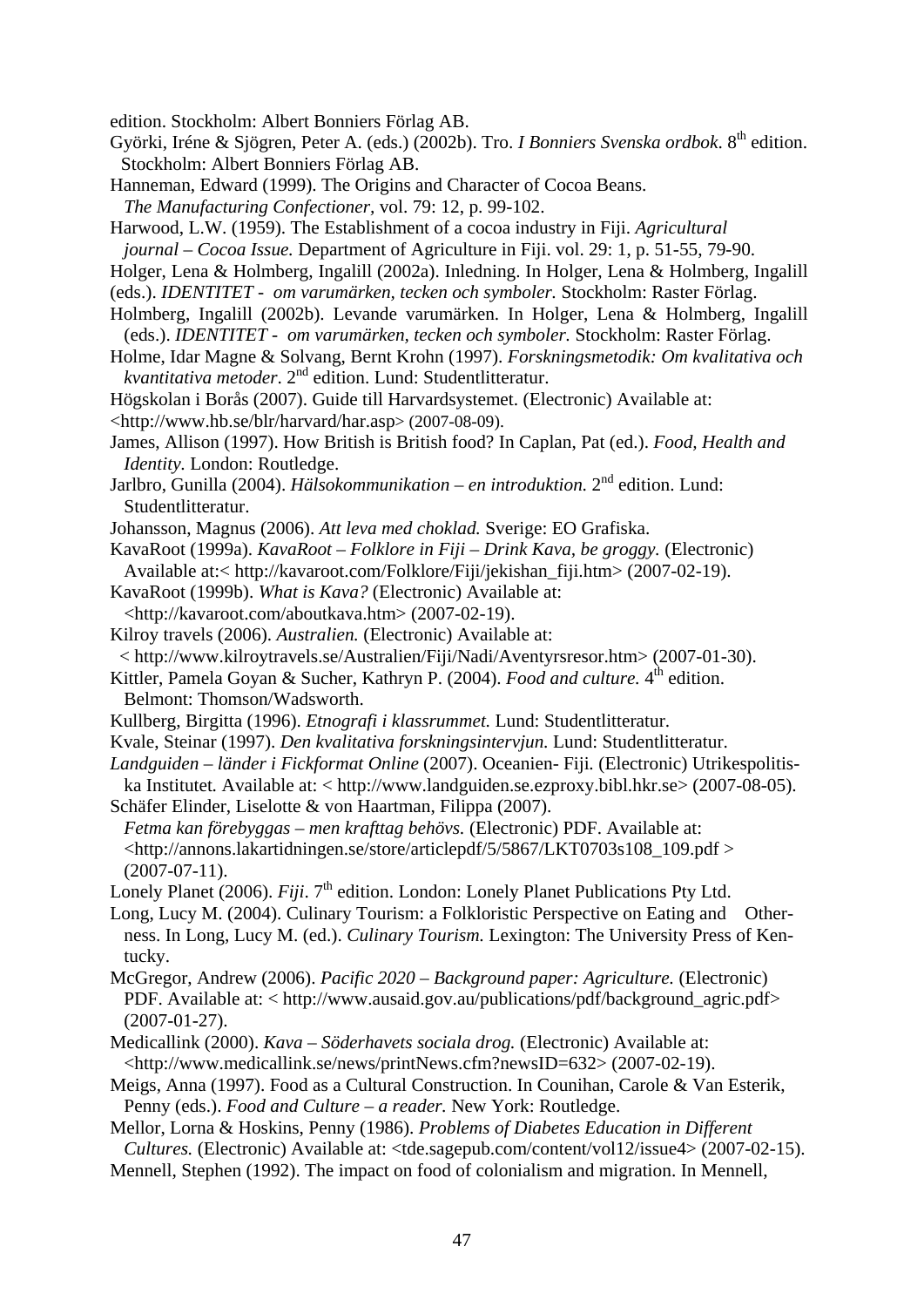Stephen (ed.). *The sociology of food: eating, diet and culture*. London: Sage.

- Momoivalu, Mere (ed.) (1985a). The taste of the tropics*. Discover Fiji January,* vol. 3: 1, p.18. Suva: News South Pacific LTD.
- Momoivalu, Mere (ed.) (1985b). Taste of the tropics. *Discover Fiji June,* vol. 3: 2, p: 8. Suva: News South Pacific LTD.
- Mossberg, Lena & Nissen Johansen, Erik (2006). *Storytelling: marknadsföring i upplevelseindustrin.* Lund: Studentlitteratur.
- Mäkelä, Johanna (2000). Cultural Definitions of the Meal. In Meiselman, Herbert L. (ed.). *Dimensions of the Meal: The Science, Culture, Business and art of eating.* Gaithersburg, Md. : Aspen Publishers Inc.
- *Nationalencyklopedin* (2007a). Hälsa*.* (Electronic) Available at: <http://www.ne.se.ezproxy.bibl.hkr.se/jsp/search/article.jsp?i\_art\_id=209859> (2007-08-05).
- *Nationalencyklopedin* (2007b). Identitet*.* (Electronic) Available at: <http://www.ne.se.ezproxy.bibl.hkr.se/jsp/search/article.jsp?i\_art\_id=209859> (2007-08-05).
- *Nationalencyklopedin* (2007c). Kultur*.* (Electronic) Available at: <http://www.ne.se.ezproxy.bibl.hkr.se/jsp/search/article.jsp?i\_art\_id=233230> (2007-08-05).
- *Nationalencyklopedin* (2007d).Tro. (Electronic) Available at: <http://www.ne.se.ezproxy.bibl.hkr.se/jsp/search/article.jsp?i\_art\_id=331498> (2007-08-05).
- *Nationalencyklopedin* (2007e). Värdering. (Electronic) Available at: <http://www.ne.se.ezproxy.bibl.hkr.se/jsp/search/article.jsp?i\_art\_id=346952> (2007-08- 05).
- Ottoson, Jan-Otto (2007). Identitet. (Electronic) In *Nationalencyklopedin.* Available at: <http://www.ne.se.ezproxy.bibl.hkr.se/jsp/search/article.jsp?i\_art\_id=209858> (2007-08-05).
- Pliner, Patricia & Rozin, Paul (2000). The Psychology of the Meal. In Meiselman, Herbert L. (ed.). *Dimensions of the Meal: The Science, Culture, Business and art of eating.* Gaithersburg, Md. : Aspen Publishers Inc.
- Pollock, Nancy J. (1985).The concept of food in a pacific society: A Fijian example. *Ecology of Food and Nutrition*, vol. 17, p. 145-203.
- Rimfors, Fabian (2006). *Fiji Chocolate Culture: A Swedish Fijian community development project.* (Electronic) Project description. PDF. Available at:

<http://www.cocoabello.org/fiji\_chocolate\_culture.pdf> (2007-02-02).

Rozin, Elisabeth (2000). The Role of Flavour in the Meal and the Culture. In Meiselman, Herbert L. (ed.). *Dimensions of the Meal: The Science, Culture, Business and art of eating.* Gaithersburg, Md. : Aspen Publishers Inc.

Shenet (2007). *Kakaobuske*. (Electronic) Available at: <http://www.shenet.se/vaxter/kakao.html> (2007-01-28).

- Sobal, Jeffery (2000). Sociability and Meals: Facilitation, Commensality, and Interaction. In Meiselman, Herbert L. (ed.). *Dimensions of the Meal: The Science, Culture, Business and art of eating.* Gaithersburg, Md. : Aspen Publishers Inc.
- Svederberg, Eva (2002). Matvanor en fråga om identitet. *Invandrare & Minoriteter.*  vol. 3, p. 18-21.
- *Svenska akademiens ordlista* (2006). Identitet*.* 13th edition. Stockholm: Svenska akademien: Nordstedts akademiska förlag.
- Turner, James W. (1984). *"True food" and first fruits: Rituals of increase in Fiji.* Ethnology vol. 23, p. 2. Michigan State University.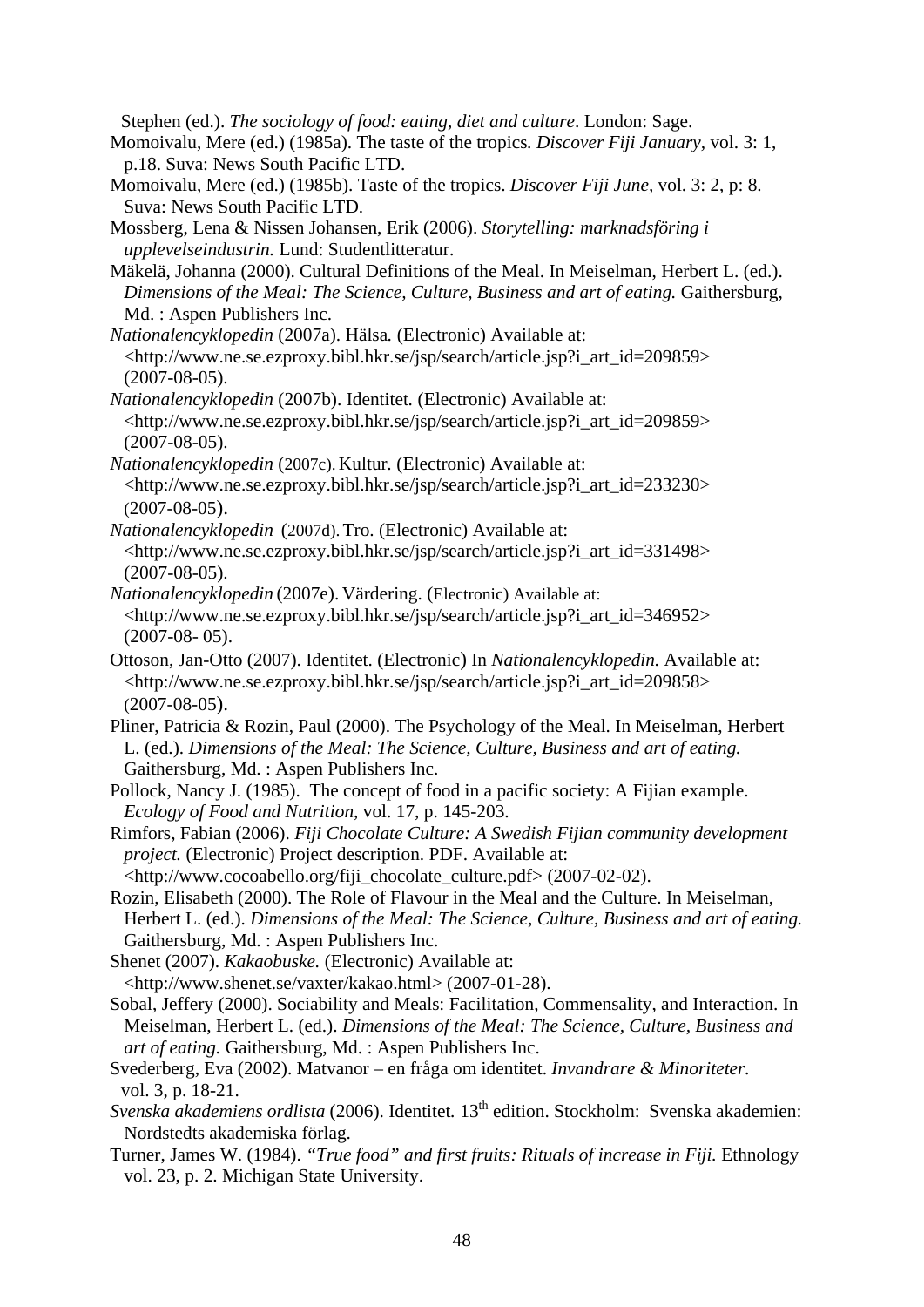- Vetenskapsrådet (2004). *Vad är god forskningssed? Synpunkter, riktlinjer och exempel*. (Electronic) PDF. Available at: <http://www.vr.se/download/18.6b2f98a910b3e260ae28000334/god\_forskningssed\_3.pdf> (2007-08-09).
- Wilk, Richard R. (2002). The Origins of "Belizean Food". In Belasco, Warren & Scranton, Philip. (eds.). *Food nations: Selling Taste in Consumer Societies.* New York: Routledge.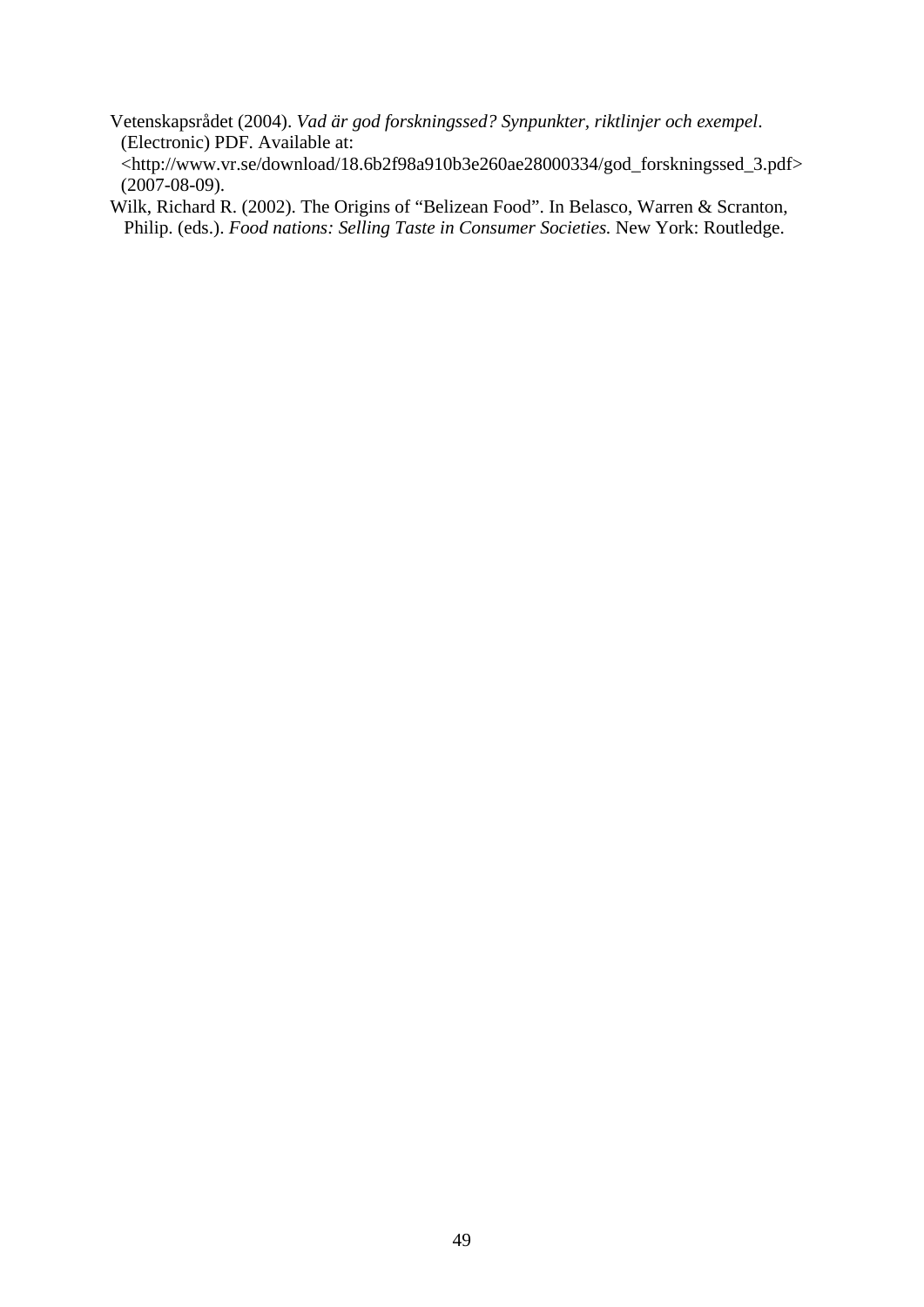# <span id="page-51-0"></span>**Appendix**

- 1. Search in database<br>2. Interview questions
- 2. Interview questions Namau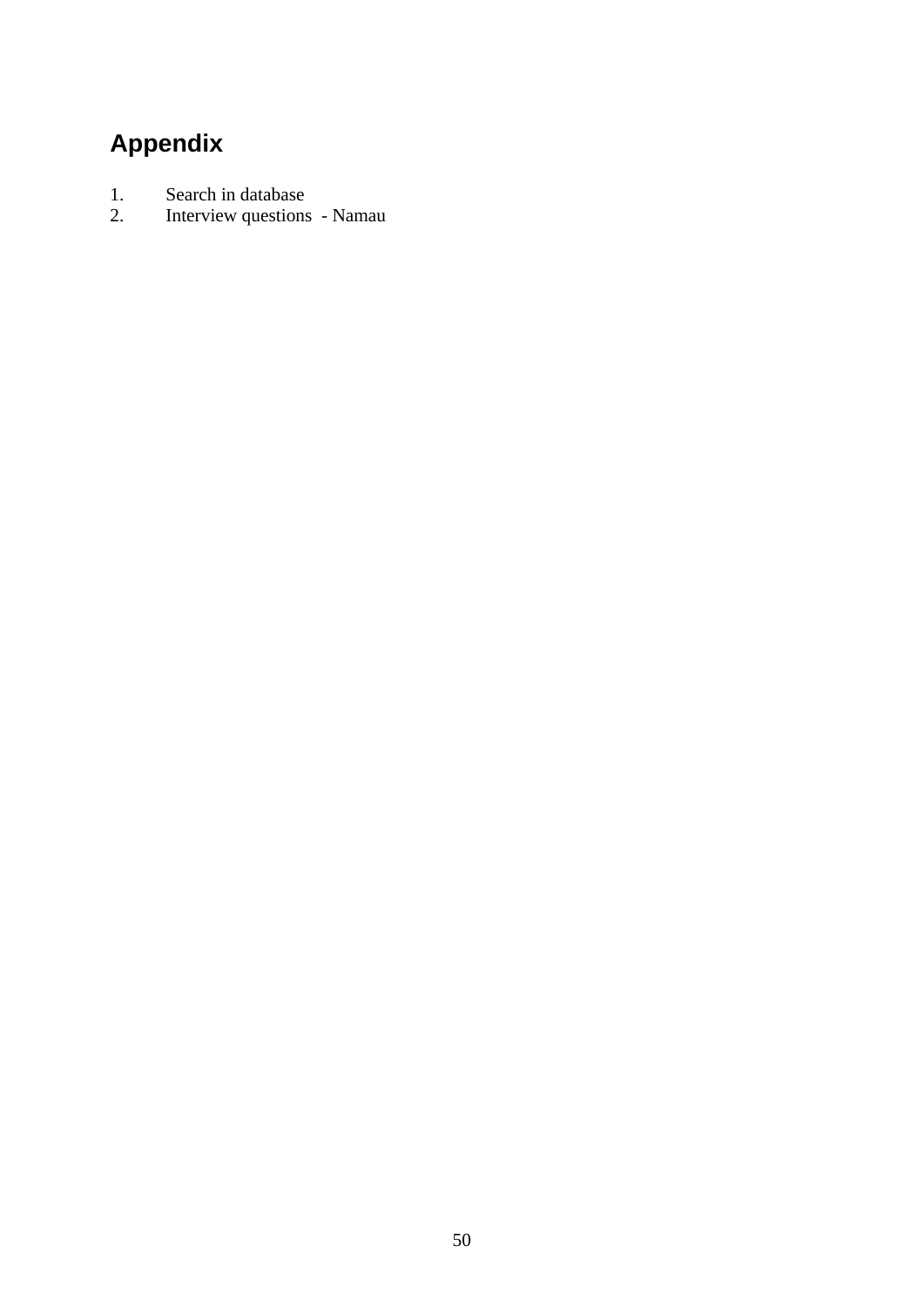# *Search in database*

CIA The world fact book

• Fiji

FSTA, Food Science and Technology Abstracts (1990-), database of Kristianstad University

- Fiji and food
- Fiji and taste
- cocoa and taste
- cocoa and characteristic
- Theobroma Cacao and bean
- cocoa and Fiii
- $\bullet$  cocoa + flavour
- $\bullet$  cocoa + aroma
- $\bullet$  acid + cocoa
- $\bullet$  cocoa + bean
- $\cscoa + \text{project} + \text{Fiji}$
- $\bullet$  cocoa + development + Fiji
- $\bullet$  food + Fiji
- foodway + Fiji
- food culture  $+$  Fiji
- $\bullet$  taste + Fiji
- $\bullet$  ingredients + Fiji
- Fiji+ cooking
- $\bullet$  Fiji + eat
- $\bullet$  Fiji + drink
- Fiji + beverage

#### Google Scholar

- $\bullet$  Fiji + cocoa
- $\bullet$  Fiji + food
- Fiji + food culture
- Fiji + cooking
- Fiji + development +  $\rm{coca}$
- Fiji + development + food culture
- hälsosam
- hälsa + Sverige + 2007
- god + hälsa + 2007

Landguiden, Utrikespolitiska institutet, database of Kristianstad University

- Fiji
- Fiji
- $\bullet$  Fiji + cacao
- $\bullet$  Fiji + mat

Nationalencyklopedin, database of Kristianstad University

- kultur
- värdering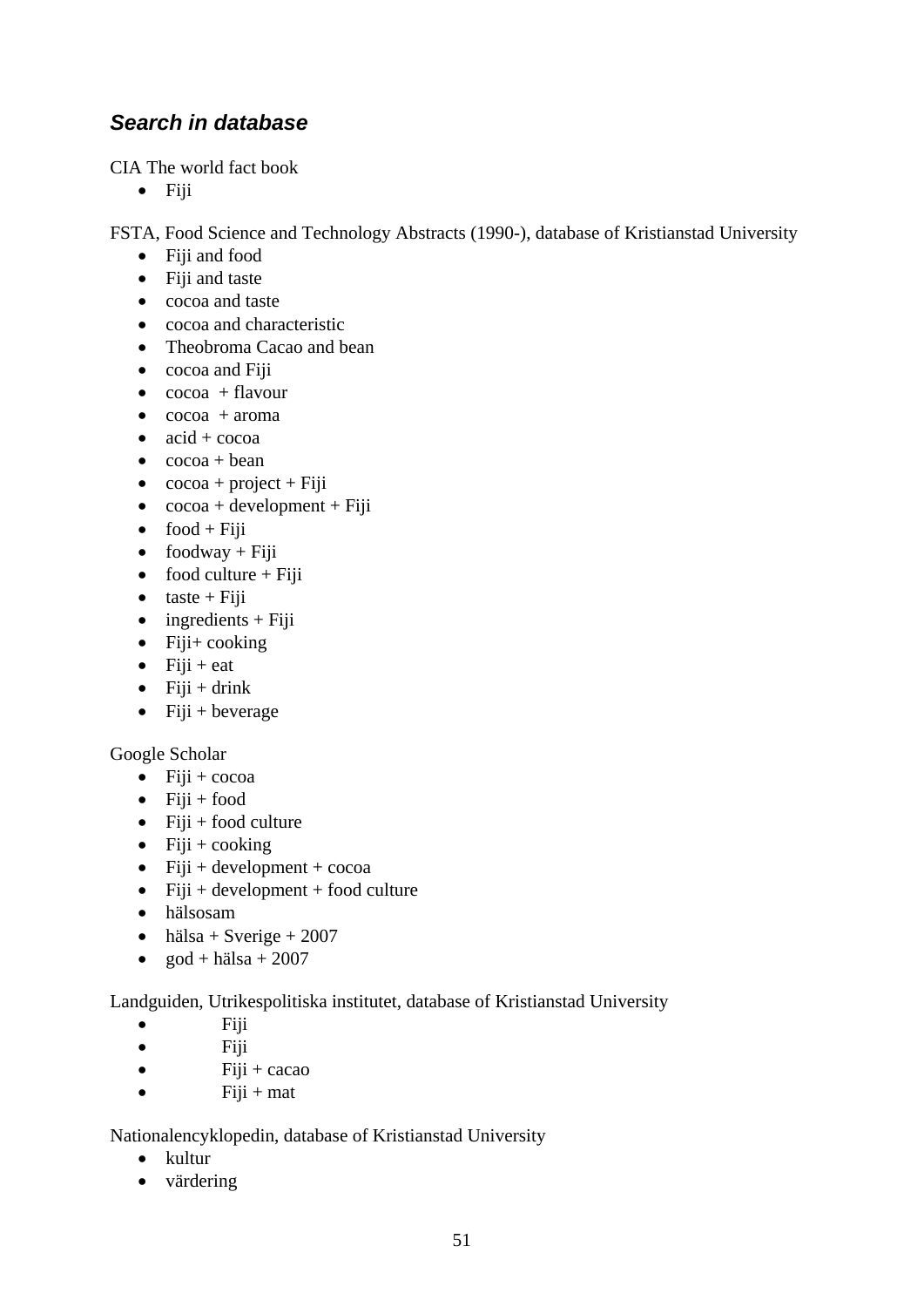- tro
- matkultur

South Pacific Library, South Pacific collection, University of the South Pacific, Suva

- $\bullet$  ethnology + Fiji
- $\bullet$  ethnology + food + Fiji
- $\bullet$  ethnology + foodway
- $\bullet$  ethnology + food choice
- $\bullet$  cocoa + Fiji
- $\bullet$  cocoa + develop + Fiji
- Fiji + food
- Fiji + foodway
- $\bullet$  cocoa + project
- Fiji +  $\csc a$  + project
- Fiji + eating
- $\bullet$  Fiji + eat
- agriculture + Fiji
- Fiji + food patterns
- $\bullet$  anthropology + Fiji
- anthropology + food + Fiji
- food culture + Fiji
- taste + Fiji
- $\bullet$  ingredients + Fiji
- Fiji + cooking
- Fiji + drink
- Fiji + beverage
- $\bullet$  Fiji + kava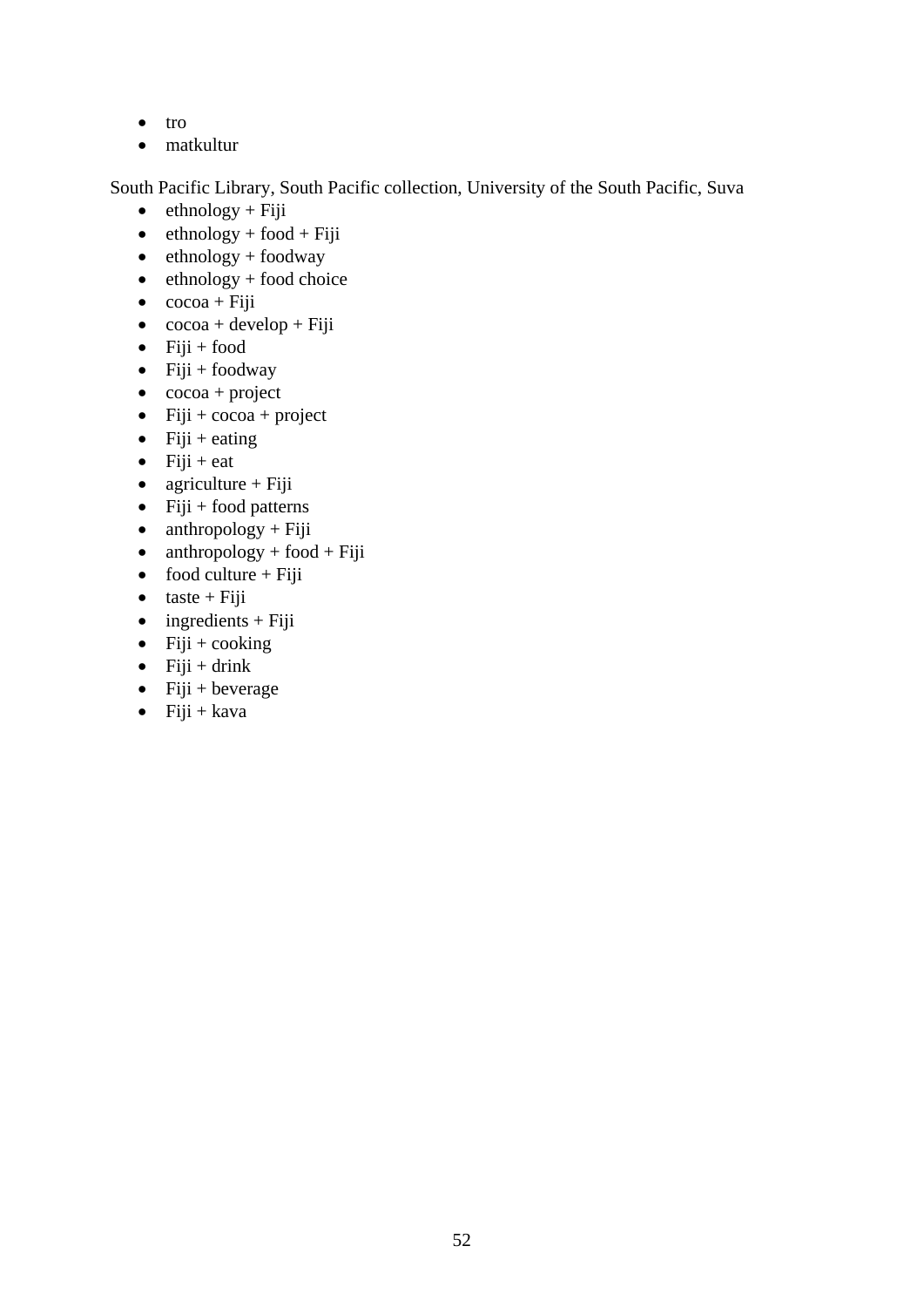# **Interview for the families in Namau Settlement**

#### *Daily food and food choices*

1. How would you like to describe the food you eat?

For example: properties such as texture, taste, appearance, smell, colours.

- 2. Who is doing the planning and making the decisions of what to cook?
- 3. Do you ever consider the time aspect when cooking?
- 4. Who goes to town to buy groceries?
- 5. Would you like to describe how you do the food shopping? For example: how do you choose your groceries, producer, quality, price, nutrition, family needs.
- 6. What do you buy at the market?
- 6b. Why do you buy these things?
- 7. What is the meaning of food for you?
- 8. What is healthy food for you?
- 9. What kinds of ingredients are used in your cooking?
- 10. Are there any ingredients that cannot be mixed?

#### *Meal patterns*

- 11. What kinds of meals do you have during the day?
- 12. Would you like to describe a daily…
- 12a. breakfast?
- 12b. lunch?
- 12c. dinner?
- 12d. snack?
- 13. What do your children have for packed lunch to school?
- 14. Which of your daily meals are the most important for you?
- 14b. What is the meaning of that meal?
- 15. Are there any food items that can be eaten for example for breakfast but not for lunch?
- 16. What do you drink with your meals during the day?
- 17. What do you drink on the field while working?